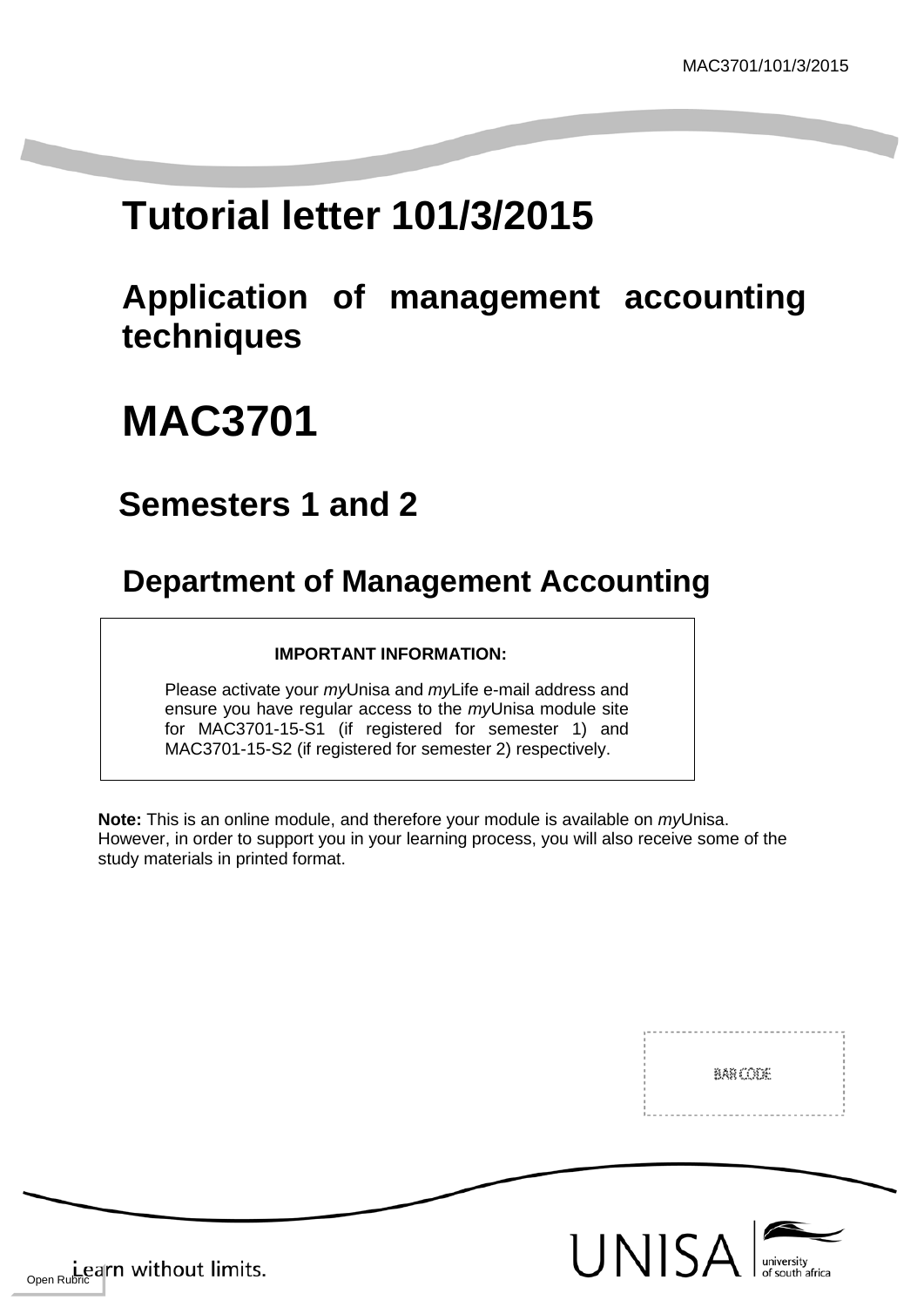## **CONTENTS**

| 1.               |  |
|------------------|--|
| 1.1              |  |
| 2.               |  |
| 2.1              |  |
| 2.2              |  |
| 3.               |  |
| 3.1              |  |
| 3.2              |  |
| 3.3              |  |
| 4.               |  |
| 4.1              |  |
| 4.2              |  |
| 4.3              |  |
| 4.4              |  |
| 4.5              |  |
| 4.6              |  |
| 5.               |  |
| 5.1              |  |
| 5.2              |  |
| 6.               |  |
| 6.1              |  |
| 6.2              |  |
| 6.3              |  |
| 6.4              |  |
| 6.5              |  |
| 6.6              |  |
| 6.7              |  |
| $\overline{7}$ . |  |
| 7.1              |  |
| 7.2              |  |
| 7.3              |  |
| 8.               |  |
| 9.               |  |
| 9.1              |  |
| 9.2              |  |
| 9.3              |  |
| 10.              |  |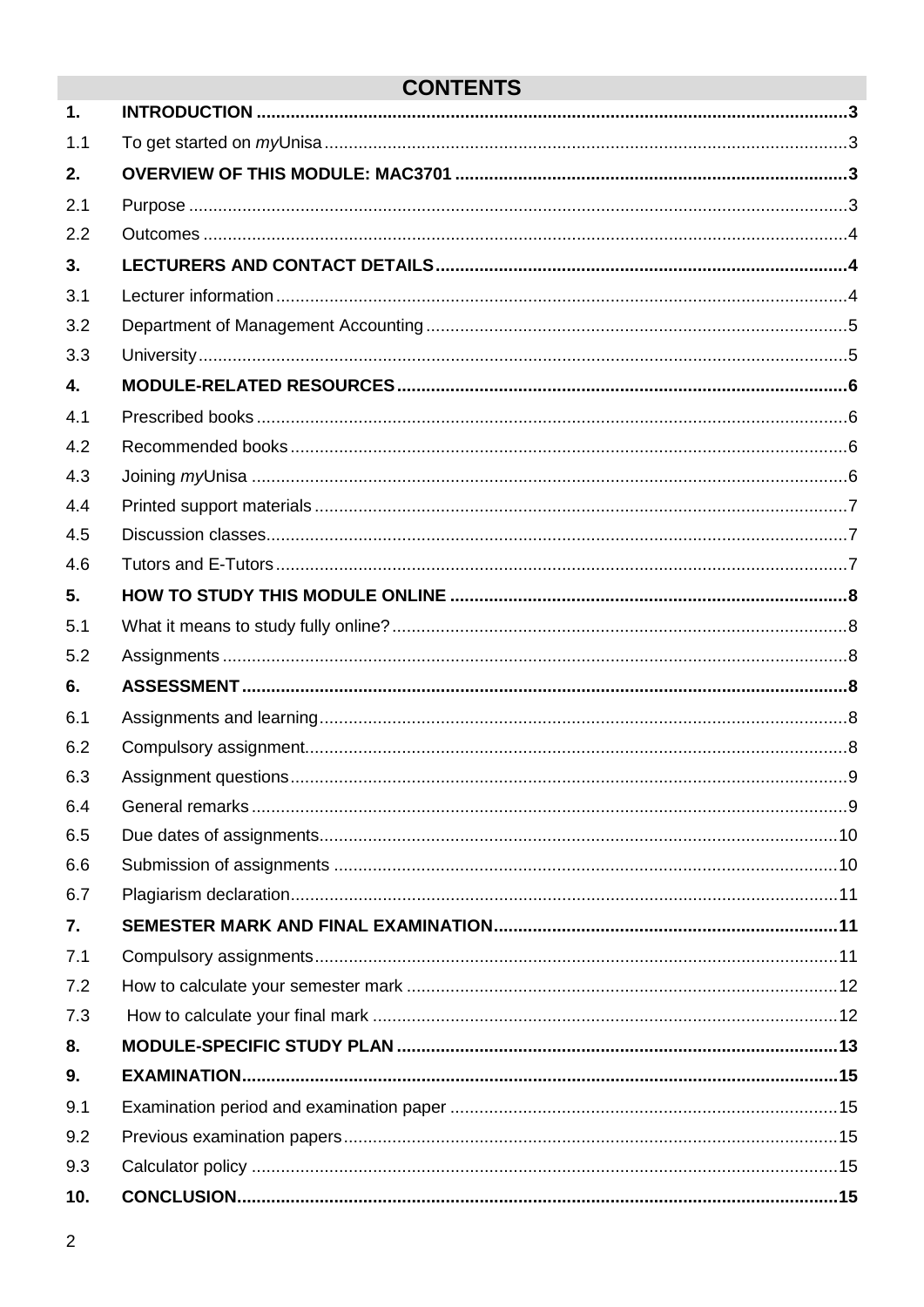## **IMPORTANT NOTE**:

Assignment 1/2015, which is compulsory, gives you admission to the examination. If we do not receive this assignment by the due date, you will not be allowed to write the examination. Also keep in mind that assignment 1 contributes 25% to your semester mark and assignment 2 contributes 75% to your semester mark.

Your assignments are included at the back of this tutorial letter (refer Annexure A to E).

## <span id="page-2-0"></span>**1. INTRODUCTION**

Dear Student

Greetings to you and welcome to the **FULLY ONLINE** module, MAC3701. We will do our best to make studying this course interesting and rewarding. You will be well on your way to success if you start studying early in the semester and resolve to put in a lot of effort when doing your assignments.

We cannot emphasise enough how important it is for you to register for a *my*Life e-mail address and be able to log on to *my*Unisa for the purposes of studying this module.

Because this is a fully online module, you need to use *my*Unisa to study this course. You need to visit the websites on *myUnisa* for MAC3701 frequently. The website for your module is MAC3701-15-S1 (semester 1) or MAC3701-15-S2 (semester 2).

We hope that you will have a very enjoyable and successful semester of study.

#### <span id="page-2-1"></span>**1.1 To get started on** *my***Unisa**

Because this is a **fully online** module, you need to go online to see your study materials and read what to do for the module. Go to the website here: [https://my.unisa.ac.za](https://my.unisa.ac.za/) and login with your student number and password. You will see MAC3701-15-S1 (semester 1) or MAC3701-15-2 (semester 2) in the row of modules across the top of the webpage. If you cannot find the appropriate module site in the blocks you can also check in the "**More sites**" block. Click on the module you want to open.

In addition, you will receive this tutorial letter and a printed copy of some of the online study materials from your module. While these printed materials may appear to be different from the online study materials, they are exactly the same and have been copied from the online *my*Unisa website.

You need access to *my*Unisa in order to download your assignments.

## <span id="page-2-2"></span>**2. OVERVIEW OF THIS MODULE: MAC3701**

## <span id="page-2-3"></span>**2.1 Purpose**

The purpose of this module is to equip students with the ability to apply various management accounting techniques in order to make decisions. Students learn how information is evaluated and used to control and improve business performance. This module is primarily intended for people who are interested in qualifying as registered Chartered Accountants (SAICA) or Management Accountants (CIMA). This module will enable students to develop some of the necessary competencies prescribed by these professional bodies.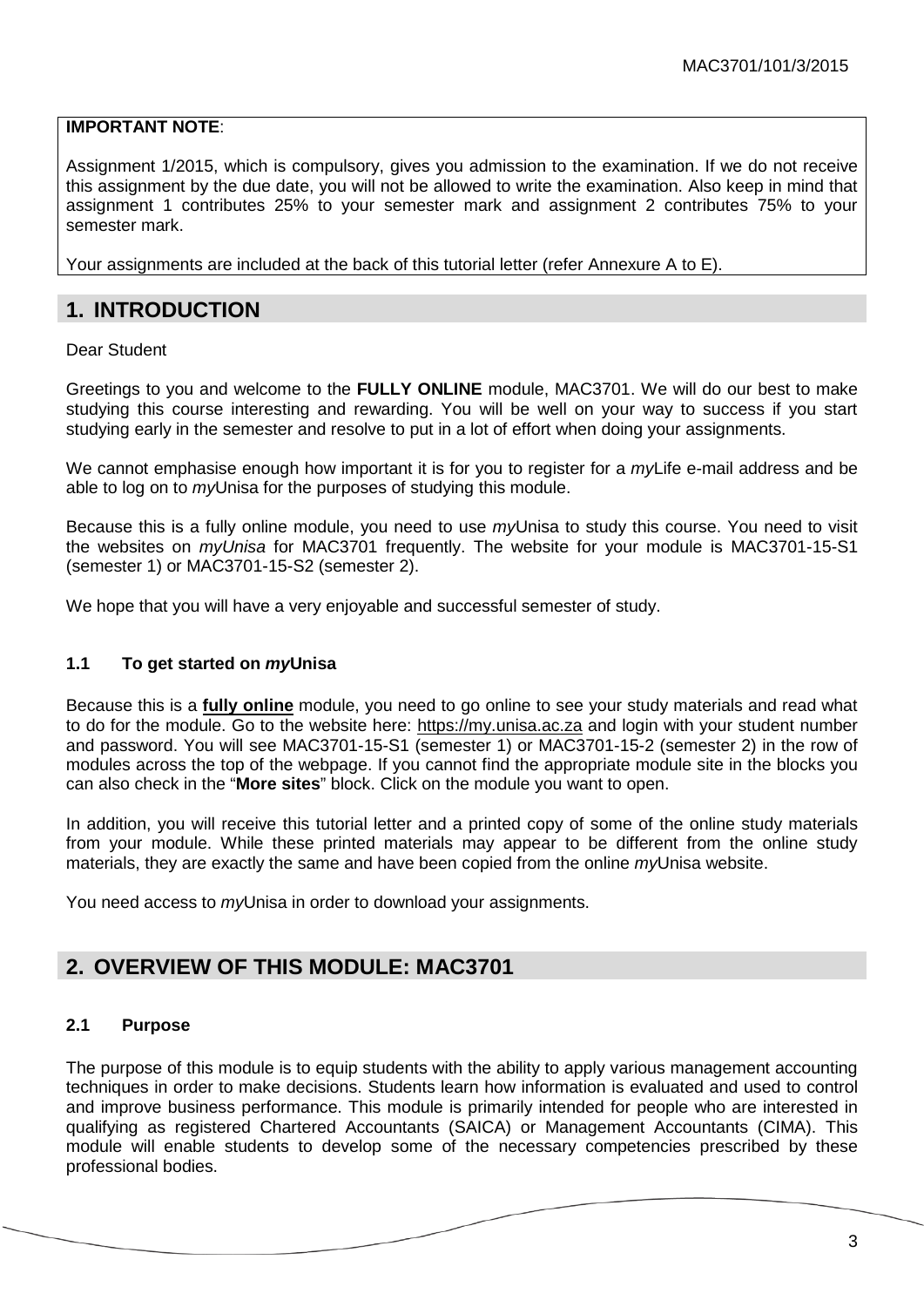The module is delivered via *my*Unisa by using the Internet. Peer group interaction takes place in the discussion forum and is used as a tool to communicate with fellow students. Lecturers will interact with students mainly on *my*Unisa and via e-mail.

#### <span id="page-3-0"></span>**2.2 Outcomes**

In MAC2601 you were introduced to the principles of management accounting. Here you acquired a basic knowledge of cost classification, cost behavior, cost analysis, cost estimation, cost objects and cost management accounting systems. You should also understand and be able to apply planning, budgeting and control techniques. Furthermore, MAC2601 enabled you to analyse financial and other data to provide information for decision-making.

In MAC3701 you will be equipped to:

- Apply advanced cost concepts in managing costs and costing systems.
- Apply advanced techniques for planning, budgeting, controlling and evaluating performance, including divisionalisation and report thereon.
- Apply advanced concepts in long- and short-term decision making regarding resource allocation and pricing, including transfer pricing as well as interpreting measures of uncertainty surrounding any decision-making.
- Apply information technology (spreadsheet programmes) where suitable.

## <span id="page-3-1"></span>**3. LECTURERS AND CONTACT DETAILS**

#### <span id="page-3-2"></span>**3.1 Lecturer information**

The lecturers responsible for this module are as follows:

| Lecturer's name:<br>Building and office number: AJH vd Walt Building<br>Telephone number: | Mr M E Lentsoane<br>012 429 8468 (mostly available between 8:00 and 13:00 weekdays) |
|-------------------------------------------------------------------------------------------|-------------------------------------------------------------------------------------|
| Lecturer's name:<br>Building and office number: AJH vd Walt Building<br>Telephone number: | Mr N P Mudau<br>012 429 6937 (mostly available between 8:00 and 13:00 weekdays)     |
| Lecturer's name:<br>Building and office number: AJH vd Walt Building<br>Telephone number: | Mrs Y Reyneke<br>012 429 4046 (mostly available between 8:00 and 13:00 weekdays)    |

Details of office numbers will be communicated via *my*Unisa.

E-mail addresses for lecturers:

[MAC3701-15-S1@unisa.ac.za](mailto:MAC3701-15-S1@unisa.ac.za) (for use only during the **first semester**) [MAC3701-15-S2@unisa.ac.za](mailto:MAC3701-15-S2@unisa.ac.za) (for use only during the **second semester**)

Please do not hesitate to consult lecturers by e-mail or personally (by prior arranged appointment only), should you experience specific problems regarding the **content of this course**. Please have your study material open online when you contact us. Please note that enquiries with regards to matters not relating to the **content of the course** (e.g. registrations, non-receipt of study material, enquiries in respect of exam dates, venues, etc) must **not be directed to your lecturer** but can be e-mailed to the appropriate department's e-mail address. See 3.3 below.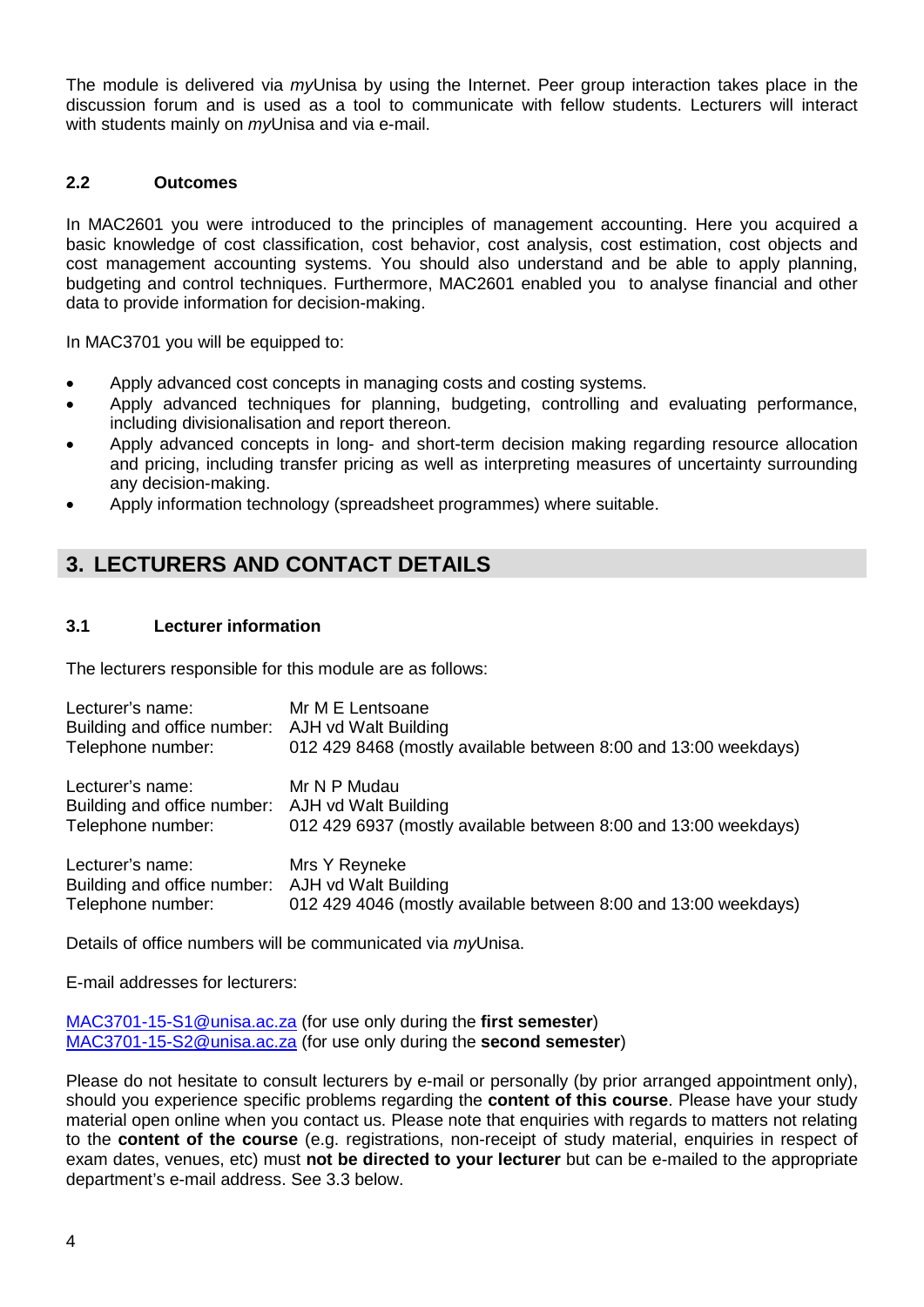#### <span id="page-4-0"></span>**3.2 Department of Management Accounting**

The Department of Management Accounting is situated in Pretoria, at the main campus in the AJH van der Walt Building.

The departmental contact numbers are as follows:

Telephone number: 012 429 4753<br>Fax number: 012 429 4894 012 429 4894

#### <span id="page-4-1"></span>**3.3 University**

To contact the University, you should follow the instructions in the *myStudies@Unisa* brochure. Remember to have your student number available when you contact the University.

Website: http://www.unisa.ac.za or Mobi: [http://mobi.unisa.ac.za](http://mobi.unisa.ac.za/)

E- mail addresses and SMS numbers:

| <b>E-mail addresses</b> | <b>SMS numbers</b> | Use to enquire about:          |
|-------------------------|--------------------|--------------------------------|
| study-info@unisa.ac.za  | 43578              | Applications and registrations |
| assign@unisa.ac.za      | 43584              | General assignment enquiries   |
| exams@unisa.ac.za       | 43584              | General examination enquiries  |
| despatch@unisa.ac.za    | 43579              | Study material                 |
| finan@unisa.ac.za       | 31954              | Student accounts               |
| gaudeamus@unisa.ac.za   | n/a                | <b>Graduation ceremonies</b>   |
| myUnisaHelp@unisa.ac.za | 43582              | myUnisa                        |
| myLifeHelp@unisa.ac.za  | 43582              | myLife e-mail accounts         |

Please refer below for general contact information for the College of Accounting Sciences:

#### **CAS Student Information Hub**

The e-mail addresses are: **[CASenquiries-Postgraduate@unisa.ac.za](https://mobile.unisa.ac.za/OWA/redir.aspx?C=52j4v4_fyUmtBoRCcbL8o9e8CkKoQ9FIklxiuW4UyyH-G1oUhJXUUiDaeJU_VXBn4lcVxwUUc_Q.&URL=mailto%3aCASenquiries-Postgraduate%40unisa.ac.za) [CASenquiries-Undergraduate@unisa.ac.za](https://mobile.unisa.ac.za/OWA/redir.aspx?C=52j4v4_fyUmtBoRCcbL8o9e8CkKoQ9FIklxiuW4UyyH-G1oUhJXUUiDaeJU_VXBn4lcVxwUUc_Q.&URL=mailto%3aCASenquiries-Undergraduate%40unisa.ac.za) [CASenquiries-CTA@unisa.ac.za](https://mobile.unisa.ac.za/OWA/redir.aspx?C=52j4v4_fyUmtBoRCcbL8o9e8CkKoQ9FIklxiuW4UyyH-G1oUhJXUUiDaeJU_VXBn4lcVxwUUc_Q.&URL=mailto%3aCASenquiries-CTA%40unisa.ac.za)**

CAS Student Information Hub telephone number: **012 429 4211**

You can also contact the following personnel at the CAS Student Information Hub:

Thabea Radise Telephone number: 012 429 2233 Jabulani Chauke Telephone number: 012 429 2982

#### **Enquiries regarding registrations can be directed to the CAS Student Information Hub**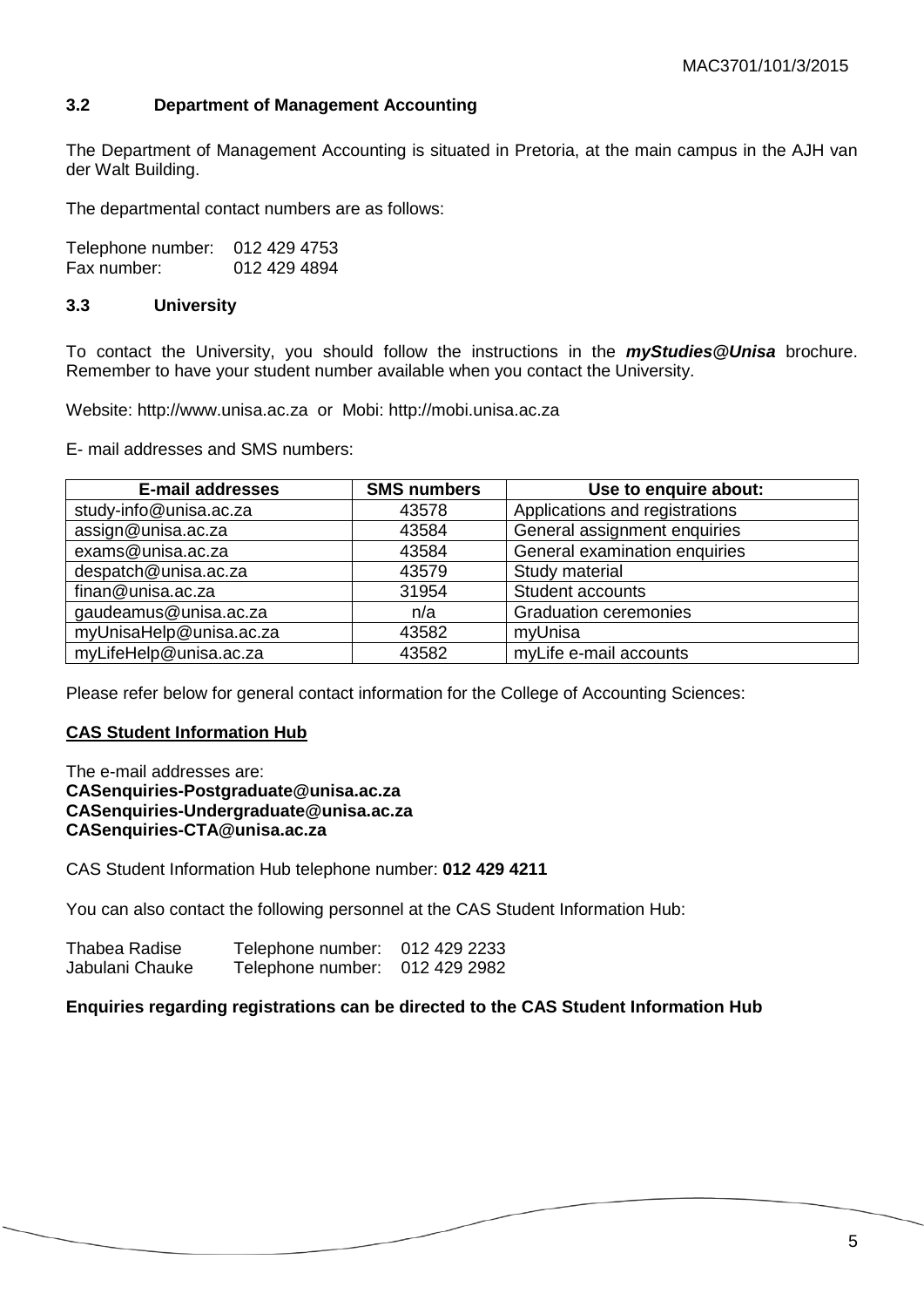## <span id="page-5-0"></span>**4. MODULE-RELATED RESOURCES**

#### <span id="page-5-1"></span>**4.1 Prescribed books**

Your prescribed textbooks for this module for this semester **(2015)** are:

| Author | Year | Title                                                                                        | <b>Edition</b>  | Publisher           | <b>ISBN</b>   |
|--------|------|----------------------------------------------------------------------------------------------|-----------------|---------------------|---------------|
|        |      | Drury, C 2015 Management and Cost Accounting<br>with Student Manual and<br><b>CourseMate</b> | 9 <sup>tn</sup> | Cengage<br>Learning | 9781473719101 |

#### **Please make sure that you obtain the bundle that includes the textbook (accompanied with access to online CourseMate resources) and the student manual.**

Please note: The 2014 prescribed textbooks for this module will still be acceptable for 2015. We do, however, recommend that you rather obtain the 9th edition as the 9th edition will be prescribed from 2015 on CTA-level:

The publisher of the text books offers access to online CourseMate resources. It should, however, be noted that MAC3701 mainly refers to the CourseMate resources for *enrichment* activities.

The previous versions' details **(as prescribed previously)** were as follows:

| Author        | Year | Title                                                    | <b>Edition</b> | Publisher           | <b>ISBN</b>   |
|---------------|------|----------------------------------------------------------|----------------|---------------------|---------------|
| Drury, C 2012 |      | Management and Cost Accounting                           | 8th            | Cengage<br>Learning | 9781408041802 |
| Drury, C 2012 |      | Management and Cost Accounting:<br><b>Student Manual</b> | 8th            | Cengage<br>Learning | 9781408048566 |

Please consult the list of official booksellers and their addresses in *myStudies@Unisa*.

#### **Please note:**

It is **essential** that you either acquire or have the prescribed textbooks at your disposal.

We recommend that you purchase the prescribed textbook, as you will have to study it thoroughly and refer to it frequently. **We suggest that you obtain the books as soon as possible.**

#### <span id="page-5-2"></span>**4.2 Recommended books**

It is important for you to enrich your studies by reading as extensively as possible and to use other sources to supplement the prescribed textbooks.

#### <span id="page-5-3"></span>**4.3 Joining** *my***Unisa**

If you have access to a computer that is linked to the internet, you can quickly access resources and information at the University. The *my*Unisa learning management system is Unisa's online campus that will help you to communicate with your lecturers, with other students and with the administrative departments of Unisa all through the computer and the internet.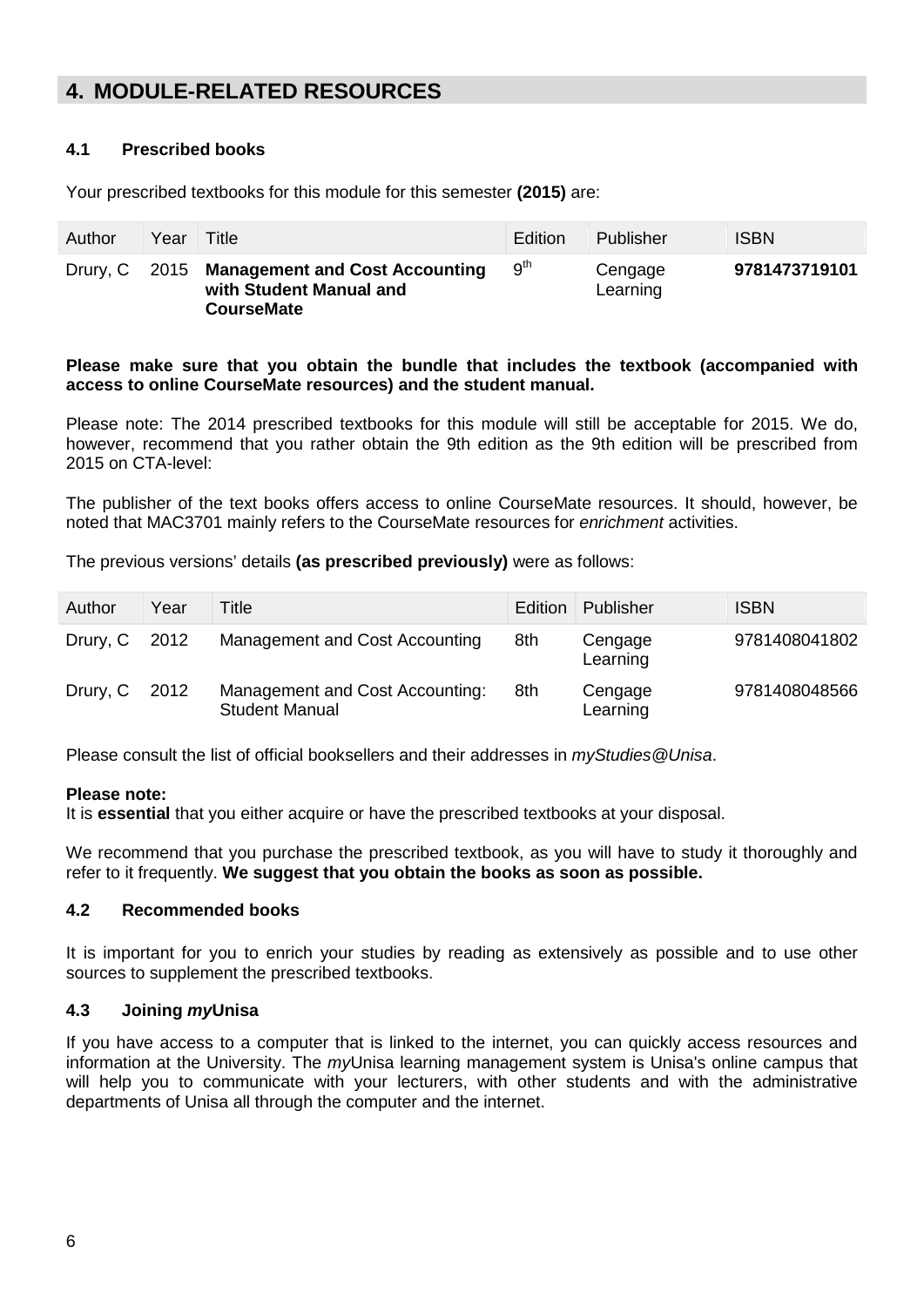You can start at the main Unisa website, [http://www.unisa.ac.za,](http://www.unisa.ac.za/) and then click on the *my*Unisa orange block. This will take you to the *my*Unisa website. To go to the *my*Unisa website directly, go to [https://my.unisa.ac.za.](https://my.unisa.ac.za/) When you are on the *my*Unisa website, click on the "*Claim UNISA Login*" at the right-hand side of the screen. You will then be prompted to give your student number to claim your initial *my*Unisa as well as *my*Life login details.

Please consult the publication *myStudies@Unisa* which you received with your study material for more information on *my*Unisa.

#### <span id="page-6-0"></span>**4.4 Printed support materials**

Because we want you to be successful in this online module, we will also provide you with, some of the study material, in printed format. This will allow you to read the study material, even when you are not online.

- The printed study material will be sent to you at the beginning of the semester, but you do not have to wait to receive them to start studying – you can go online as soon as you register and all your currently available study material will be there.
- Therefore, the printed material is not something that you need to wait for before you start with the module. It is only an **offline** copy of the formal content for the online module.
- This will give you the chance to do a lot of the studying of this module **without** having to go to the internet or an internet cafe. This will save you money, of course, and you will be able to take as much time as you need to read - and to examine - the materials.

It is therefore very important that you log into *my*Unisa regularly. We recommend that you should do this at least every week or every 10 days to check for the following:

- **Check the Home page for any relevant information or updates**. Refer to the Home page for reminders regarding assignment deadlines and other relevant information.
- **Check for new Announcements**. You can also set up your *my*Life email so that you receive the Announcement emails on your cell phone.
- **Check the Discussion forum**. You can share your thoughts on the different topics with the other students in your group. (Please note however that you are not allowed to post your answers to any of the assignments!)

We hope that this system will help you to succeed in this online module by giving you extra ways to study the materials and practice with all of the activities and assignments. At the same time, you **must** go online in order to complete the activities and assignments on time - and to get the most from the online course.

Remember: the printed support materials are simply a back-up of some of the materials that are found online on *my*Unisa. There is no additional information in the printed tutorial letters. **In other words, you should not wait for the Printed support materials to arrive to start studying.**

## <span id="page-6-1"></span>**4.5 Discussion classes**

Information on discussion classes for MAC3701 will be communicated to students during the semester.

## <span id="page-6-2"></span>**4.6 Tutors and E-Tutors**

There is a possibility that Tutors and E-Tutors will be available for MAC3701. More information regarding this matter will be communicated to students during the semester.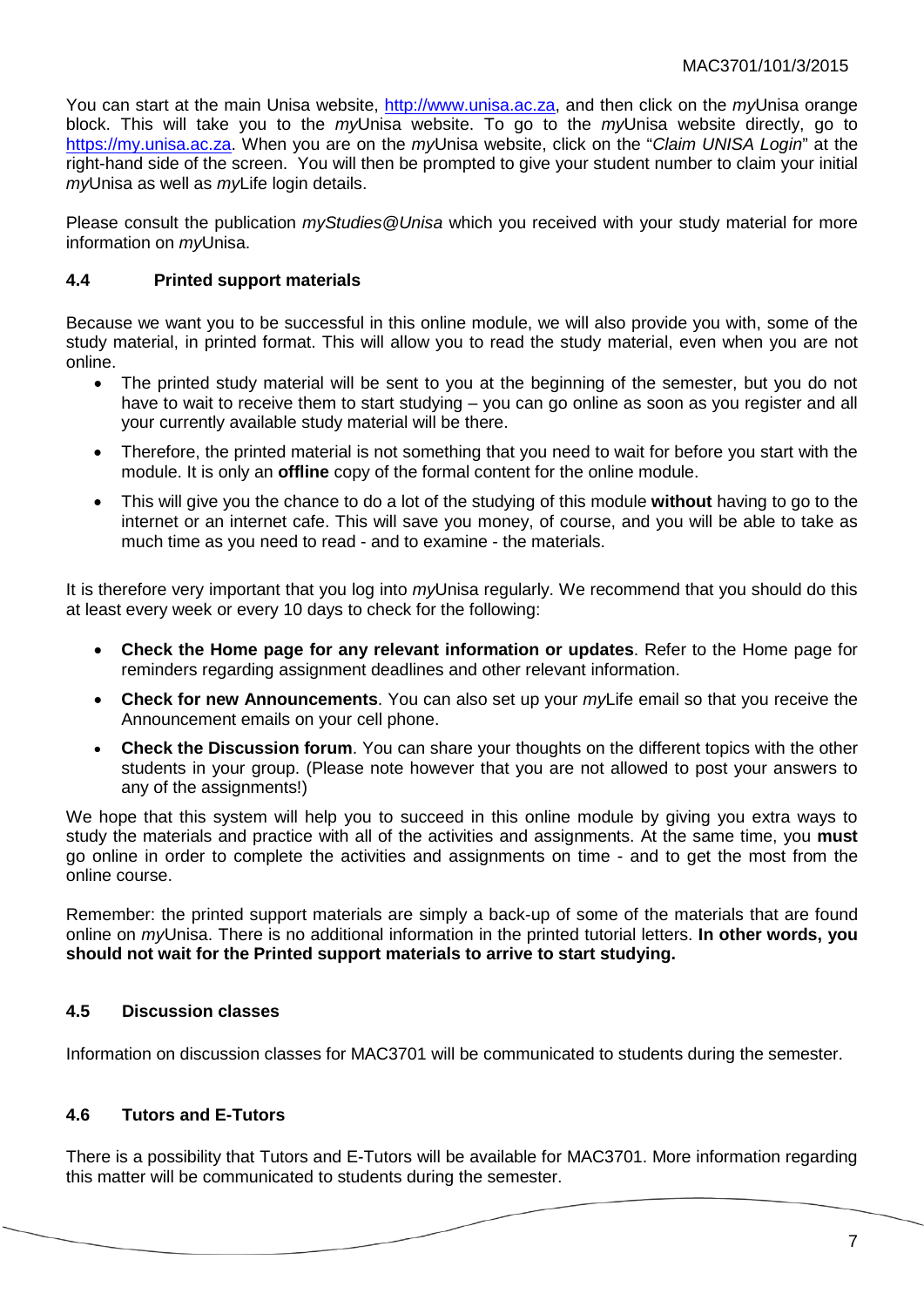## <span id="page-7-0"></span>**5. HOW TO STUDY THIS MODULE ONLINE**

#### <span id="page-7-1"></span>**5.1 What it means to study fully online?**

This module is taught fully online, therefore the following is relevant:

- *All your study materials are designed to be online, on my***Unisa**. Even though we give you a printed copy of the study guide to support your studies, the module is designed for online use. Your assignments will also be available online on *my*Unisa.
- Students may submit written assignments that should be typed and submitted online in a PDF document in the same manner that all other assignments are submitted online. Posted written assignments are also acceptable but online submission is recommended. The MCQ (multiple choice questions) assignment has to be completed on a mark-reading sheet **either** by post **or** Mobile MCQ submission **or** electronically via *my*Unisa. No assignments may be submitted by fax or e-mail.
- Remember to retain proof of your submission!
- Note that it will be wise to submit assignments electronically via *my*Unisa a few days before the due date as the system is often overloaded on the due date. *If the system gives an error message, please wait a while and try again until your assignment is accepted.*
- All of the communication between yourself and the University also happens online by email and in the discussion forum. You can use these ways to ask questions and contact your lecturers. This also means that your lecturers will communicate with you in the same way – through e-mails, with announcements and in the discussion forum on *my*Unisa. The lecturers also send important sms'es to students from time-to-time and it is therefore important to make sure Unisa has your most updated contact details.

#### <span id="page-7-2"></span>**5.2 Assignments**

Your assignments are included at the back of this tutorial letter (refer Annexure A to E) and is also available online on *my*Unisa.

## <span id="page-7-3"></span>**6. ASSESSMENT**

#### <span id="page-7-4"></span>**6.1 Assignments and learning**

Assignments and tutorial letters form an integral part of your tutorial matter and you must study them for examination purposes.

#### <span id="page-7-5"></span>**6.2 Compulsory assignment**

When you submit the compulsory assignment (Assignment 1) on time, it will prove that you are an active student and will therefore earn you admission to the examination. The mark you obtain for the compulsory assignment will have no influence on your admission to the examination. However, it will contribute towards your semester mark.

You will undoubtedly realise the importance of commencing your study programme in good time so that you can obtain admission to the examination and earn a good semester mark.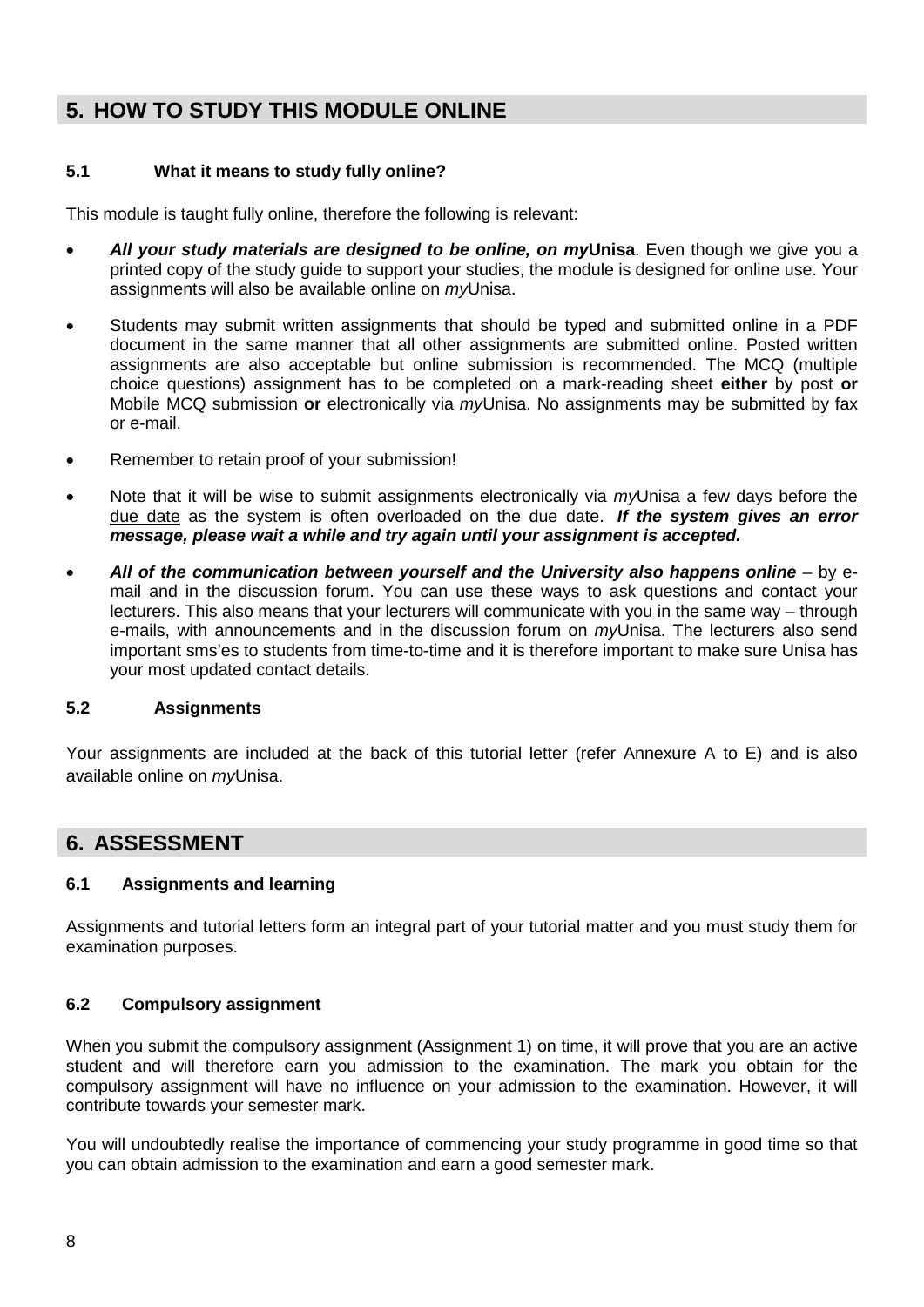#### <span id="page-8-0"></span>**6.3 Assignment questions**

Your assignments are included at the back of this tutorial letter (refer Annexure A to E) and is also available online on *my*Unisa. From the menu on your left, select "Home". Then click on the link provided for each assignment. You can find the links in the "Welcome" message on your home page.

#### <span id="page-8-1"></span>**6.4 General remarks**

- (a) You must submit the **compulsory assignment** (Assignment 1) to be received by the University before or on the due date to obtain admission to the examination. Make sure you mark it as "1".
- (b) It is in your own interest to **retain a copy of the proof you received when submitting Assignment 1,** so that you can produce this in the event of any dispute concerning whether or not the assignment was received.
- (c) **Important notes** with regard to **assignments**:
	- 1) Although students are encouraged to work together in groups, remember to always submit your own work. If we see that you've copied someone else's work, you will get a mark of zero.
	- 2) Please make sure you submit the correct documents for your respective assignments. The lecturers will not phone you to inform you if they discover that you've submitted the incorrect or an incomplete assignment. It is your own responsibility to submit the correct assignment, in PDFformat, else you will get a mark of zero.
	- 3) Assignments received after the due date will not be marked and students will get a mark of zero for the assignment.
- (d) Your **semester mark** will contribute 20% towards your final mark **(if you obtain at least 40% in the examination)**. The assignments will contribute to the semester mark as follows:

| Assignment 1 | 25% |
|--------------|-----|
| Assignment 2 | 75% |
| Assignment 3 | 0%  |

Assignment 3 is not compulsory and you needn't submit this assignment. It is however in your own best interest to work through this assignment thoroughly as it will be good for your examination preparation.

#### (e) **Plagiarism (Refer plagiarism declaration section 6.7)**

Plagiarism is the act of taking the words, ideas and thoughts of others and passing them off as your own. It is a form of theft which involves a number of dishonest academic activities. All students receive the *Disciplinary code for students* (latest version) at registration. Please study the code. Kindly read Unisa's *Policy on copyright infringement and plagiarism* as well.

If you worked together in a study group, remember that you still have to submit your **own work**, written in your own words. If the lecturers find any similar-looking/worded assignments, all parties involved will get zero for their assignment mark.

<span id="page-8-2"></span>By submitting any MAC3701 assignment, you automatically declare that you have submitted your own work and that you are aware of the consequences of being guilty of plagiarism.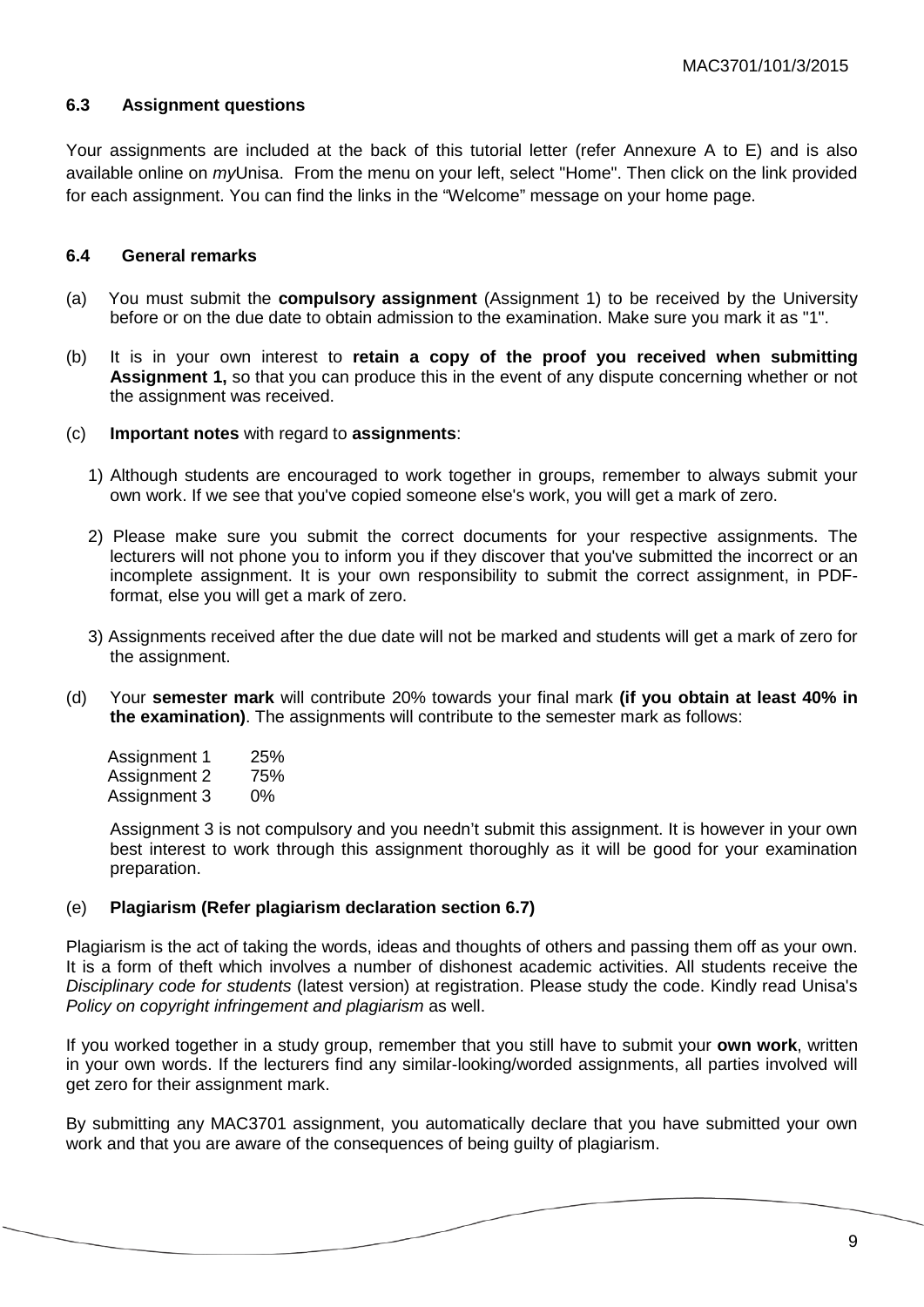## **6.5 Due dates of assignments**

|                   | <b>Semester 1</b>         |            | <b>Semester 2</b> |            |
|-------------------|---------------------------|------------|-------------------|------------|
| <b>Assignment</b> | Due date<br>Unique number |            | Unique number     | Due date   |
| 01                | 595954                    | 09/03/2015 | 596215            | 17/08/2015 |
| 02                | 596013                    | 30/03/2015 | 596223            | 07/09/2015 |
| 03                | 596068                    | 21/04/2015 | 596263            | 28/09/2015 |

The due dates for the submission of the assignments are as follows:

#### <span id="page-9-0"></span>**6.6 Submission of assignments**

Although you may still submit assignments by post, we would like to encourage you to submit them online on *my*Unisa in PDF-format, since this is a **fully online module.** The MCQ (multiple choice questions) assignment has to be completed on a physical mark-reading sheet if it is not completed online via the *my*Unisa equivalent of a mark-reading sheet. Physical mark-reading sheets may be submitted by post or answers may be selected and submitted electronically via *my*Unisa. Please refer to the brochure *myStudies@Unisa* on how to submit the assignment on a mark-reading sheet or electronically via *my*Unisa.

The written assignment needs to be written or typed, and then posted or submitted in a **PDF document** online on *my*Unisa.

Please make sure that you submit the correct and complete document. The lecturers will not phone you to inform you if you've submitted the wrong assignment/document. It is your own responsibility to submit the correct assignment.

#### **Submitting assignments on** *my***Unisa**

- Go to [http://my.unisa.ac.za.](http://my.unisa.ac.za/)
- Enter your student number and password.
- Select the module.
- Click on "Assignments" in the left-hand menu.
- Click on the number of the assignment you want to submit.
- Follow the instructions on the screen.

Receipt of assignments after the due date disrupts the marking programme and the uncontrolled submission of assignments furthermore creates administrative problems. You are requested to carefully note the undermentioned requirements and suggestions and to adhere strictly to them.

- **1. NO EXTENSION OF TIME WILL BE GIVEN FOR THE SUBMISSION OF ANY OF THESE ASSIGNMENTS, AS SOLUTIONS WILL BE FORWARDED AUTOMATICALLY TO ALL STUDENTS SHORTLY AFTER THE DUE DATES.**
- **2. NO CORRESPONDENCE OR TELEPHONIC CONVERSATION WILL BE CONDUCTED REGARDING THE LATE SUBMISSION OF ASSIGNMENTS.**
- **3. ASSIGNMENTS RECEIVED AFTER THE DUE DATE WILL NOT BE MARKED AND STUDENTS WILL GET A MARK OF ZERO FOR THE ASSIGNMENT.**
- <span id="page-9-1"></span>**4. RETAIN PROOF OF SUBMISSION OF YOUR ASSIGNMENT.**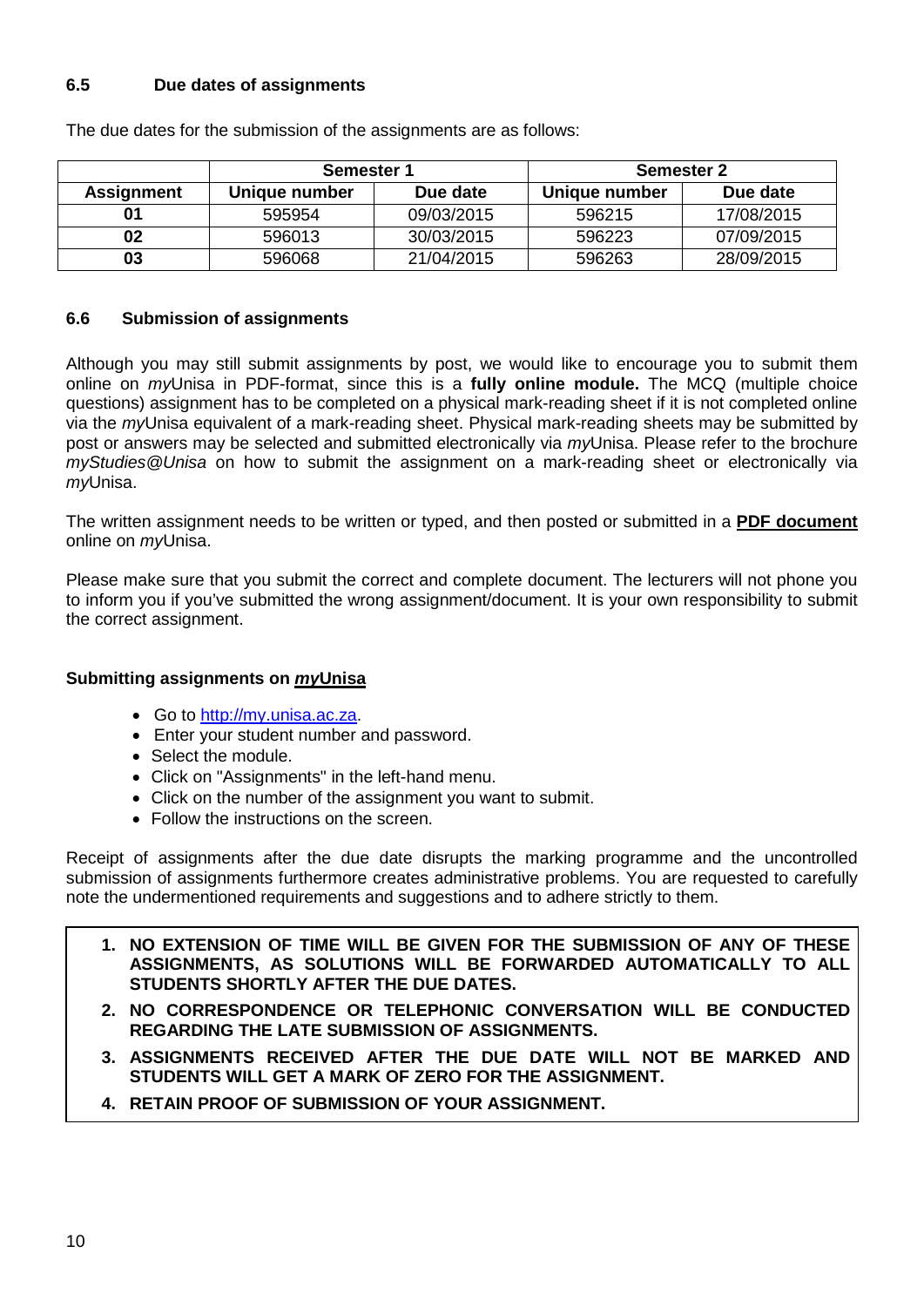#### **6.7 Plagiarism declaration**

## **PLAGIARISM DECLARATION**

I declare that this assignment, submitted by myself, is my own work and that I have referenced all the sources that I have used.

By submitting any MAC3701 assignment, I declare that:

- **I have read the Unisa Students' Disciplinary Code;**
- **I know what plagiarism is, that plagiarism is wrong and that disciplinary steps can be taken against me if I am found guilty of plagiarism;**
- **My assignments for MAC3701 are my own work;**
- **I have not allowed any other student to copy my work;**
- **I know that if I am found to be in violation of this declaration I will receive 0% for the assignments involved.**

**Please note:** You do not have to submit the declaration. By submitting any MAC3701 assignment, you automatically declare that you adhere to all the above with regard to the specific assignment.

**NB:** Although students may work together when preparing assignments, each student must write/type and submit his or her own individual assignment. It is unacceptable for students to submit identical assignments on the basis that they worked together. That is copying (a form of plagiarism) and none of these assignments will be marked. Furthermore, you may be penalised or subjected to disciplinary proceedings by the University.

## <span id="page-10-0"></span>**7. SEMESTER MARK AND FINAL EXAMINATION**

#### <span id="page-10-1"></span>**7.1 Compulsory assignments**

For students to benefit from our formative tuition and assessments, the management of the University decided to introduce compulsory assignments for all modules.

Submission of **compulsory assignment 1** will earn you admission to the examination. This assignment consists of multiple choice type questions. The mark you earn for compulsory assignment 1 will contribute 25% towards your semester mark, which weighs 20% in the calculation of your final mark.

**Admission to the examination** will therefore only be **obtained by submitting compulsory assignment 1** in time to be officially **received by the University before or on the due date** and the marks obtained for it will contribute towards your semester mark.

**Assignment 2** is a written assignment which contributes 75% towards your semester mark, which weighs 20% in the calculation of your final mark. Although non-submission of this assignment will not influence your exam admission, we sometimes still refer to this assignment as compulsory as it is impossible to earn a decent semester mark without submitting this assignment.

**Please note that it is practice in our Department to only mark selected sections of a written assignment. You can therefore not afford to leave out any questions as they might form part of the selected questions for marking.**

**The lecturers will not inform you upfront on which question(s), or parts thereof, will be selected for marking. Do not phone the lecturers to ask which questions will be marked. They will not inform you.**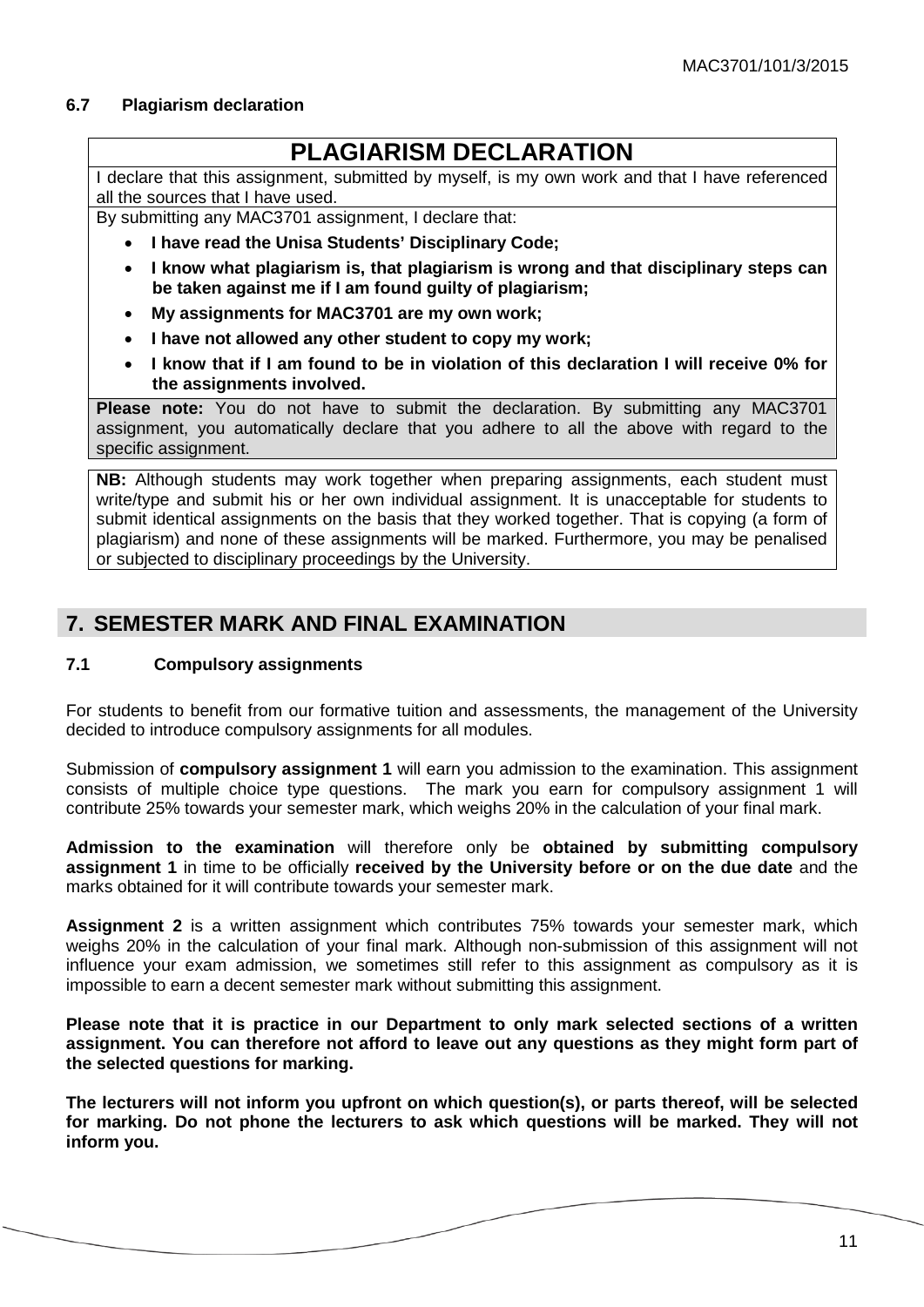**Assignment 3** is not compulsory. It is a written assignment that does not contribute towards your semester/final mark. You needn't submit this assignment as it will not be marked. You are encouraged to work through this assignment and its suggested solution thoroughly as we believe it will be good for your examination preparation.

#### **PLEASE NOTE: Enquiries about assignments (e.g. whether or not the University has received your assignment or the date on which an assignment was returned to you) must be e-mailed to assign@unisa.ac.za**

#### <span id="page-11-0"></span>**7.2 How to calculate your semester mark**

The **mark obtained** for compulsory assignment 1 counts 25%, the **mark obtained** for assignment 2 counts 75% and the **mark obtained** for assignment 3 counts 0%, giving a semester mark out of 20% towards the final mark.

Students require a combined final mark of at least 50% to pass a module. This final mark is calculated as follows:

Semester mark

= A mark out of **25%** for assignment 1 + a mark out of **75%** for assignment 2 + a mark out of **0%** for assignment 3

Final mark

= 20% x semester mark + **80% x mark obtained in the examination.**

If a student fails the examination with less than 40%, the semester mark will not be used to calculate the final mark. How it will work in practice?

The marks you obtain for the compulsory assignments 1 and 2 will count towards your semester mark, contributing towards a possible maximum of 20% accounted for in your final mark. Your semester mark will, however, only be taken into account to calculate your final mark if you obtained 40% or more in the examination.

Your semester mark will be taken into account as follows:

- mark (%) for compulsory assignment 1: 25% weight in semester mark (5% weight in final mark)
- mark (%) for compulsory assignment 2: 75% weight in semester mark (15% weight in final mark)

#### <span id="page-11-1"></span>**7.3 How to calculate your final mark**

The semester mark will contribute 20% towards your **final mark**. The mark you obtain in the examination will be restated to be out of 80% and your semester mark will be restated to a mark out of 20%. If you earn 75% for compulsory assignment 1, 65% for compulsory assignment 2 and 48% for the examination, your final mark will be 51,9%

| Example:       |                           |                  |
|----------------|---------------------------|------------------|
| Semester mark: | $18,750 + 48,750 = 67,50$ | $x 20\% = 13.50$ |
| Exam mark:     | 48,00                     | $x 80\% = 38,40$ |
| Final mark:    |                           | 51,90%           |
|                |                           |                  |

 $O$  Assignment 1: 75 x 25% = 18,75 Assignment 2: 65 x 75% = 48,75

**A subminimum of 40% in the examination is, however, required before the semester mark will be taken into account in calculating your final mark.**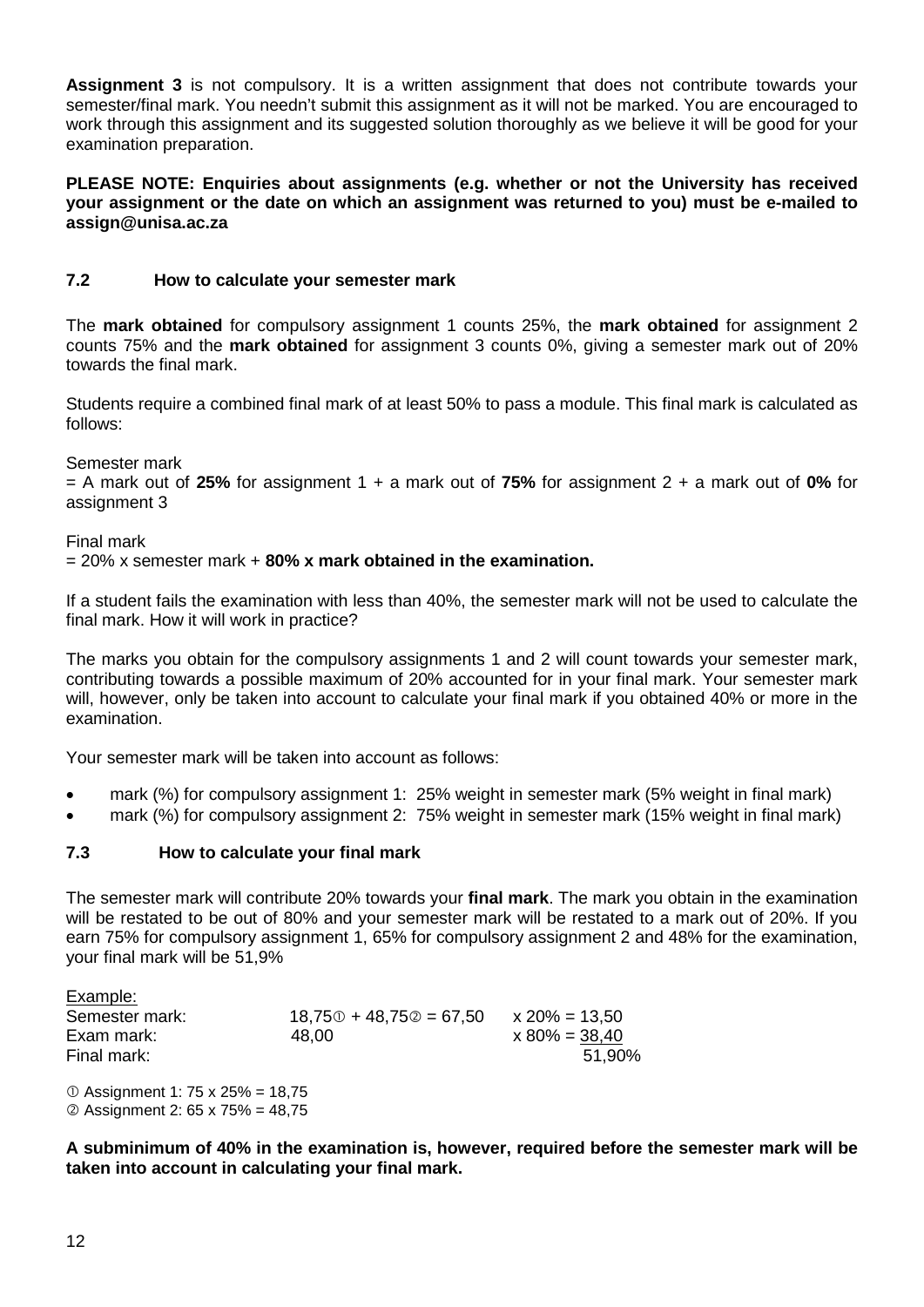## <span id="page-12-0"></span>**8. MODULE-SPECIFIC STUDY PLAN**

Read the information on general time management and planning skills contained in the *myStudies@ Unisa* brochure.

Plan your studies properly so as to achieve specific study goals at predetermined dates. This avoids a haphazard approach to your studies and the use of ineffective study techniques.

#### **Suggested study programme for 2015**

#### **First priority - Compulsory assignment 1 (to gain admission to the examination and contributing 25% towards your semester mark)**

Study Topics 1 (Advanced behavioural aspects of costs) and 2 (Advanced concepts in costing systems). This assignment could also possibly include some of your MAC2601 work. Please make sure that you are familiar with all your MAC2601 work as it is a pre-requisite to and assumed knowledge for module MAC3701.

Complete and submit compulsory assignment number 1 before the due date. This is a multiple choice questions (MCQ) assignment.

#### **Second Priority – Assignment 2 (contributing 75% towards your semester mark)**

All the topics can be tested in this assignment and you will therefore have to also study the following topics in order to submit a proper attempt for assignment 2:

Topic 3 (Integrated planning and budgeting), topic 4 (Standard costing), topic 5 (Performance management in decentralised entities), topic 6 (Relevant decision making in various scenarios), topic 7 (Pricing for internal and external purposes) and topic 8 (Advanced aspects of sensitivity analysis). Revise topics 1 and 2 if required.

Complete and submit compulsory assignment number 2 before the due date. This is a written assignment.

#### **Third Priority – Assignment 3 (does not contribute towards your semester mark)**

All the Topics (including this assignment) are important for your examination preparation.

It is in your own interest to complete assignment number 3 before the due date. This is a written assignment. You need not submit this assignment as it will not be marked. You should mark the assignment yourself based on the suggested solution.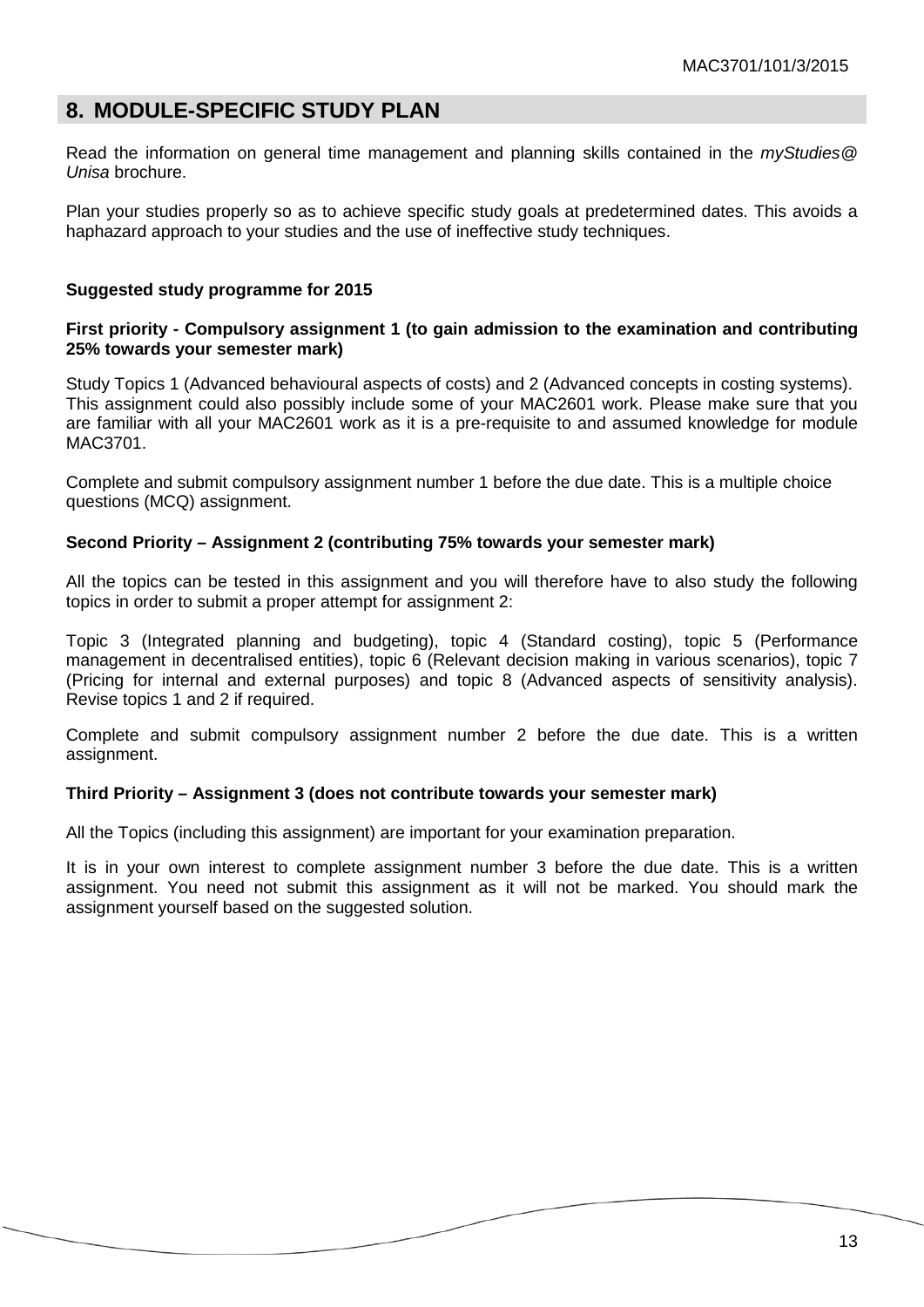## **Suggested study programme for 2015**

## **Semester 1**

| <b>Date</b>                    | Topics from the study material                                                                                                                                                                                                                                                                                                                                                                                         | <b>Assignment</b>                                                                                                                                                        | Due date   |
|--------------------------------|------------------------------------------------------------------------------------------------------------------------------------------------------------------------------------------------------------------------------------------------------------------------------------------------------------------------------------------------------------------------------------------------------------------------|--------------------------------------------------------------------------------------------------------------------------------------------------------------------------|------------|
| 30/01/2015<br>to<br>06/03/2015 | <b>Topic 1</b> – Advanced behavioural aspects of costs<br><b>Topic 2</b> – Advanced concepts in costing systems<br>Continue with topics $3 - 5$ although they will not<br>be tested in the first assignment:<br><b>Topic 3</b> – Integrated planning and budgeting<br>Topic 4 - Standard costing: further analysis of<br>variances and investigations<br>Topic 5 - Performance management in<br>decentralised entities | 1/2015 Semester 1<br>(topics $1 - 2$ )<br>(COMPULSORY FOR<br><b>ADMISSION TO THE</b><br><b>EXAMINATION PLUS A 25%</b><br><b>CONTRIBUTION TO</b><br><b>SEMESTER MARK)</b> | 09/03/2015 |
| 09/03/2015<br>to<br>27/03/2015 | Revise topics 1 – 5 (if required) and also study:<br><b>Topic 6</b> – Relevant decision making in various<br>scenarios<br><b>Topic 7</b> – Pricing for internal and external purposes<br><b>Topic 8</b> – Advanced aspects of sensitivity analysis                                                                                                                                                                     | 2/2015 Semester 1<br>(topics $1 - 8$ )<br>(FOR 75% CONTRIBUTION<br><b>TOWARD SEMESTER MARK)</b>                                                                          | 30/03/2015 |
| 30/03/2015<br>to<br>17/04/2015 | Revise Topics 1 – 8. This includes not only<br>revision of the contents of the study guide and<br>its references to the prescribed text books, but<br>also all the tutorial letters, announcements, etc.<br>that are available on myUnisa.                                                                                                                                                                             | 3/2015 Semester 1<br>$(topics 1 - 8)$<br>(FOR 0% CONTRIBUTION<br><b>TOWARD SEMESTER MARK -</b><br>self assessment does not<br>have to be handed in)                      | 21/04/2015 |

## **Semester 2**

| <b>Date</b>                    | Topics from the study material                                                                                                                                                                                                                                                                                                                                                                                       | <b>Assignment</b>                                                                                                                                                        | Due date   |
|--------------------------------|----------------------------------------------------------------------------------------------------------------------------------------------------------------------------------------------------------------------------------------------------------------------------------------------------------------------------------------------------------------------------------------------------------------------|--------------------------------------------------------------------------------------------------------------------------------------------------------------------------|------------|
| 13/07/2015<br>to<br>14/08/2015 | <b>Topic 1</b> – Advanced behavioural aspects of costs<br><b>Topic 2</b> – Advanced concepts in costing systems<br>Continue with topics 3 - 5 although they will not<br>be tested in the first assignment:<br><b>Topic 3</b> – Integrated planning and budgeting<br>Topic 4 - Standard costing: further analysis of<br>variances and investigations<br>Topic 5 - Performance management in<br>decentralised entities | 1/2015 Semester 2<br>(topics $1 - 2$ )<br>(COMPULSORY FOR<br><b>ADMISSION TO THE</b><br><b>EXAMINATION PLUS A</b><br><b>25% CONTRIBUTION TO</b><br><b>SEMESTER MARK)</b> | 18/08/2015 |
| 17/08/2015<br>tο<br>04/09/2015 | Revise topics $1 - 5$ (if required) and also study:<br><b>Topic 6</b> – Relevant decision making in various<br>scenarios<br><b>Topic 7</b> – Pricing for internal and external purposes<br><b>Topic 8</b> – Advanced aspects of sensitivity analysis                                                                                                                                                                 | 2/2015 Semester 2<br>(topics $1 - 8$ )<br>(FOR 75% CONTRIBUTION<br><b>TOWARD SEMESTER MARK)</b>                                                                          | 08/09/2015 |
| 07/09/2015<br>to<br>25/09/2015 | Revise Topics 1 - 8. This includes not only<br>revision of the contents of the study guide and<br>its references to the prescribed text books, but<br>also all the tutorial letters, announcements, etc.<br>that are available on myUnisa.                                                                                                                                                                           | 3/2015 Semester 2<br>(topics $1 - 8$ )<br>(FOR 0% CONTRIBUTION<br><b>TOWARD SEMESTER MARK -</b><br>self assessment does not<br>have to be handed in)                     | 29/09/2015 |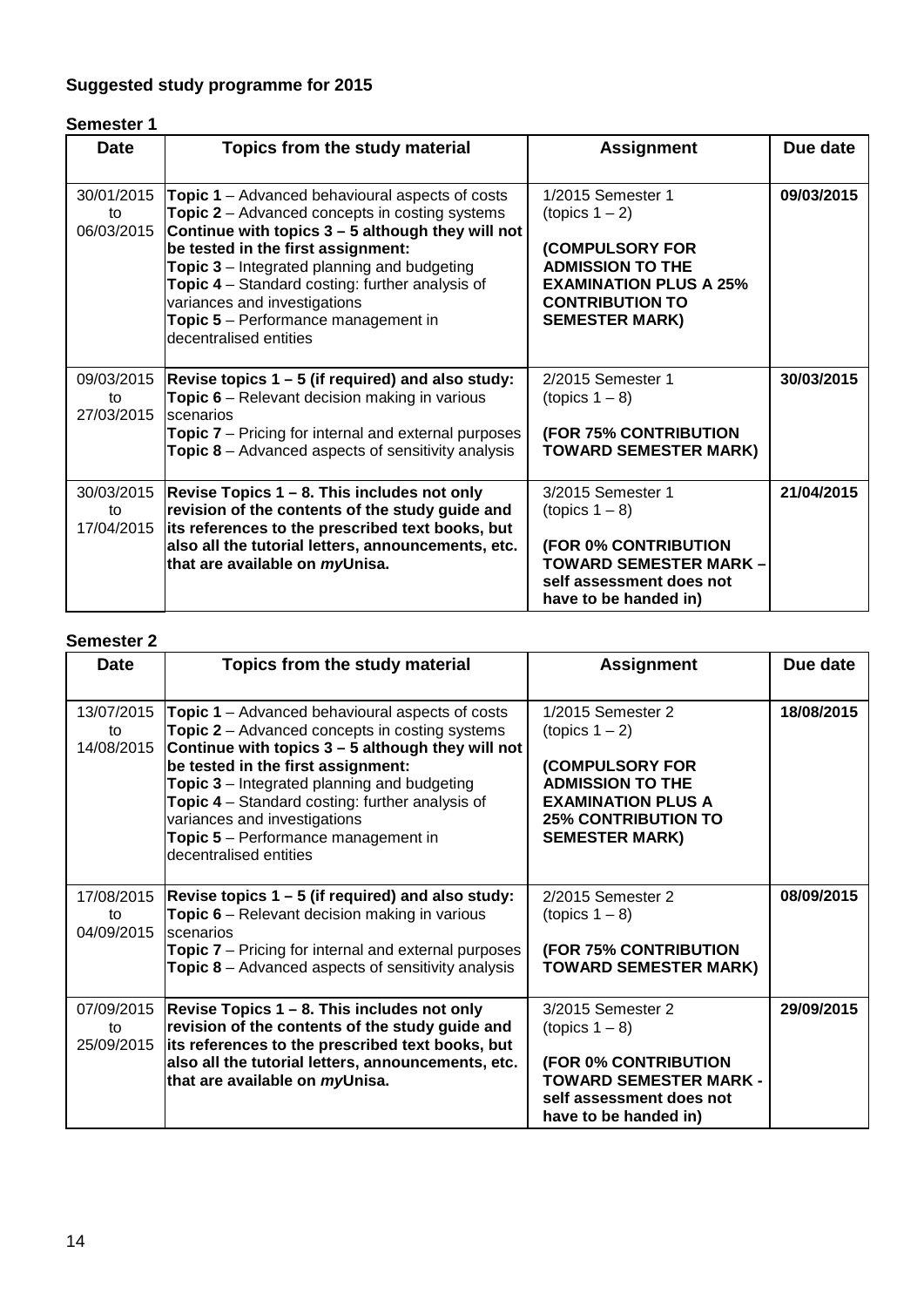## <span id="page-14-0"></span>**9. EXAMINATION**

#### <span id="page-14-1"></span>**9.1 Examination period and examination paper**

Date: May/June (First semester) and October/November (Second semester)<br>Marks: 100 **Marks:** 

#### **Covers the whole syllabus (Topics 1 to 8)**

The exam will consist entirely of written questions. There will be no multiple-choice questions. During the year, the Examination Section will provide you with information regarding the examination in general, examination venues, examination dates and examination times.

## <span id="page-14-2"></span>**9.2 Previous examination papers**

A mock exam will be made available as your Assignment 3. Students are also encouraged to attempt the 2014 papers and send their attempts to the lecturers for marking. You may assume that you will not have seen the examination questions before but it will be a *similar difficulty level* to the questions asked in the activities in your study guide, your text books, the assignments and/or other official study material of the module.

#### <span id="page-14-3"></span>**9.3 Calculator policy**

Candidates may only use silent, electronic, battery-driven pocket calculators (non-programmable financial calculators will be allowed) subject to the following conditions:

- Calculators must be cordless, and may not have print-out facilities or alpha keys;
- The calculator function on mobile telephones or any electronic device (i.e. laptops and/or any Smart Phone) may not be used; and
- Candidates may not share a calculator with another candidate in the examination room.

## <span id="page-14-4"></span>**10. CONCLUSION**

In spite of care taken to ensure that study guides, assignments and suggested solutions are comprehensive and free from errors, omissions and discrepancies may occur. Should you come across such matters, or matters which are not clearly expressed, kindly let us know to enable us to effect the necessary corrections.

Do not hesitate to contact your lecturer by e-mail if you are experiencing problems with the content of this tutorial letter or any aspect of the module.

We wish you a fascinating and satisfying journey through the learning material and trust that you will complete the module successfully.

Enjoy the journey!

MAC3701 lecturers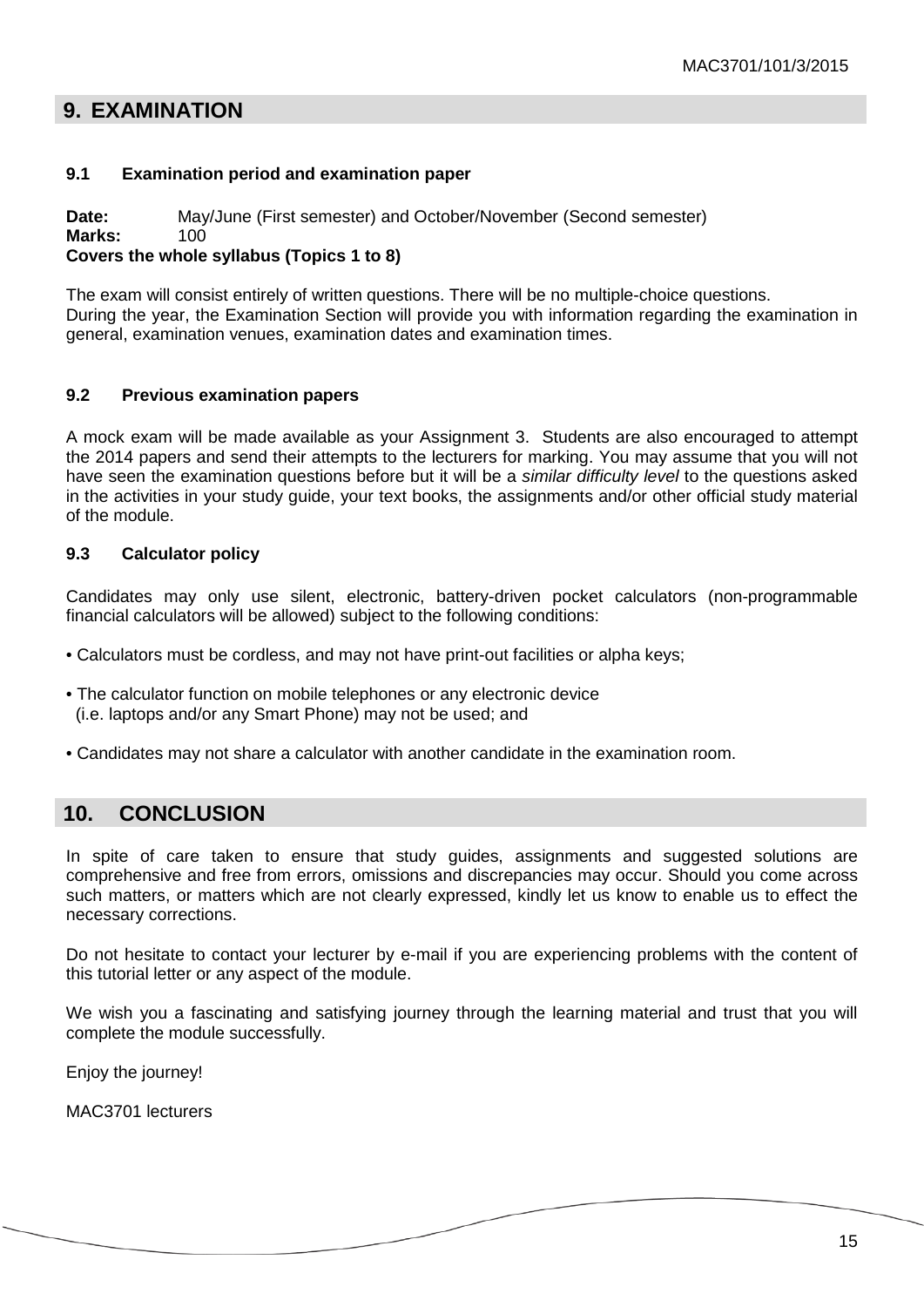## **ANNEXURE A**

## **COMPULSORY ASSIGNMENT 01/2015 FIRST SEMESTER**

## *IF YOU ARE REGISTERED FOR THE FIRST SEMESTER, YOU MUST COMPLETE THIS ASSIGNMENT.*

## *THE MARK YOU EARN FOR COMPULSORY ASSIGNMENT 01 WILL CONTRIBUTE 25% TOWARDS YOUR SEMESTER MARK, WHICH WEIGHS 20% IN THE CALCULATION OF YOUR FINAL MARK.*

This assignment must be completed on the mark-reading sheet supplied. Mark-reading sheets may be submitted either by post or electronically via myUnisa. Please refer to the *myStudies*@*Unisa* brochure on how to use and complete a mark-reading sheet. For information on how to submit an assignment through myUnisa refer to paragraph 6.6 of Tutorial Letter 101/2015.

Please remember to enter the **correct** unique number of the assignment on the mark-reading sheet.

## **DUE DATE: SEMESTER 1: 9 March 2015**

## **UNIQUE NUMBER: 595954**

## **Assignment 01/2015 FIRST SEMESTER**

This assignment consists of 20 multiple-choice questions. Each question must be considered independently, unless specific reference is made to information in another question. Each question has only one correct answer.

## **The following information must be used for purposes of answering questions 1 to 4.**

Zoom (Pty) Ltd is a retailer of flat computer screens for offices. The annual demand is 2 600 screens. Sales take place evenly throughout the year. The company trades for 52 weeks per annum.

The purchase price per screen is R3 900. The company executes its orders within two weeks and maintains a safety inventory of 50 screens. The cost to place an order is R120.

The direct inventory holding cost is R20 per screen per annum. Insurance costs amount to 5% of direct inventory holding costs per screen per annum. The after tax cost of capital of Zoom (Pty) Ltd is 10%.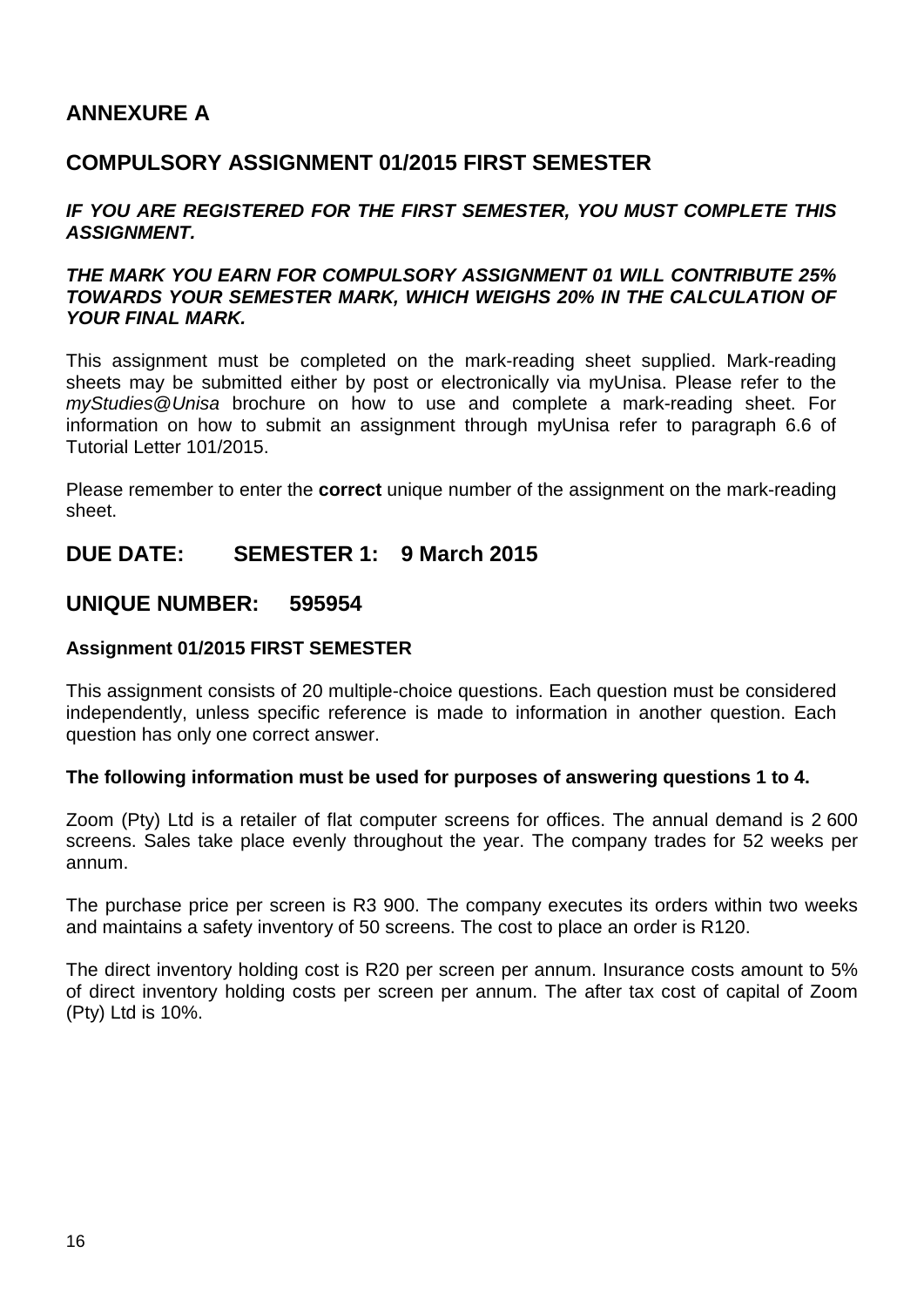The economic order quantity (EOQ) for the flat computer screens is ...

- (1) 32 screens.
- $(2)$  41 screens.<br> $(3)$  39 screens.
- 39 screens.
- (4) 177 screens.
- (5) None of the above options.

## **QUESTION 2**

The total inventory holding costs for the flat computer screens are …

- (1) R28 564,50.
- (2) R27 126,00.
- (3) R 8 014,50.<br>(4) R56 923,50.
- (4) R56 923,50.
- (5) None of the above options.

## **QUESTION 3**

The re-order point if the safety stock is maintained is …

- (1) 100 screens.
- (2) 150 screens.
- (3) 50 screens.
- (4) 1 350 screens.
- (5) None of the above options.

## **QUESTION 4**

The total annual ordering costs for the economic order quantity are …

- (1) R7 680.
- (2) R9 840.
- (3) R1 800.
- (4) R8 040.
- (5) None of the above options.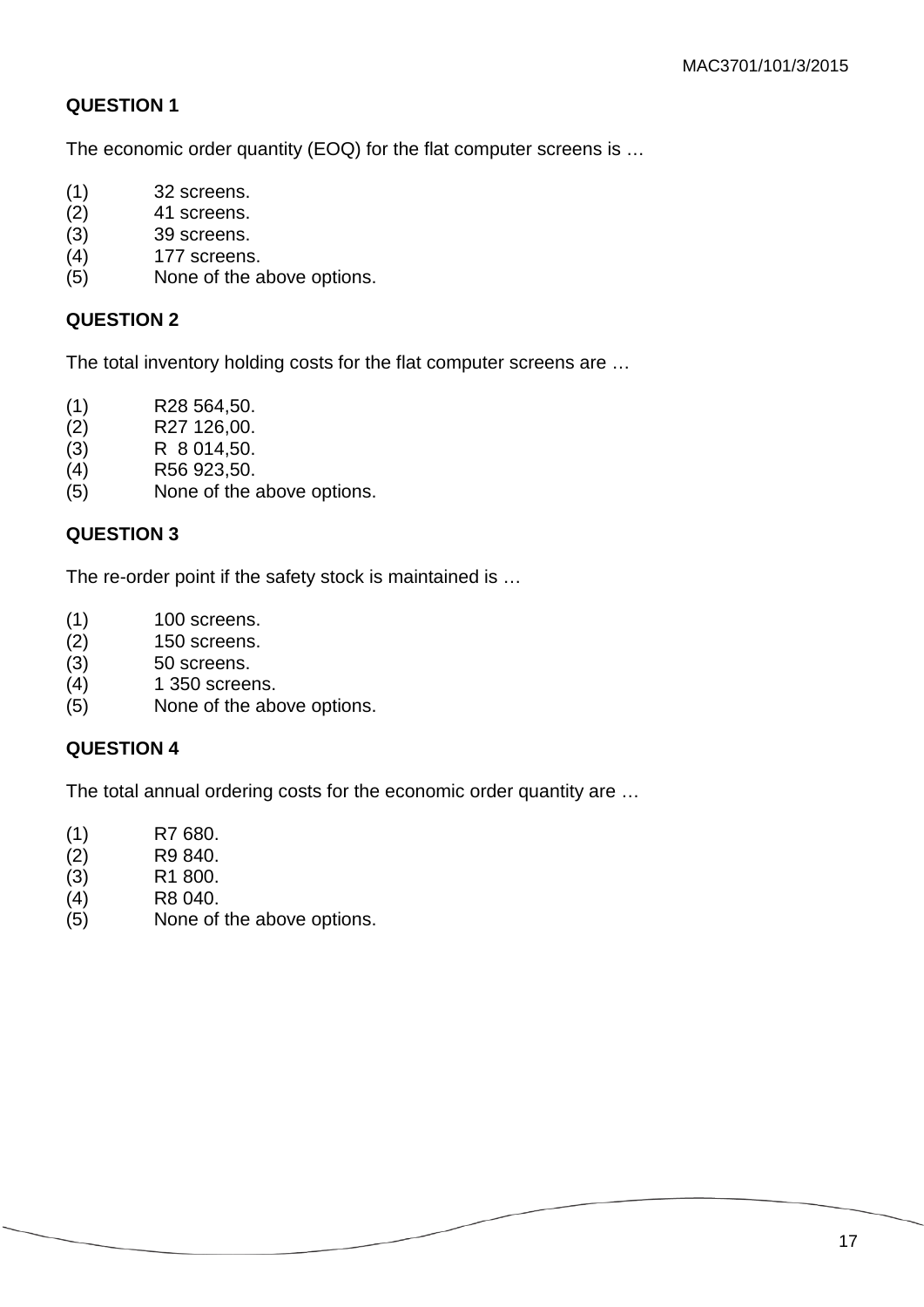## **The following information must be used for purposes of answering questions 5 to 8.**

Tso (Pty) Ltd is a hospitality group with interests in casinos, hotels and theme parks. The operating results for the three divisions, Casino, Hotel and Theme park, for the year ended 28 February 2015, are as follows:

|                     | <b>Divisions</b> |                     | <b>Total</b> |            |
|---------------------|------------------|---------------------|--------------|------------|
|                     | <b>Casino</b>    | <b>Hotel</b>        | Theme park   |            |
|                     | R                | R                   | R            | R          |
| <b>Sales</b>        |                  | 2 000 000 3 000 000 | 5 000 000    | 10 000 000 |
| Less: cost of sales |                  | 1 200 000 2 300 000 | 2 000 000    | 5 500 000  |
| Less: overheads     |                  |                     |              | 1 000 000  |
| <b>Profit</b>       |                  |                     |              | 3 500 000  |

## **Analysis of the overheads shows that they consist of:**

|                               | R         |
|-------------------------------|-----------|
| Administrative staff salaries | 510 000   |
| Warehouse staff salaries      | 100 000   |
| Marketing staff salaries      | 320 000   |
| General overheads             | 70 000    |
|                               | 1 000 000 |

Salaries, wages and general overheads are considered to be of a fixed nature, except for 30% of general overheads which vary in line with the cost of sales per division.

#### **The following information is also available:**

|                             | Casino | <b>Hotel</b> | Theme park | <b>Total</b> |
|-----------------------------|--------|--------------|------------|--------------|
| Number of orders executed   | 1.000  | 1 200        | 1.500      | -3.700       |
| Number of tokens sold       | 12 000 | 8.000        | 10 000     | 30 000       |
| Floor space (square metres) | 20,000 | 15 000       | 25 000     | 60 000       |

## **Activities related to cost drivers are as follows:**

| <b>Activity</b>                  | <b>Driver</b>                                |
|----------------------------------|----------------------------------------------|
| Administrative staff salaries    | No of orders executed plus no of tokens sold |
| Warehouse staff salaries         | No of orders executed                        |
| Marketing staff salaries         | No of tokens sold                            |
| Fixed general overheads incurred | Floor space                                  |

Tso (Pty) Ltd makes use of an activity-based costing (ABC) system to allocate overhead costs to their three divisions.

Hint: Usually with activity-based costing, an activity rate is calculated. The activity rate can be calculated by dividing the activity cost by the cost driver volume (for example no of orders executed). Multiplying the activity rate by the cost driver volume calculates the allocated amount. For purposes of this question – do not round your activity rate to two decimals – this will result in you getting the incorrect answer. **Only round the final allocated amounts to two decimals.**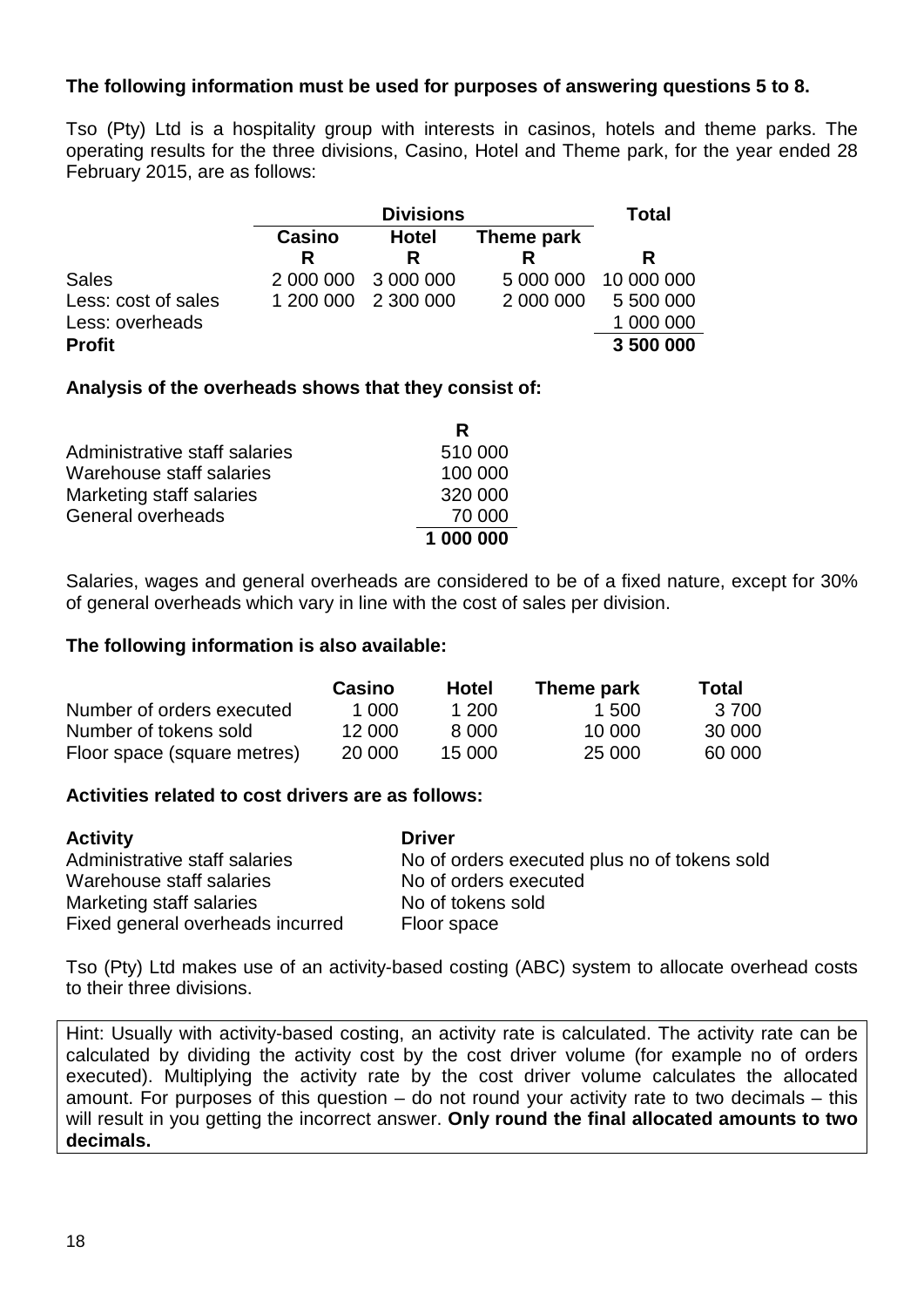The total variable overhead costs for the Casino division are …

- (1) R4 581,82.
- (2) R7 000,00.
- R5 250.00.
- (4) R8 400,00.
- (5) None of the above options.

## **QUESTION 6**

The total contribution for the Theme park division is …

- (1) R2 991 250,52.
- (2) R2 992 363,64.
- (3) R3 000 000,00.
- (4) R2 999 650,55.
- (5) None of the above options.

## **QUESTION 7**

The total fixed costs for the Hotel division are …

- (1) R274 449,25.
- (2) R269 244,25.
- (3) R267 853,50.
- (4) R263 755,23.
- (5) None of the above options.

## **QUESTION 8**

The total profit for the Theme park division is …

- (1) R2 992 363,64.
- (2) R2 500 000,00.
- (3) R2 650 704,15.
- (4) R 421 973,93.
- (5) None of the above options.

## **The following information must be used for purposes of answering questions 9 and 10.**

Soft Leather CC has recently started with the manufacturing of soft leather shoes. To date the company has completed and sold four pairs shoes. The total time to complete the first two shoes was 15,76 hours and the total time to complete the first four shoes was 30,1088 hours. This trend is similar to that experienced in the manufacturing of similar products. Experience has shown that this trend will last for the manufacturing of the first sixteen soft leather shoes.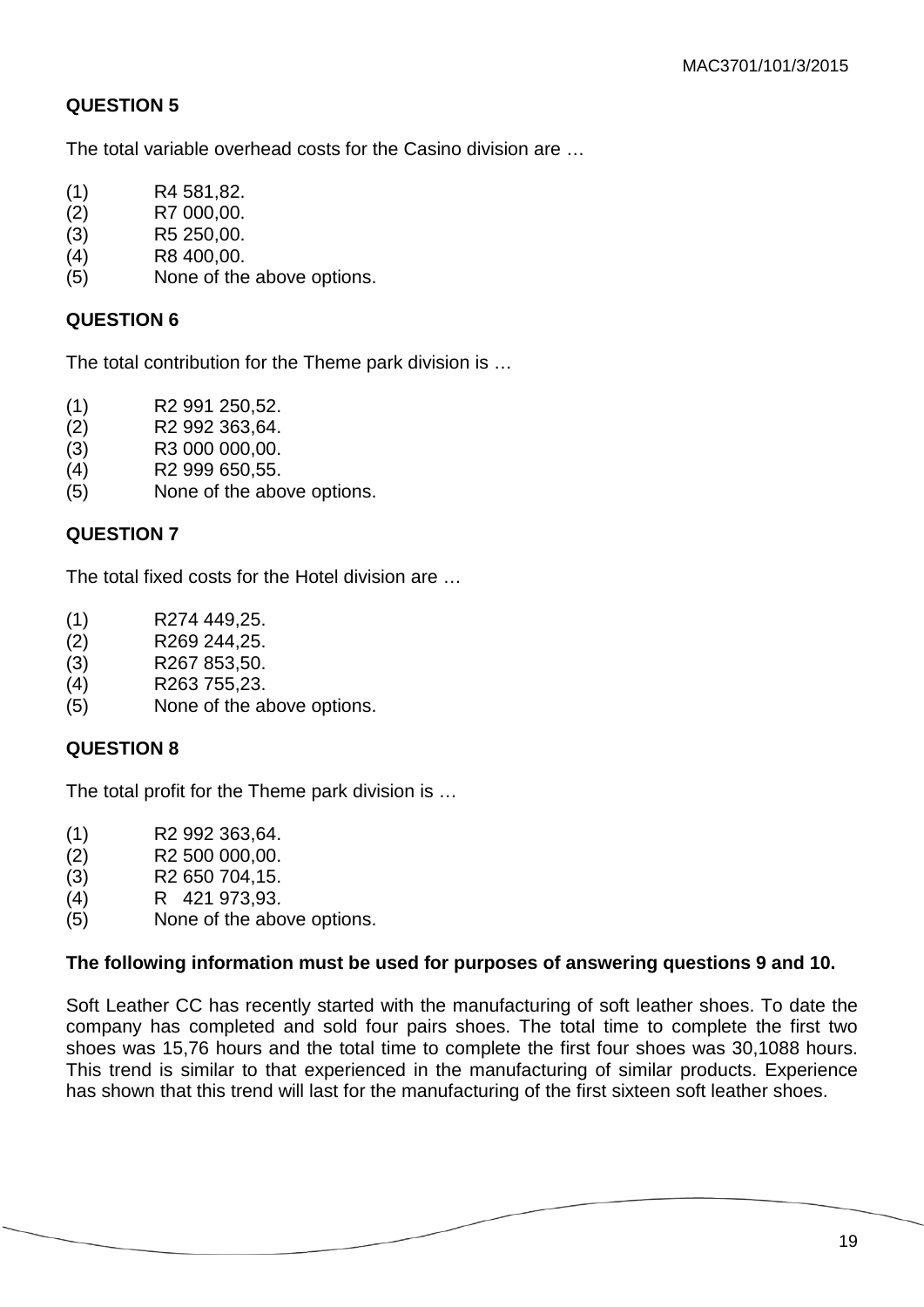Hint: You need to calculate the cumulative average time per shoe and not per pair of shoes. The learning curve applies to every doubling of shoes manufactured and does not apply to every pair of shoes manufactured. In all your calculations, round your figures to four decimals and if your final answer differs from the options below with only a few decimal places, select the option closest to your answer.

## **QUESTION 9**

The learning curve to manufacture the shoes is …

- (1) 51,5464%.
- $(2)$  97,00%.<br>(3) 103,0928
- (3) 103,0928%.
- (4) 96,00%.
- (5) None of the above options.

## **QUESTION 10**

The total time taken for the manufacturing of the "next" **four pairs** of shoes is …

Hint: You need to calculate the total time that it will take to manufacture shoe 9 up to shoe 16.

- (1) 54,9072 hours.
- (2) 56,6232 hours.
- (3) 58,4112 hours.
- (4) 52,0936 hours.
- (5) None of the above options.

## **Use the following information to answer question 11.**

The following is an extract from the operation manager's report provided to the operations committee at the end of the financial year:

|                 | No of units<br>manufactured | <b>Fixed</b><br>cost | Semi-variable<br>cost | <b>Variable</b><br>cost | Total<br>cost       |
|-----------------|-----------------------------|----------------------|-----------------------|-------------------------|---------------------|
| <b>Period 1</b> | 3 0 0 0                     | R <sub>5</sub> 000   | R7 250                | R <sub>3</sub> 000      | R <sub>15</sub> 250 |
| <b>Period 2</b> | 3.500                       | R <sub>5</sub> 000   | R8 000                | R <sub>3</sub> 500      | R <sub>16</sub> 500 |
| Period 3        | 2 500                       | R <sub>5</sub> 000   | R6 500                | R <sub>2</sub> 500      | R <sub>14</sub> 000 |
| Period 4        | 4 000                       | R <sub>5</sub> 000   | R <sub>8</sub> 750    | R4 000                  | R <sub>17</sub> 750 |

## **QUESTION 11**

The fixed cost included in the semi-variable cost of a period is …

- (1) R1 500.
- (2) R2 250.
- (3) R2 500.
- (4) R2 750.
- (5) None of the above options.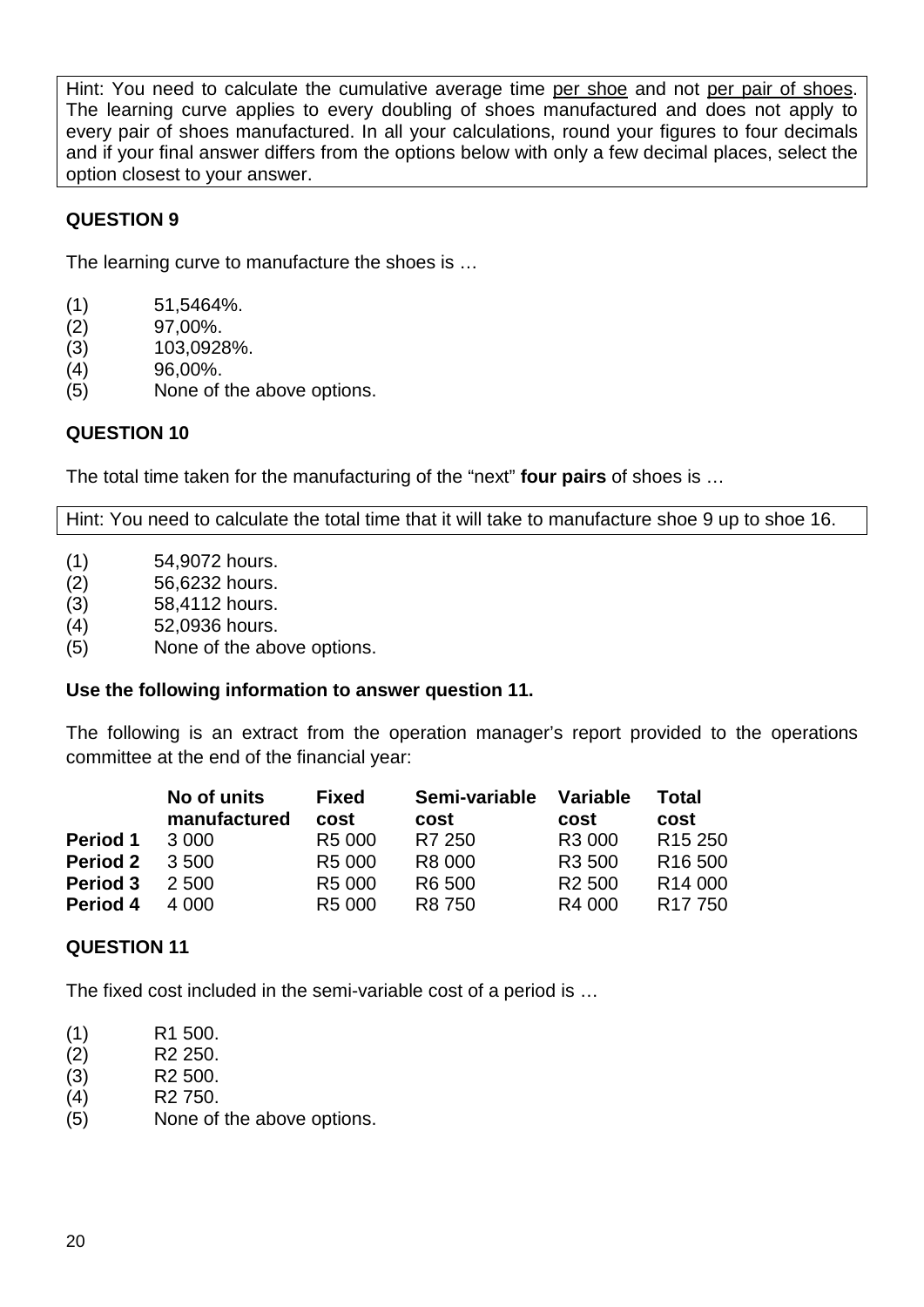State which of the following statements are true:

- (a) The correlation coefficient (r) indicates the extent of a relationship between dependent and independent variables.
- (b) High-low is a method of analysing cost behavior that consists of selecting the periods of highest and lowest activity levels and comparing the changes in cost that result from the two levels in order to separate the fixed and variable costs from each other.
- (c) The regression equation identifies an estimated relationship between a dependent variable and one independent variable based on future expected cost.
- (d) An independent variable is a variable, such as cost, that changes when a dependent variable, such as volume, is varied.

The following statements are **true**:

- (1) a and c
- (2) b and d
- $(3)$  a, b and c
- (4) a and b
- (5) None of the above options.

#### **The following information must be used for purposes of answering questions 13 to 16.**

Amakhemikhali Ltd manufactures a single product by means of a single manufacturing process and uses a process costing system. Material is added at the beginning of the process. Conversion costs are incurred evenly throughout the process.

The following information is available for April 2015:

| Work-in-process   | - 1 April 2015  | 25 000 units |
|-------------------|-----------------|--------------|
| • material        | - 100% complete | R93 500      |
| • conversion cost | - 30% complete  | R41 850      |

100 000 units put into production in April:

| material<br>$\bullet$<br>• conversion costs | R374 000<br>R <sub>167</sub> 400   |              |
|---------------------------------------------|------------------------------------|--------------|
| Units completed and transferred:            |                                    | 78 000 units |
| Work-in-process<br>• material               | - 30 April 2015<br>- 100% complete | 20 000 units |

conversion cost - 75% complete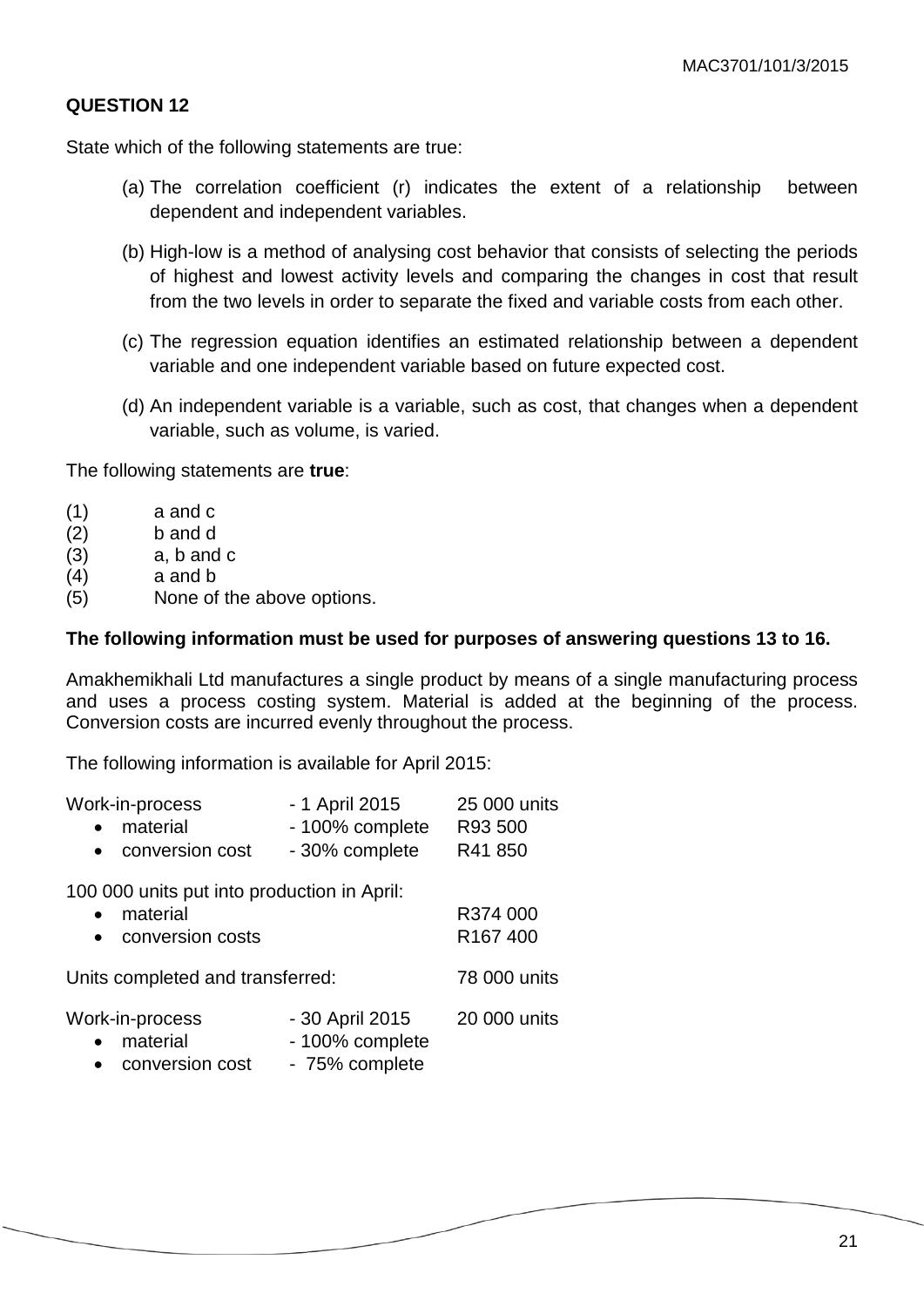## **Additional information:**

- 1. Normal losses are estimated at **15%** of the input that reaches the wastage point.
- 2. Losses occur at the **end** of the process.
- 3. Amakhemikhali Ltd values their stock according to the **weighted average method**.

## **QUESTION 13**

The equivalent material cost per unit for Amakhemikhali Ltd for the month of April 2015 is as follows:

Round your answer to the nearest cent.

- (1) R3,74 per unit
- (2) R4,25 per unit
- (3) R1,74 per unit
- (4) R5,48 per unit
- None of the above options.

## **QUESTION 14**

The total rand value assigned to the abnormal loss units of Amakhemikhali Ltd for the month of April 2015 in the cost allocation statement would be as follows:

Round all amounts to the nearest cent.

- (1) R 61 650,00
- (2) R 51 000,00
- (3) R 70 537,76
- (4) R116 700,45
- (5) None of the above.

## **QUESTION 15**

If losses no longer occur at the end of the process, but when the process is 40% completed, and Amakhemikhali Ltd now values their stock according to the first-in-first-out (FIFO) method, what would the equivalent units in terms of material be?

(Note: You have to use the short-cut method if all the requirements for its usage are met.)

- (1) 97 425 units
- (2) 103 750 units
- (3) 89 925 units
- (4) 85 000 units
- (5) None of the above.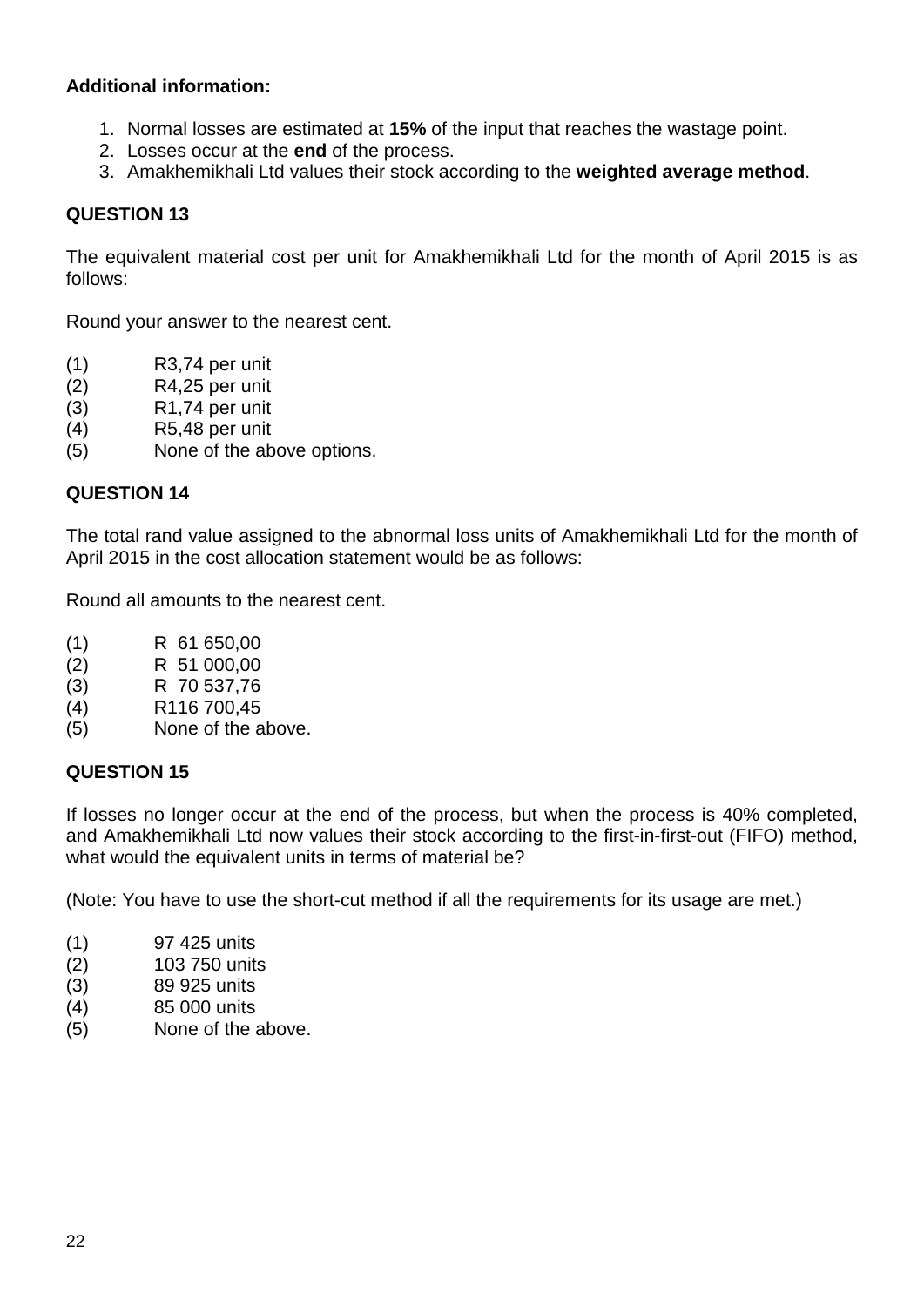If losses no longer occur at the end of the process, but when the process is 40% completed and Amakhemikhali Ltd values their stock according to the first-in-first-out (FIFO) method, what would the equivalent units in terms of conversion cost be?

(Note: Do **not** use the short-cut method, even if the requirements for its usage are met.)

- (1) 89 925 units
- (2) 103 750 units
- (3) 97 425 units
- (4) 85 000 units
- (5) None of the above.

## **QUESTION 17**

State which of the following statements are true:

- (a) When a group of individual products is produced simultaneously and each product has a significant relative sales value, the outputs are usually called joint products.
- (b) By-products are those products that results incidentally from the main joint product.
- (c) By-products usually influence the decision as to whether or not to produce the main product.
- (d) Joint and by-products are identifiable as different individual products at the split-off point.

The following statements are **true**:

- (1) a and d
- $(2)$  a and b<br> $(3)$  a, c and
- (3) a, c and d
- $(4)$  a, b and d
- (5) None of the above options.

## **The following information must be used for purposes of answering questions 18 to 20.**

Company B simultaneously produces three products (A, B and C) from a single process. Products A and B are processed further before they can be sold. Product C is a by-product that is sold at split-off point for R70 per unit after incurring further processing costs of R10 per unit. A regular market exists for Company B's by-product. The sales prices of products A and B after further processing are R494 per unit and R604,50 per unit respectively.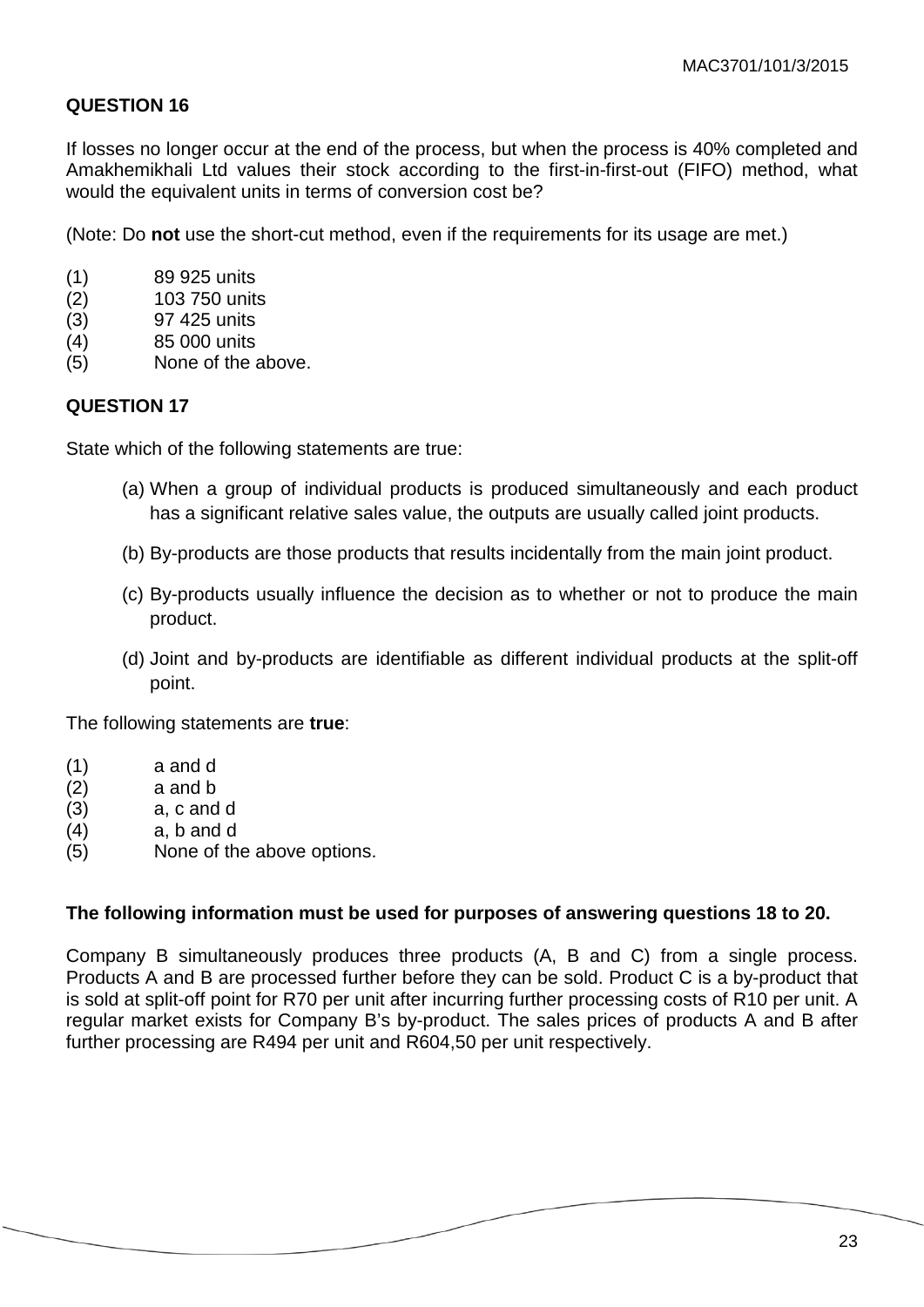Data for March 2015 are as follows:

| <b>Description</b>                                  | Amount (R) |
|-----------------------------------------------------|------------|
| Joint product costs that produced 3 000 units of A, | 1 400 000  |
| 4 000 units of B and 3 000 units C                  |            |
| Further processing costs for 3 000 units of A       | 240 000    |
| Further processing costs for 4 000 units of B       | 460 000    |

## **QUESTION 18**

Joint costs are apportioned using the sales value at split-off point method. The **total cost** of product A for March 2015 is …

- (1) R778 461,54.
- (2) R650 547,08.
- (3) R703 600,00.
- (4) R750 650,55.
- (5) None of the above options.

## **QUESTION 19**

Joint costs are apportioned using the physical standards method. The **total cost** of product B for March 2015 is …

(Round the percentage of [units per product]/[total units produced] to 2 decimals, example xx,xx% before you allocate the joint cost based on this percentage.)

- (1) R1 157 108.
- (2) R1 216 400.
- (3) R 762 892.
- (4) R1 115 400.
- (5) None of the above options.

## **QUESTION 20**

Assuming that **all three products** are joint products and joint costs are apportioned using net realisable value (NRV) method. The total cost of product B for March is …

For the purpose of this question, Product C has a sales value of R450 per unit and further processing cost for Product C amounts to R180 000.

(Round the percentage of estimated [product NRV @ split off point]/[total NRV @ split off point] to 2 decimals, example xx,xx%, before you allocate the joint costs based on this percentage.)

- (1) R 627 340.
- (2) R1 087 340.
- (3) R 637 880.
- (4) R1 958 000.
- (5) None of the above options.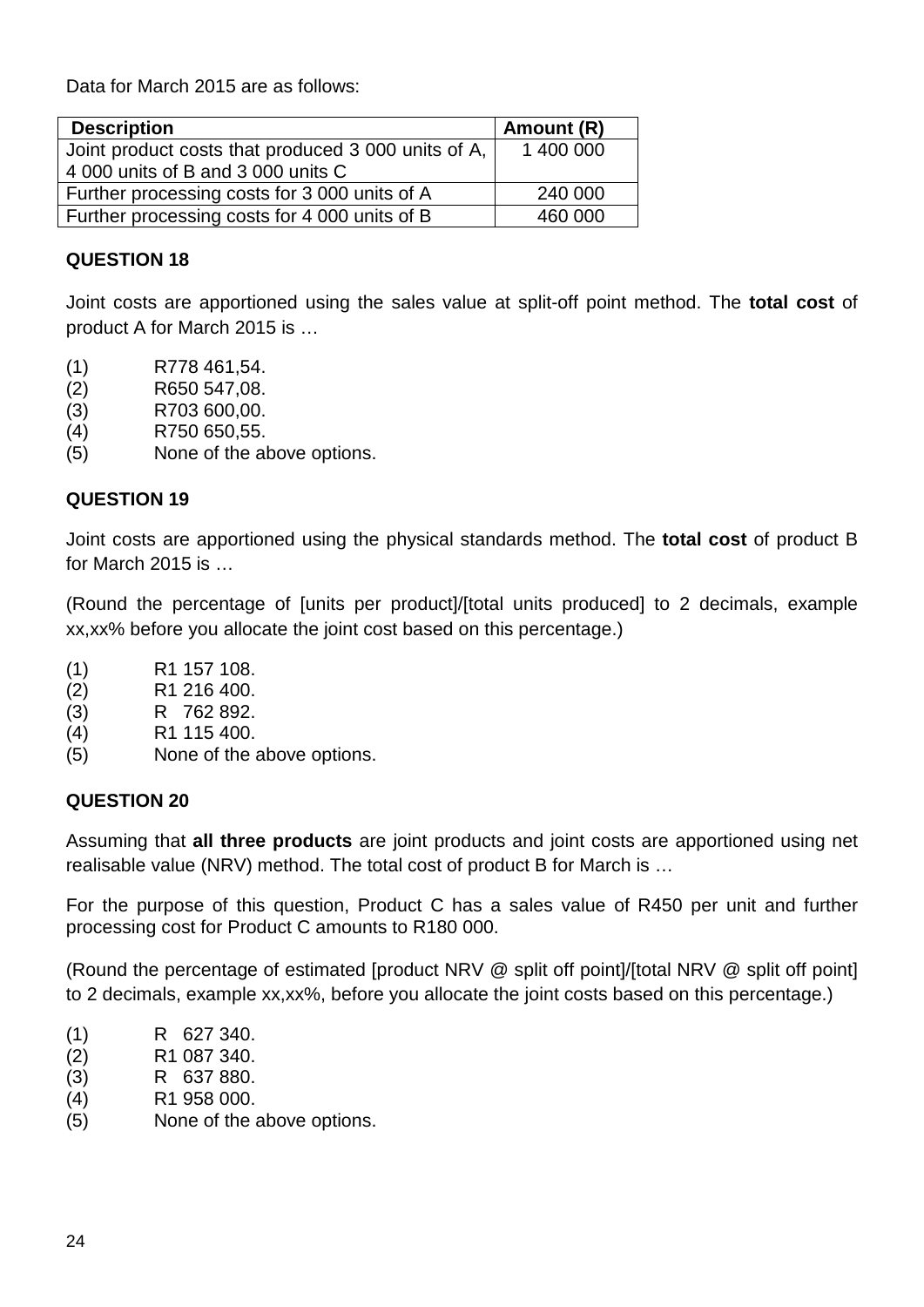## **ANNEXURE B**

## **ASSIGNMENT 02/2015, FIRST SEMESTER**

## *YOU MUST COMPLETE THIS ASSIGNMENT IF YOU ARE REGISTERED FOR THE FIRST SEMESTER.*

You must write and post this assignment or type and submit it as a PDF document online on *my*Unisa. **The lecturers prefer that you submit the assignment on** *my***Unisa** as postal strikes cause unnecessary delays in the marking and sending back of assignments.

## **DUE DATE: SEMESTER 1: 30 March 2015**

## **UNIQUE NUMBER: 596013**

## **ASSIGNMENT 02/2015, FIRST SEMESTER**

| Question | Topic                                                    | <b>Marks</b> | <b>Minutes</b> |
|----------|----------------------------------------------------------|--------------|----------------|
|          | <b>Budgeting</b>                                         | 13           | 15             |
| 2        | Standard costing                                         | 18           | 22             |
| 3        | Divisional financial performance measures                | 15           | 18             |
|          | <b>Relevant costing</b>                                  | 23           | 28             |
| 5        | Transfer pricing and long-term external price<br>setting | 15           | 18             |
| 6        | Cost-volume profit analysis                              | 16           | 19             |
|          |                                                          | 100          | ・つい            |

**Please note that it is practice in our Department to mark selected sections of a written assignment only. You can therefore not afford to leave out any questions as they might form part of the selected questions for marking.**

**We will not inform you upfront which question(s), or parts thereof, we will select for marking. Do not phone us to ask which questions will be marked. We will not tell you!**

## **QUESTION 1**

Sizwe (Pty) Ltd is a manufacturer of solar-power geysers. The company manufactures three types of solar geysers, Alpha, Omega and Yale. The following information is available for the year ended 30 April 2015:

| <b>Product</b>                     | Alpha    | Omega                  | Yale      | <b>Total</b> |
|------------------------------------|----------|------------------------|-----------|--------------|
| Number of geysers sold             | 35 000   | 10 900                 | 15 000    | 60 900       |
| Budgeted machine hours             | 18 000   | 15 000                 | 7 0 0 0   | 40 000       |
| Budgeted direct labour hours       | 7 000    | 9 0 0 0                | 6 0 0 0   | 22 000       |
| Previously budgeted selling price* | R32/unit | R <sub>160</sub> /unit | R112/unit |              |

\*New information on water and electricity rates became available shortly after the initial budget has been set, which had a positive effect on the expected demand for solar geysers. The information indicated that the selling price would increase by 25% from the previously set prices, as solar geysers have become extremely popular overnight.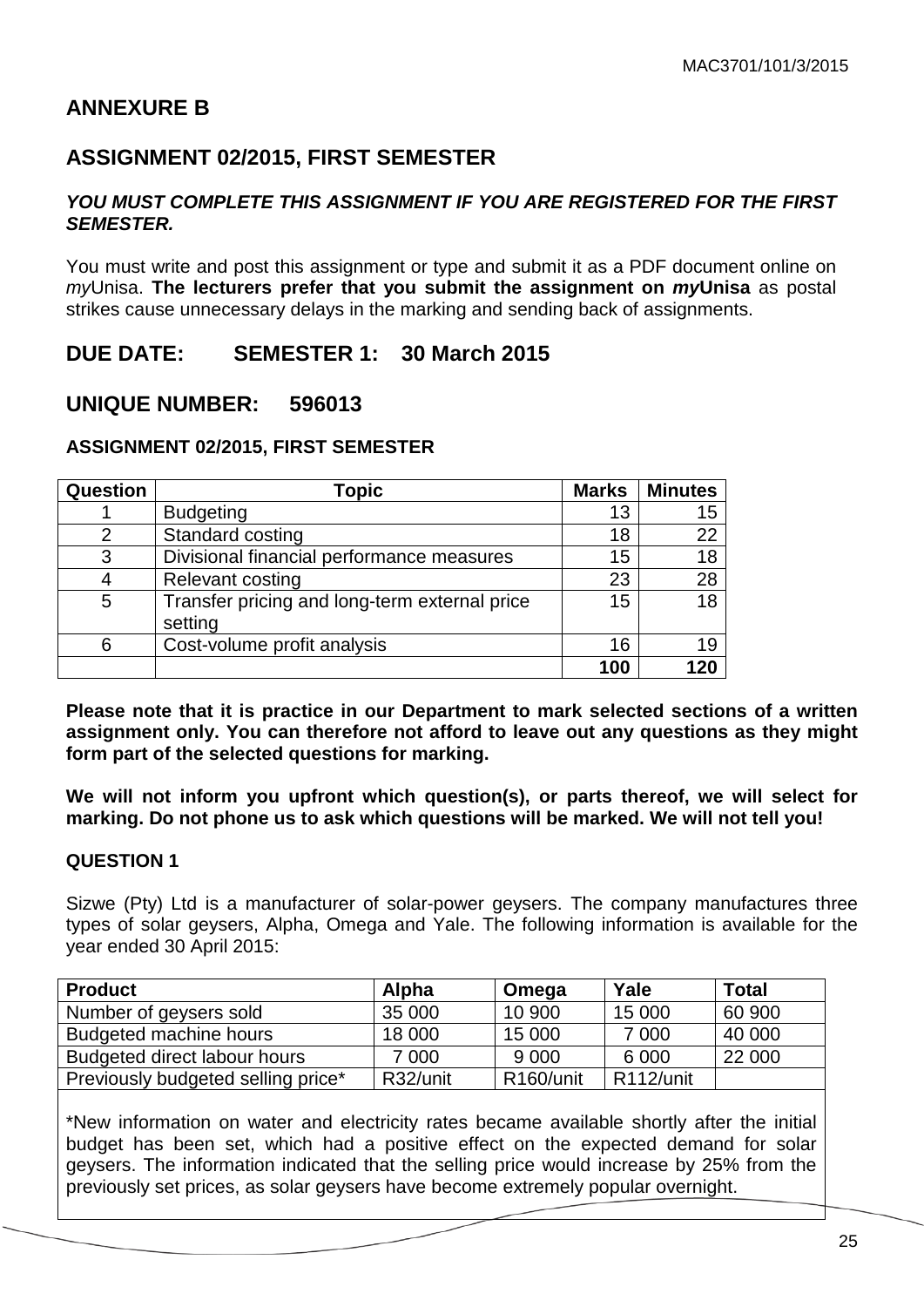Budgeted statement of profit or loss and other comprehensive income of Sizwe (Pty) Ltd for the year ended 30 April 2015:

|                               | Alpha<br>R | Omega<br>R | Yale<br>R | <b>Total</b> |
|-------------------------------|------------|------------|-----------|--------------|
| <b>Sales</b>                  |            |            |           |              |
| Less: Direct materials        | 440 000    | 900 000    | 930 000   | 2 270 000    |
| Less: Direct labour           | 390 000    | 1 000 000  | 650 000   | 2 040 000    |
| Less: Overhead costs (note 1) |            |            |           | 900 000      |
| <b>Operating profit</b>       |            |            |           |              |
| Less: Finance cost (note 2)   |            |            |           |              |
| Net profit before tax         |            |            |           | ◠            |

## **Additional information:**

1. A detailed analysis of the overhead costs shows that they are made up of a portion of overheads that are driven by the number of machine hours used, a portion of overheads that are driven by labour hours and a portion of product-specific fixed overheads. The general overheads cannot be allocated to the different products. The details are as follows:

| <b>Overhead cost</b>       | R       |
|----------------------------|---------|
| Machine hour related       | 200 000 |
| Labour hour related        | 220 000 |
| Product-specific overhead: |         |
| - Alpha                    | 150 000 |
| - Omega                    | 110 000 |
| - Yale                     | 200 000 |
| General fixed overhead     | 20 000  |
| Total                      | 900 000 |

2. Sizwe (Pty) Ltd has a loan from ABC Bank of R1 100 000 that bears interest at 10% per annum payable in advance.

## **Required**

Prepare a budgeted statement of profit or loss and other comprehensive income of Sizwe (Pty) Ltd for the year ended 30 April 2015, which is more useful for decision-making purposes and shows the overheads per product type. Your statement should have columns for each product type as well as a total column. (13)

## **QUESTION 2**

DEF Ltd has implemented a process in which the standard mix for producing 9 litres of output is as follows:

|                                       | R     |
|---------------------------------------|-------|
| 4 litres of Delta at R9 per litre     | 36,00 |
| 3,5 litres of Echo at R5 per litre    | 17,50 |
| 2,5 litres of Foxtrot at R2 per litre | 5,00  |
|                                       | 58,50 |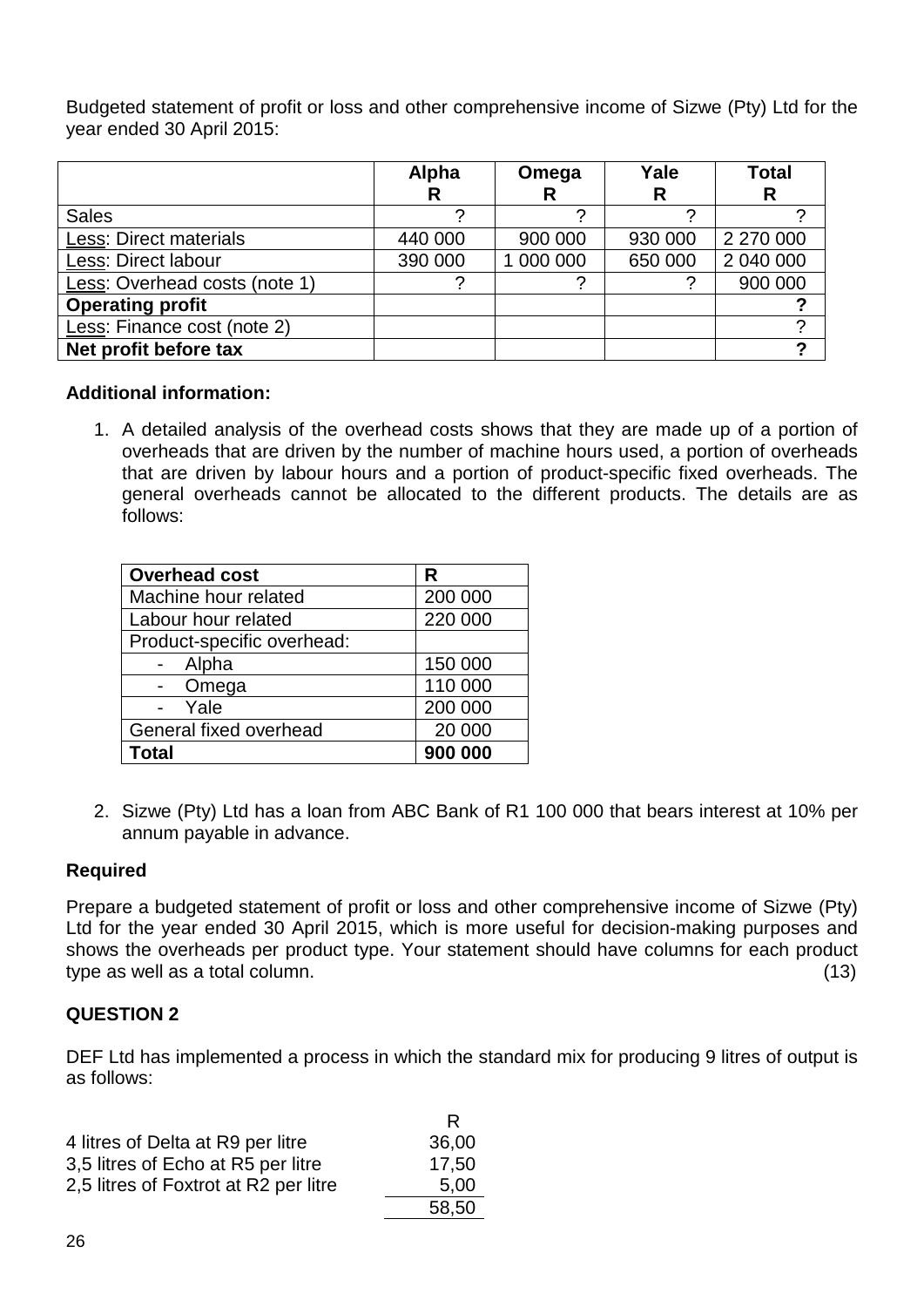A standard loss of 10% of inputs is expected to occur. The **actual inputs** for the latest period were:

|                                            | R      |
|--------------------------------------------|--------|
| 4 300 litres of Delta at R9,00 per litre   | 38 700 |
| 3 600 litres of Echo at R5,50 per litre    | 19 800 |
| 2 100 litres of Foxtrot at R2,20 per litre | 4 6 20 |
|                                            | 63 120 |

Actual output for this period was 9 100 litres.

## **Required**

a) Calculate the following variances:

- i) The materials purchase price variance per material type and in total (3)
- ii) The materials mix variance per material type and in total (5)
- iii) The materials yield variance per material type and in total (5)
- b) Explain the difference between the standard clock hour rate and the standard work hour rate that are used in the calculation of certain labour variances. Illustrate the difference between these two concepts using your own example. (3)
- c) Fill in the appropriate missing words in the following paragraph: (2)

The sales margin volume variance is expressed in standard unit **contribution** margin for a **\_\_\_\_\_\_\_\_\_\_\_\_\_** costing system and standard unit **\_\_\_\_\_\_\_\_\_\_** margins for an **absorption**  costing system. In both cases, this is multiplied by the difference between the actual units sold and the budgeted units to be sold.

## **QUESTION 3**

Division B of NML Limited currently has net assets of R280 000 and earns an annual profit after depreciation of R42 750. The divisional manager is considering an investment of R80 000 in an asset which will have a ten-year life with no residual value and will earn a constant annual profit after depreciation of R8 700. The cost of capital for NML Limited is 10%.

## **Required**

- a) Calculate the following and briefly explain whether the divisional manager would want to undertake the new investment or not, based on the results:
	- i) The return on divisional investment (ROI) before and after the new investment (3)
	- ii) The divisional residual income  $(RI)$  before and after the new investment  $(4)$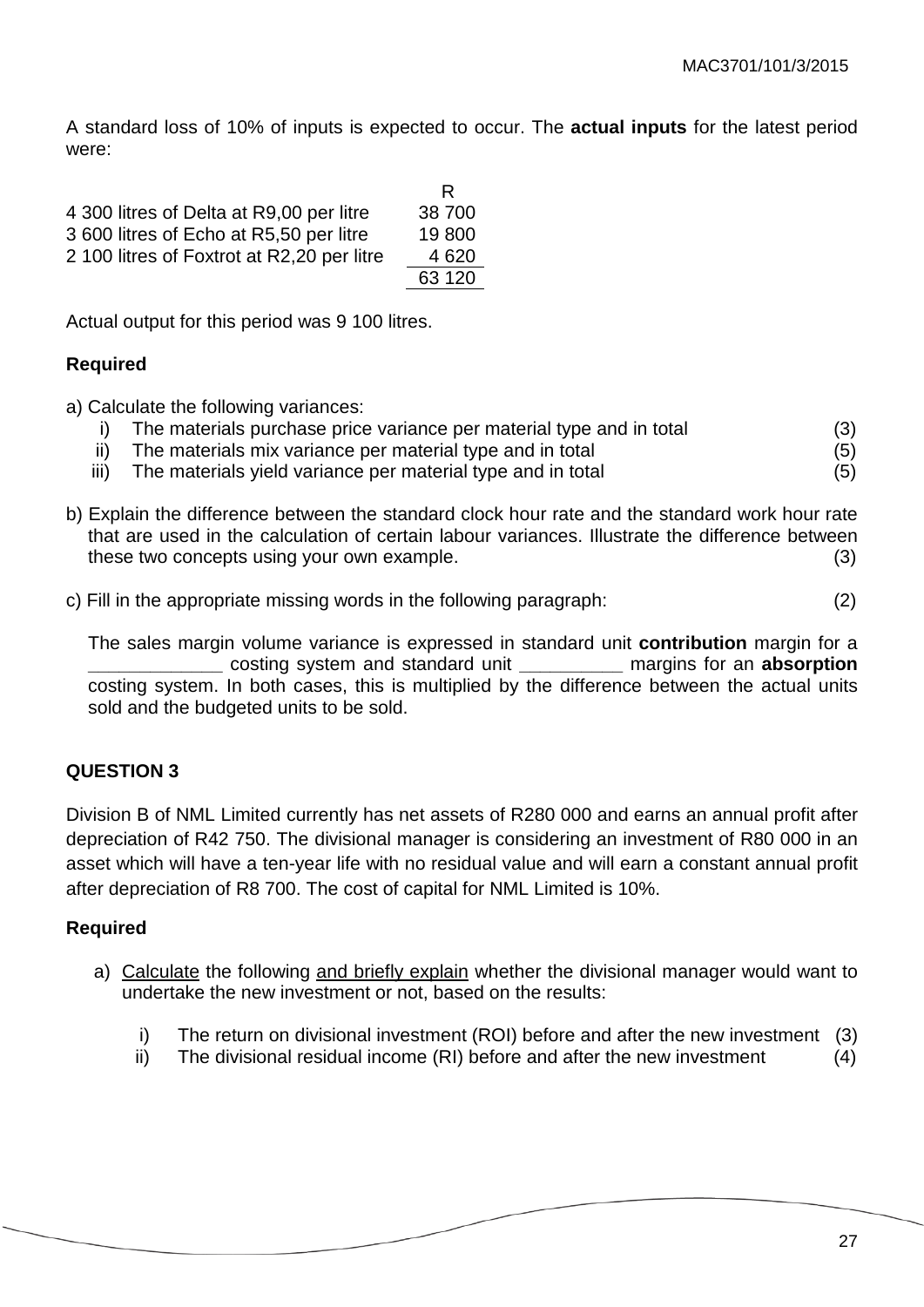- b) Explain (supporting your answer with calculations) whether the divisional manager would be acting in the best interest of NML Limited if he chooses not to undertake the new<br>investment. (2) investment. (2)
- c) Which method of performance evaluation (that is, ROI or RI) would be more useful when comparing divisional performance? Give reasons for your answer. (2)
- d) State the disadvantages of ROI and RI as divisional performance measures. (4)

[BPP-adapted]

## **QUESTION 4**

CTP (Pty) Ltd is a manufacturer of ceramic tiles for both household and office use. The company is currently considering tendering for the manufacturing of 10 000  $m<sup>2</sup>$  tiles for a local municipality in the Tshwane area. The tender will take six months to complete.

The company policy is to add a mark-up of 15% on costs in order to arrive at a final tender price.

You have been presented with the following information regarding this tender:

#### **Raw materials**

Each m<sup>2</sup> tile requires 1 kg of **cement material**. There is 10 000 kg of cement material on hand in inventory at the moment. This material is used regularly in the production process. This material was bought at an original cost of R6,50 per kg. Currently the market price of the cement material is R7,00 per kg.

**Special paint** will be required for these tiles. Half of the litres required are in stock and the company wrote it off in the prior year. The paint in stock originally cost the company R20 000 and the cost of the other half will amount to a further R32 000.

A **silver mould** will be required for this tender and it will be purchased from a Durban-based supplier at a cost of R38 000.

#### **Labour**

The company currently has spare capacity and no overtime will be worked by current employees to meet the tender.

A **supervisor** will be transferred to this project for its full duration of six months. When the project is complete, he will return to his current position. His monthly salary is R12 000 per month.

The company will appoint six **temporary employees** on a six-month contract to work on this tender at a cost of R3 000 per month.

## **Overheads**

The company currently incurs **variable manufacturing overheads** of R5 per m<sup>2</sup> tile. This cost will not change for the duration of the tender.

The company's normal **fixed manufacturing overheads** are R100 000 per month and additional overheads of R10 000 per month will be incurred in order to satisfy the requirements of this tender.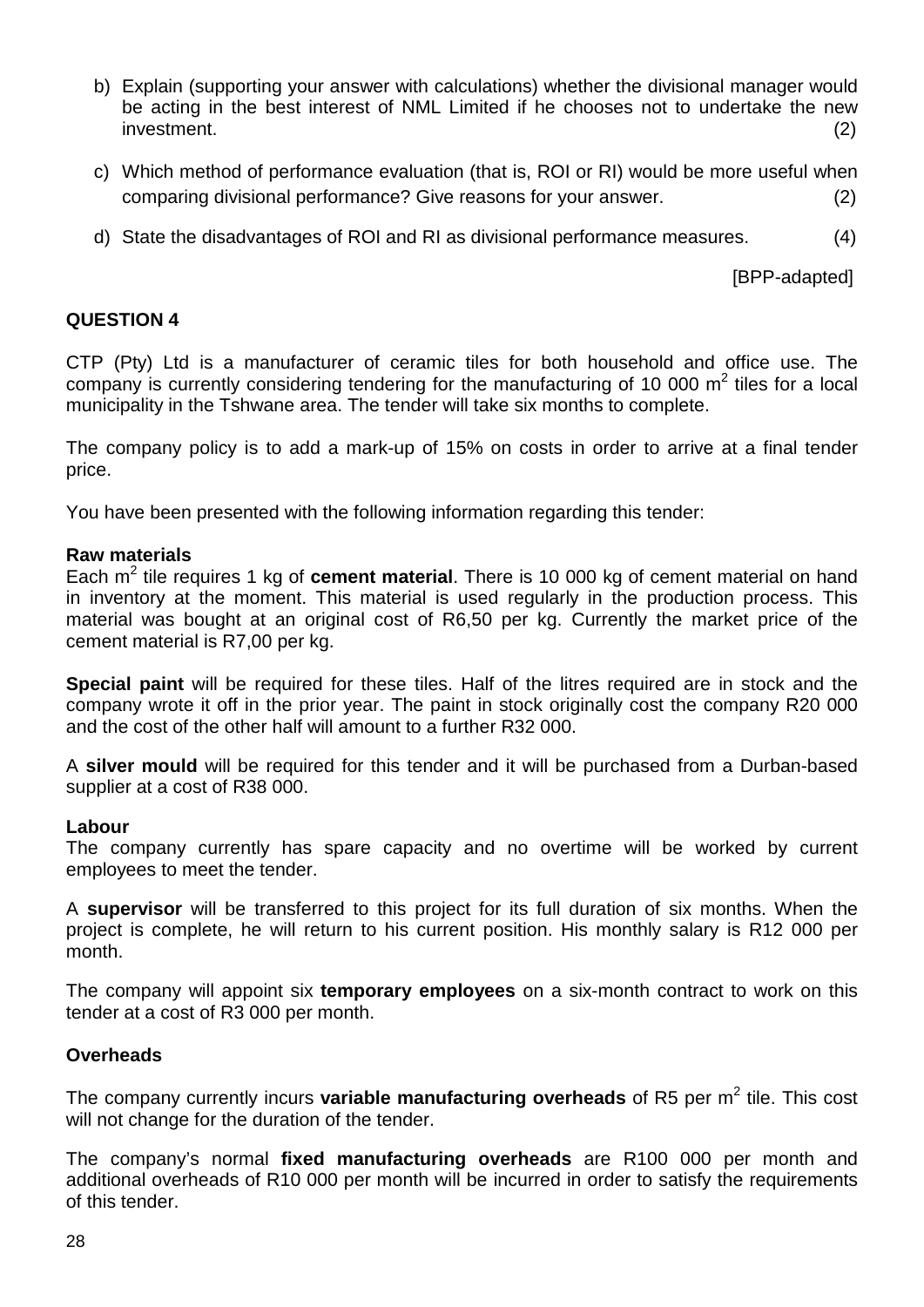## **Other costs**

In order to meet the requirements of the tender, the company has to **rent additional factory space** at a cost of R10 000 per month. An additional R30 000 will be spent on **setting up the factory** for this purpose. The company will incur R15 000 for the six months on **administrative overheads** because of this tender.

## **Required**

a) Calculate the price at which CTP (Pty) Ltd should tender. Indicate the reasons for including and excluding amounts in your calculations. (20)

Use the following format for your answer:

(We have included the first amount and explanation in order to illustrate what is expected of you.)

| <b>Item</b>        | <b>Description</b>                                                                                                                                                                            | <b>Relevant</b> |
|--------------------|-----------------------------------------------------------------------------------------------------------------------------------------------------------------------------------------------|-----------------|
|                    |                                                                                                                                                                                               | amount          |
| Cement<br>material | Where materials are taken from existing inventories, the original   R0<br>purchase price (R6,50 per kg) represents a past or sunk cost<br>and it is therefore irrelevant for decision making. |                 |
|                    |                                                                                                                                                                                               |                 |

b) List three non-financial factors that should be considered by CTP (Pty) Ltd in deciding whether to tender or not. (3)

## **QUESTION 5**

Shapes Ltd is a decentralised company that evaluates its divisions based on Return on Investment (ROI). The Circle Division has the capacity to produce 10 000 units of a component. The Circle Division's components' variable costs are R160 per unit.

The Square Division can use components of the Circle Division in the manufacturing of one of its own products. The Square Division would incur R120 of variable costs to convert the component into its own product, which sells for R600.

The Hexagon Division is considering investing in a new product. The cost price per unit for this product will be R390 and the annual demand for the new product will be 45 000 units. The new product requires an investment of R9 000 000 and the target divisional rate of return on capital is 12%.

## **Required**

- a) Briefly explain the four purposes for which transfer pricing can be used. (4)
- b) Assume the Circle Division can sell all of the components it produces for R360 each. The Square Division needs 1 200 units. What is the correct transfer price per unit? (1)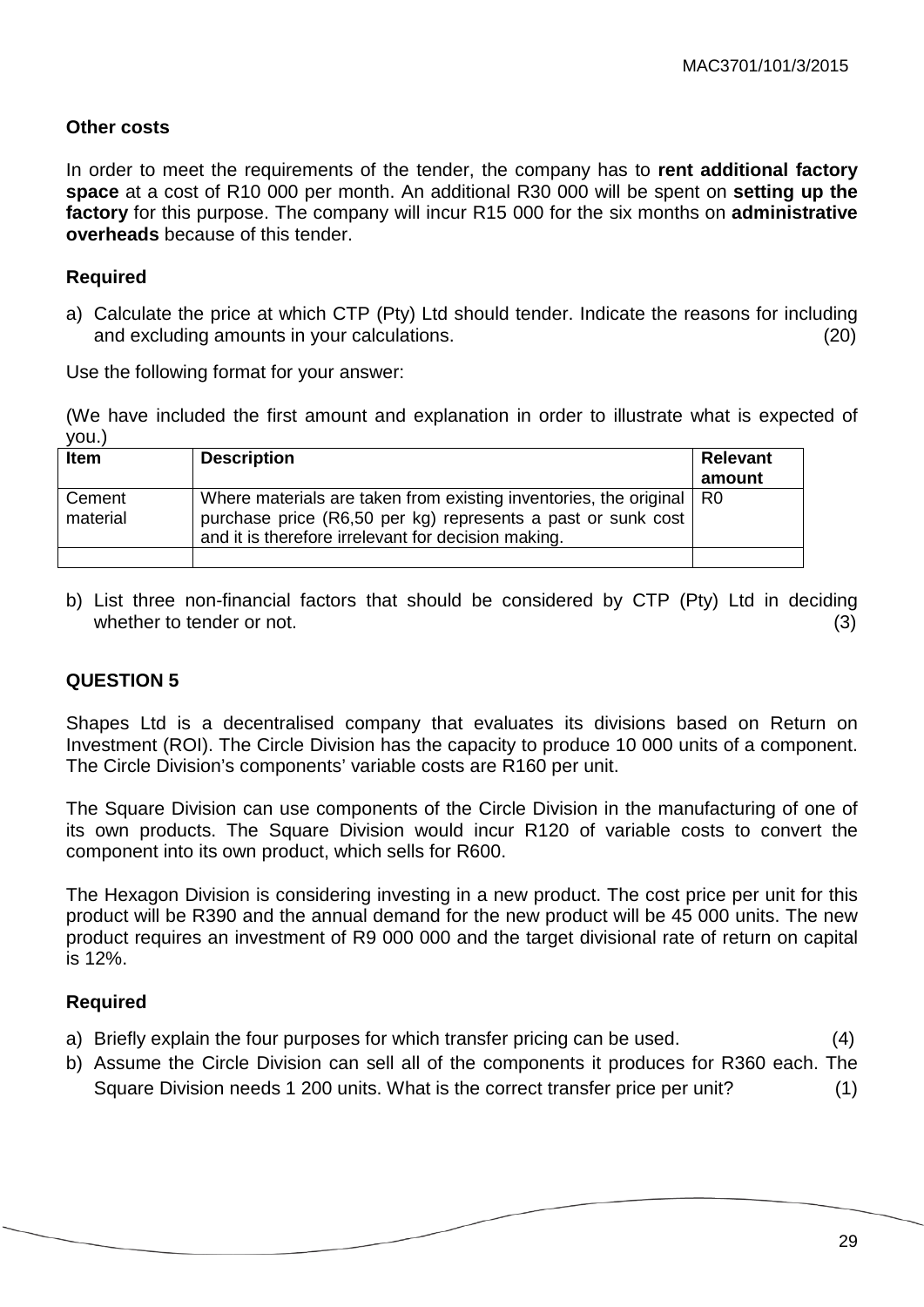- c) Assume the Circle Division can sell 8 500 units at R260 each. Any excess capacity will be unused unless the units are purchased by the Square Division, which could use up to 1 200 units.
	- i) Determine the minimum transfer price per unit that the Circle Division would be willing to accept. (1) (1)  $(1)$
	- ii) Determine the maximum transfer price per unit that the Square Division would be willing to pay.  $(2)$
- d) Determine the target mark-up per unit as well as the target price per unit for the Hexagon Division. (4)
- e) Explain the three major limitations of cost-plus pricing. (3)

Bikes 'R' US Ltd manufactures mountain bikes and BMX bikes. The manufacturing of each type of bike is managed under separate divisions. The company currently has two divisions, namely the Mountain Bike Division and the BMX Bike Division. The managing board of directors of Bikes 'R' US Ltd are concerned about the performance of the BMX Bike Division. Although the board acknowledge that the division is profitable, their view is that the BMX Bike Division can perform better, especially if the division increases its capacity.

The management accountant of the company made the following financial information available for the BMX Bike Division:

| Number of bicycles       | 70% capacity<br>7650   | 80% capacity<br>8743   |
|--------------------------|------------------------|------------------------|
| <b>Sales</b>             | R6 854 400             | R7 824 985             |
| Less:<br><b>Expenses</b> | R5 883 400             | R6413208               |
| Variable cost            | R1 958 400             | R <sub>2</sub> 238 208 |
| Semi-variable cost       | R <sub>2</sub> 125 000 | R <sub>2</sub> 375 000 |
| <b>Fixed cost</b>        | R1 800 000             | R1 800 000             |
| <b>Net income</b>        | R971 000               | R1 411 777             |

## **Additional information**

- 1. The current operating capacity is 80%.
- 2. The company is a member of the bargaining council for bicycle manufacturers and as the strike season is approaching, the biggest union, Bicycle Manufacturing SA (BMSA), has declared their intention to strike. The strike may affect the sales of bicycles.
- 3. There is an expected increase of 5% on variable cost on the current operating capacity.

## **Required**

- a) Calculate the margin of safety ratio and explain its significance in relation to the intention by BMSA. (13)
- b) Calculate the degree of operating leverage. (3)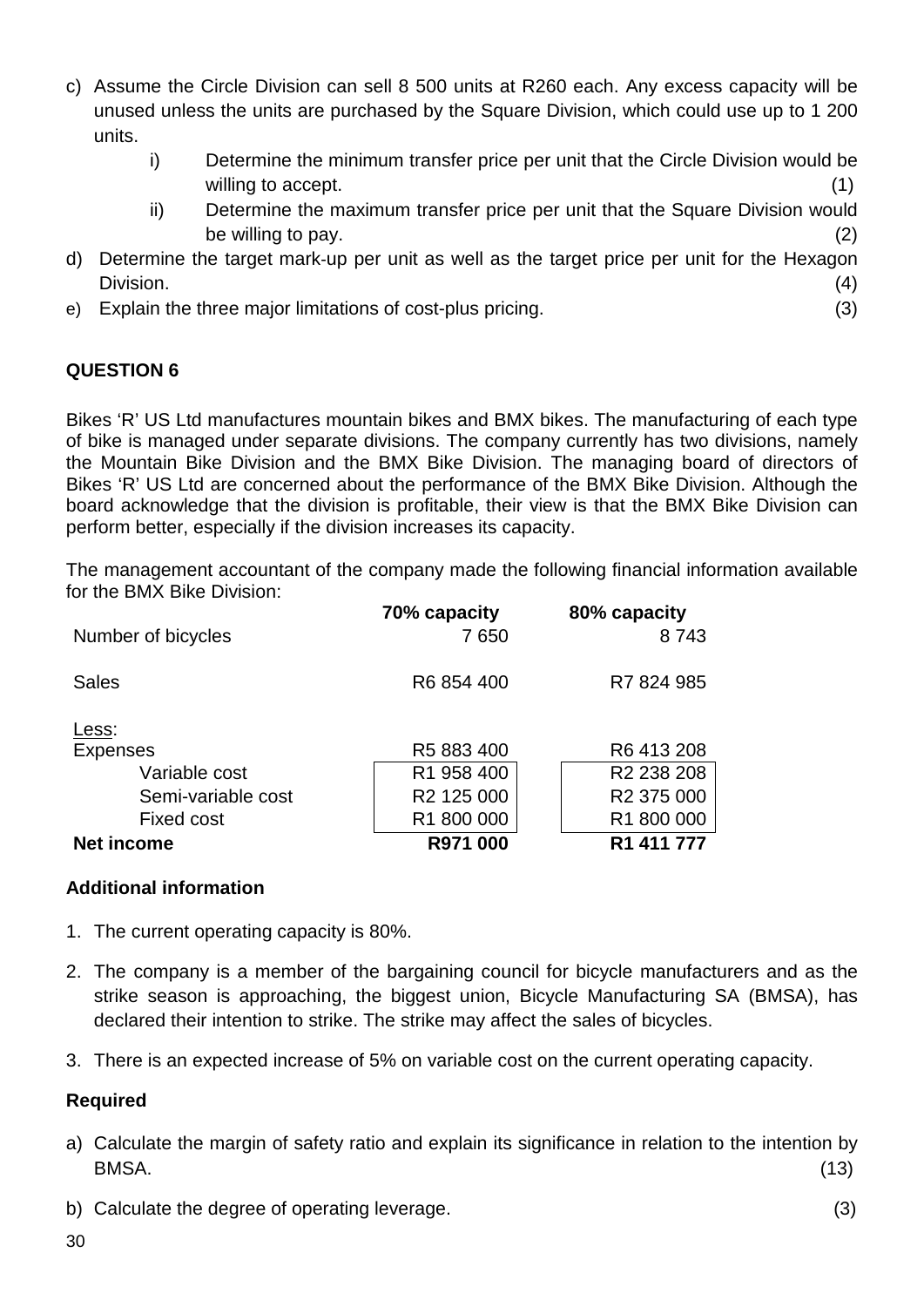## **ANNEXURE C**

## **COMPULSORY ASSIGNMENT 01/2015 – SECOND SEMESTER**

## *YOU MUST COMPLETE THIS ASSIGNMENT IF YOU ARE REGISTERED FOR THE SECOND SEMESTER.*

## *THE MARK YOU EARN FOR COMPULSORY ASSIGNMENT 01 WILL CONTRIBUTE 25% TOWARDS YOUR SEMESTER MARK, WHICH WEIGHS 20% IN THE CALCULATION OF YOUR FINAL MARK.*

This assignment must be completed on the mark-reading sheet supplied. Mark-reading sheets may be submitted either by post or electronically via myUnisa. Please refer to the *myStudies*@*Unisa* brochure on how to use and complete a mark-reading sheet. For information on how to submit an assignment through myUnisa refer to paragraph 6.6 of Tutorial Letter 101/2015.

Please remember to enter the **correct** unique number of the assignment on the mark-reading sheet.

## **DUE DATE: SEMESTER 2: 17 August 2015**

## **UNIQUE NUMBER: 596215**

## **Assignment 01/2015 SECOND SEMESTER**

This assignment consists of 20 multiple-choice questions. Each question must be considered independently, unless specific reference is made to information in another question. Each question has only one correct answer.

## **The following information must be used for purposes of answering questions 1 to 4.**

Wooden (Pty) Ltd is a manufacturer of wooden chairs. The company uses pine tree boards in the manufacturing of these chairs. In order to meet the annual demand, the annual production of the chairs requires 40 000 pine tree boards. The following information regarding these boards is available:

| Normal purchase price per board R20 |                                                     |
|-------------------------------------|-----------------------------------------------------|
| Safety inventory level              | 20 boards                                           |
| Ordering cost per order             | R <sub>100</sub>                                    |
| Direct inventory holding costs      | R <sub>2</sub> per board per annum                  |
| Insurance cost                      | 5% of the normal purchase price per board per annum |

Wooden (Pty) Ltd borrows funds at a 12% interest rate to finance inventories.

Lotters (Pty) Ltd, a supplier of wooden chairs and pine tree boards, has offered to sell pine tree boards to Wooden (Pty) Ltd at a cost of R19 per pine tree board should the company place 40 orders per annum. If the special order is accepted, the holding cost per board will be equivalent to the holding cost per board in the case of the economic order quantity (EOQ) inventory model being applied. The only **additional** cost is warehouse costs that will amount to R300 per month.

The safety inventory level will be maintained throughout the year irrespective of which inventory model is applied.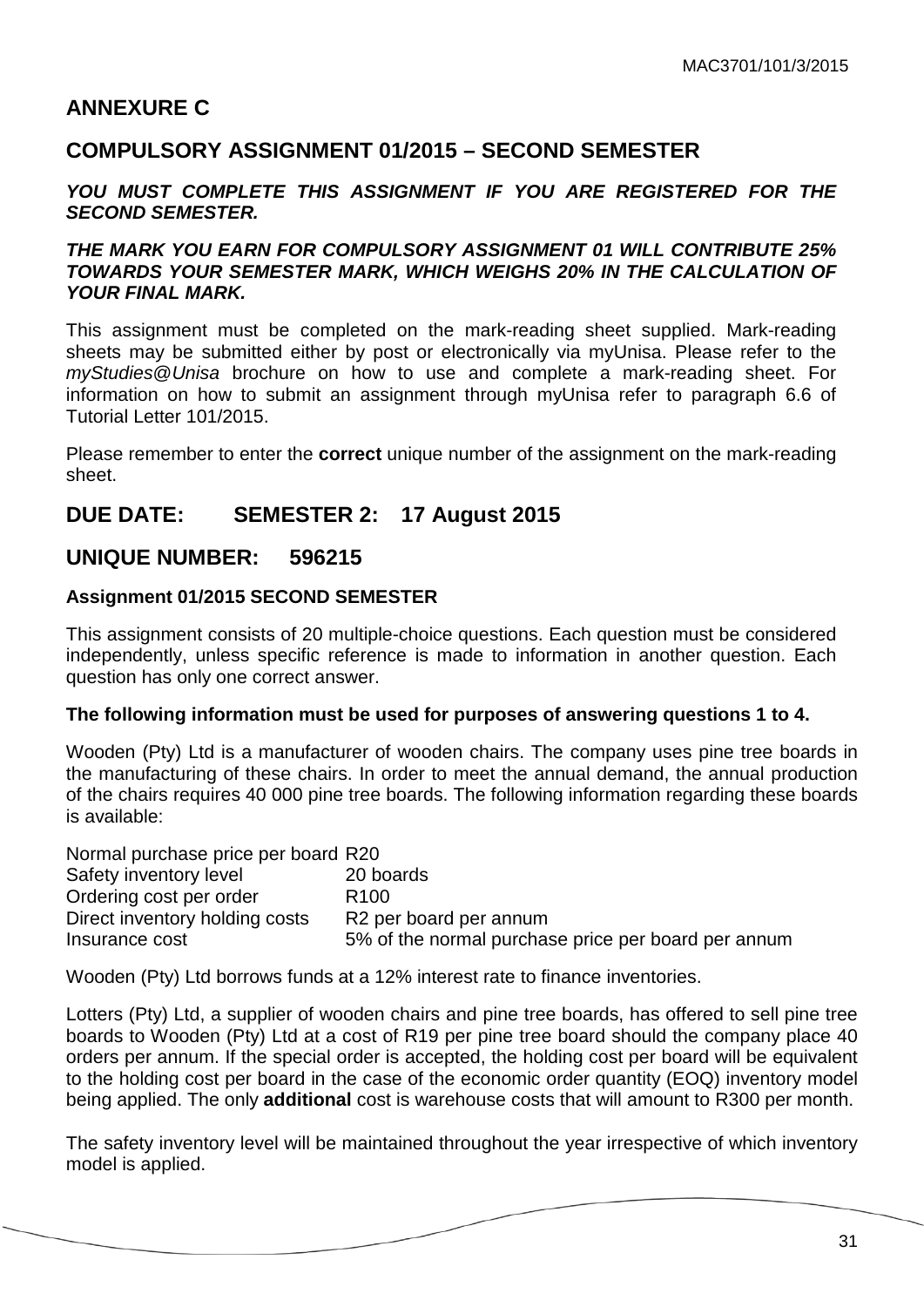The EOQ of Wooden (Pty) Ltd is…

- (1) 2 000 boards.
- (2) 1 218 boards.
- (3) 1 349 boards.
- (4) 1 633 boards.
- (5) None of the above options.

## **QUESTION 2**

The total inventory holding cost of Wooden (Pty) Ltd, if the EOQ model is applied, is...

- (1) R3 288,60.
- (2) R6 685,20.
- (3) R3 396,60.<br>(4) R1 887.00.
- R1 887,00.
- (5) None of the above options.

## **QUESTION 3**

Assume that the holding cost is R5,40 per board per annum, if the special order is accepted. This excludes the additional warehouse cost to be incurred because of the special order.

The total cost for the special order is…

- (1) R766 808.
- (2) R762 808.
- (3) R810 408.
- (4) R770 408.
- (5) None of the above options.

## **QUESTION 4**

Assume that the holding cost is R5,40 per board per annum, if the special order is accepted. This excludes the additional warehouse cost to be incurred because of the special order.

The total savings or total loss, if the special order is accepted, is…

- (1) Savings of R36 288,60.
- (2) Savings of R39 888,60.
- (3) Savings of R43 888,60.
- (4) Loss of R3 711,40.
- (5) None of the above options.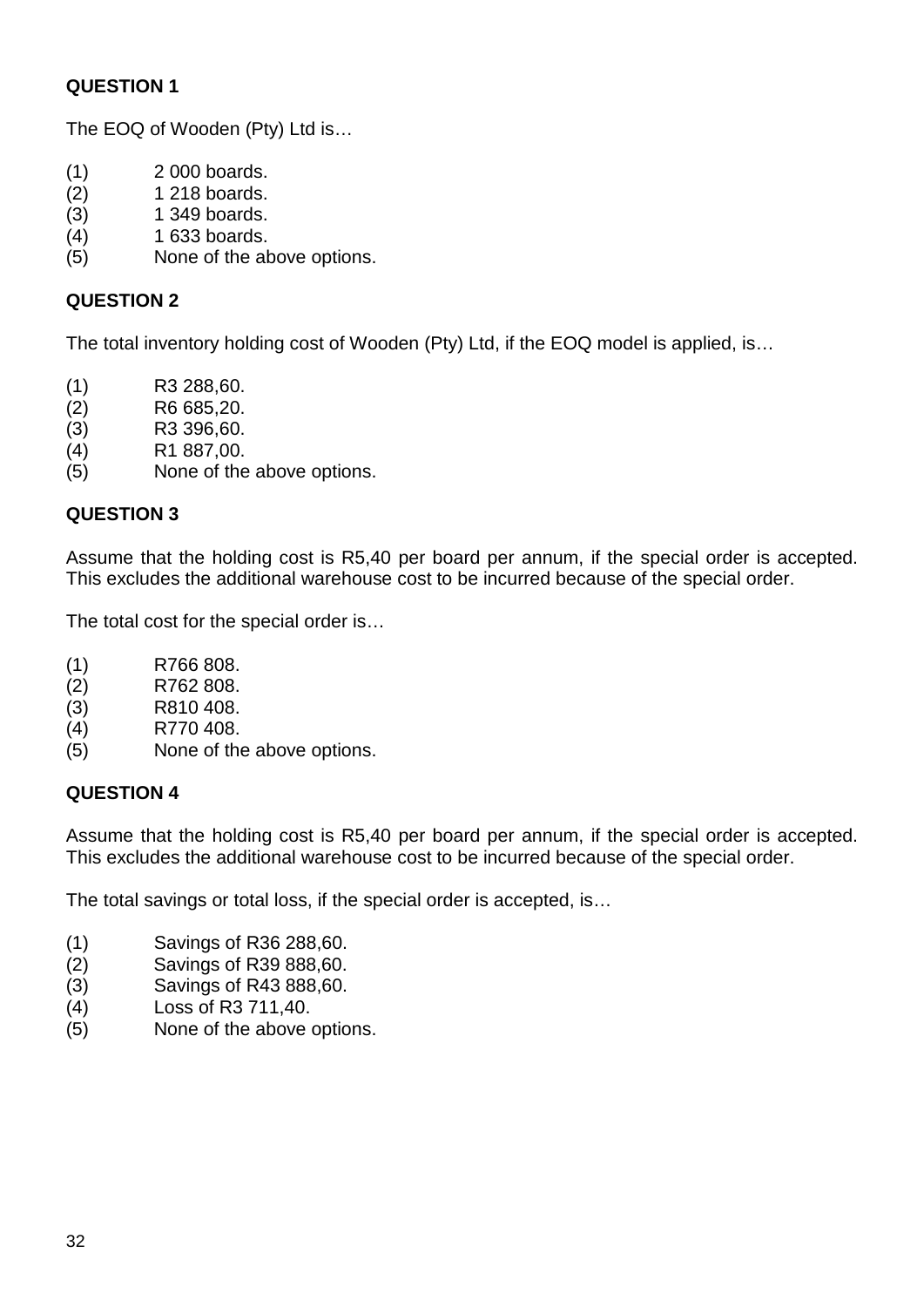#### **The following information must be used for purposes of answering questions 5 to 8.**

Edcor (Pty) Ltd (Edcor) is a retail group with interests in the clothing industry. Edcor operates an absorption costing system, and costs other than the cost of goods sold are apportioned on an arbitrary basis. Operating results for its three departments for the financial year ended 31 July 2015 are as follows:

| <b>Bedding</b><br><b>Total</b> |
|--------------------------------|
|                                |
| R<br>R                         |
| 6 000 000<br>2 000 000         |
| 3700000<br>900 000             |
| 90 000<br>40 000               |
| 120 000<br>600 000             |
| 1 610 000<br>940 000           |
|                                |

## **A detailed analysis of "Other costs" shows that they are overhead costs consisting of:**

| 210 000 |
|---------|
| 180 000 |
| 150 000 |
| 60 000  |
| 600 000 |
|         |

#### **The following information is also available:**

|                             | <b>Clothes</b> | <b>Bags</b> | <b>Bedding</b> | <b>Total</b> |
|-----------------------------|----------------|-------------|----------------|--------------|
| Number of units sold        | 15 000         | 11 000      | 16 000         | 42 000       |
| Number of orders received   | 13 000         | 6 000       | 11 000         | 30 000       |
| Number of new customers     | 20             | 27          | 13             | 60           |
| Floor space (square metres) | 8 500          | 4 500       | 12 000         | 25 000       |

#### **The following pairing of cost drivers to cost pools has been determined:**

| <b>Activity</b>          | <b>Driver</b>             |
|--------------------------|---------------------------|
| Administrative costs     | Number of units sold      |
| Material handling costs  | Number of orders received |
| Marketing costs          | Number of new customers   |
| Building insurance costs | Floor space               |

#### **QUESTION 5**

The total marketing cost allocated to the Bags department according to the activity-based costing (ABC) method is…

- (1) R36 000.
- (2) R50 000.<br>(3) R67 500.
- (3) R67 500.
- (4) R65 600.
- (5) None of the above options.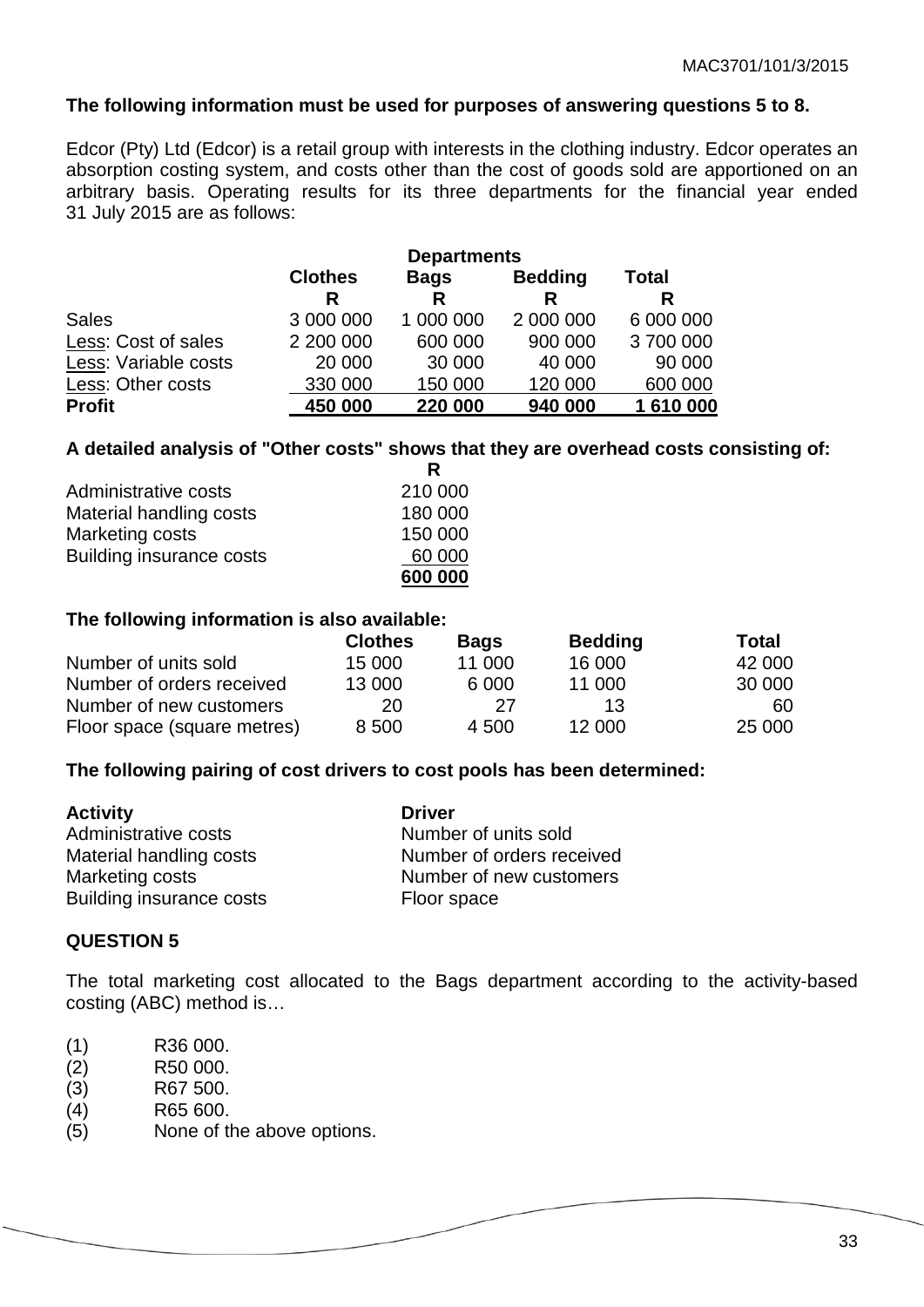The profit of the Bedding department according to the ABC method is…

- (1) R881 500.
- (2) R1 060 000.
- (3) R556 600.
- (4) R852 700.
- (5) None of the above options.

## **QUESTION 7**

The total overhead costs of the Bags department according to the ABC method are…

- (1) R151 800.
- (2) R223 400.
- (3) R207 300.<br>(4) R169 300.
- R169 300.
- (5) None of the above options.

## **QUESTION 8**

The total profit of the Clothes department according to the ABC method is…

- (1) R881 500.
- (2) R556 600.
- (3) R1 060 000.
- (4) R852 700.
- (5) None of the above options.

## **Use the following information to answer question 9.**

A worker is able to make fewer mistakes and to complete a certain task in less time as he/she gains experience in repeating the same task. It took a worker 30 hours to manufacture the first unit and 24 hours to manufacture the second unit. The learning curve applies to the manufacturing of the first 32 units by the worker.

## **QUESTION 9**

Round off all workings to two decimal places.

The total time it takes the worker to manufacture units 17 to 32 is…

- (1) 118 hours.
- (2) 316 hours.
- (3) 567 hours.
- (4) 252 hours.
- (5) None of the above options.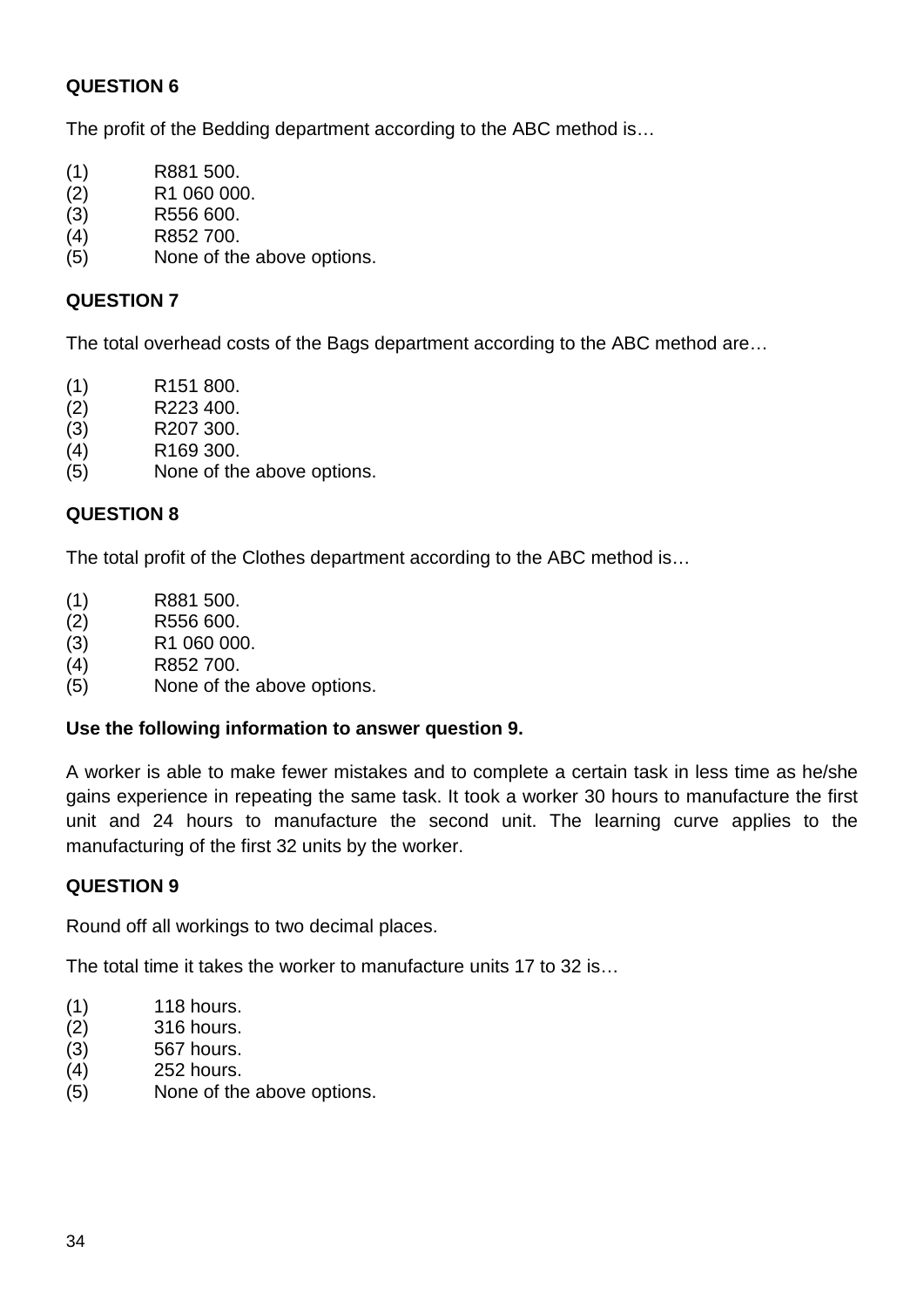## **Use the following information to answer question 10.**

The following information pertains to the manufacture of specialised drilling equipment: Time taken to manufacture the **second** unit: 5 700 hours Learning curve: 80%

## **QUESTION 10**

The cumulative average time per unit for the manufacturing of the first 16 units (rounded off to two decimal places) is…

- (1) 9 500,00 hours.
- (2) 4 864,00 hours.
- (3) 3 891,20 hours.
- (4) 2 918,41 hours.
- (5) None of the above options.

## **The following information must be used for purposes of answering questions 11 and 12.**

Speedy Services Ltd is a local courier company specialising in deliveries in Gauteng. You have been provided with the following information relating to the last six months:

| $\Sigma$ (Number of deliveries)                 | 1 350               |
|-------------------------------------------------|---------------------|
| $\Sigma$ (Sales revenue)                        | R <sub>19</sub> 200 |
| $\Sigma$ (Number of deliveries <sup>2</sup> )   | 3 212 500           |
| $\Sigma$ (Sales revenue <sup>2</sup> )          | R632 200 000        |
| $\Sigma$ (Number of deliveries x Sales revenue) | R44 725 000         |

Relevant formulae:  $y = a + bx$ Σy = an + bΣx

Σxy = aΣx + bΣx²

## Hint

*The cost equation y = a +* b*x represents a straight line, where:*  $y =$  total cost; the dependent variable  $a =$  total fixed costs; the intercept on the y-axis  $b =$  variable cost per unit of activity; the slope of the straight line *x* = activity level (for example, volume of unit manufactured, machine hours, inspection hours, etc); the independent variable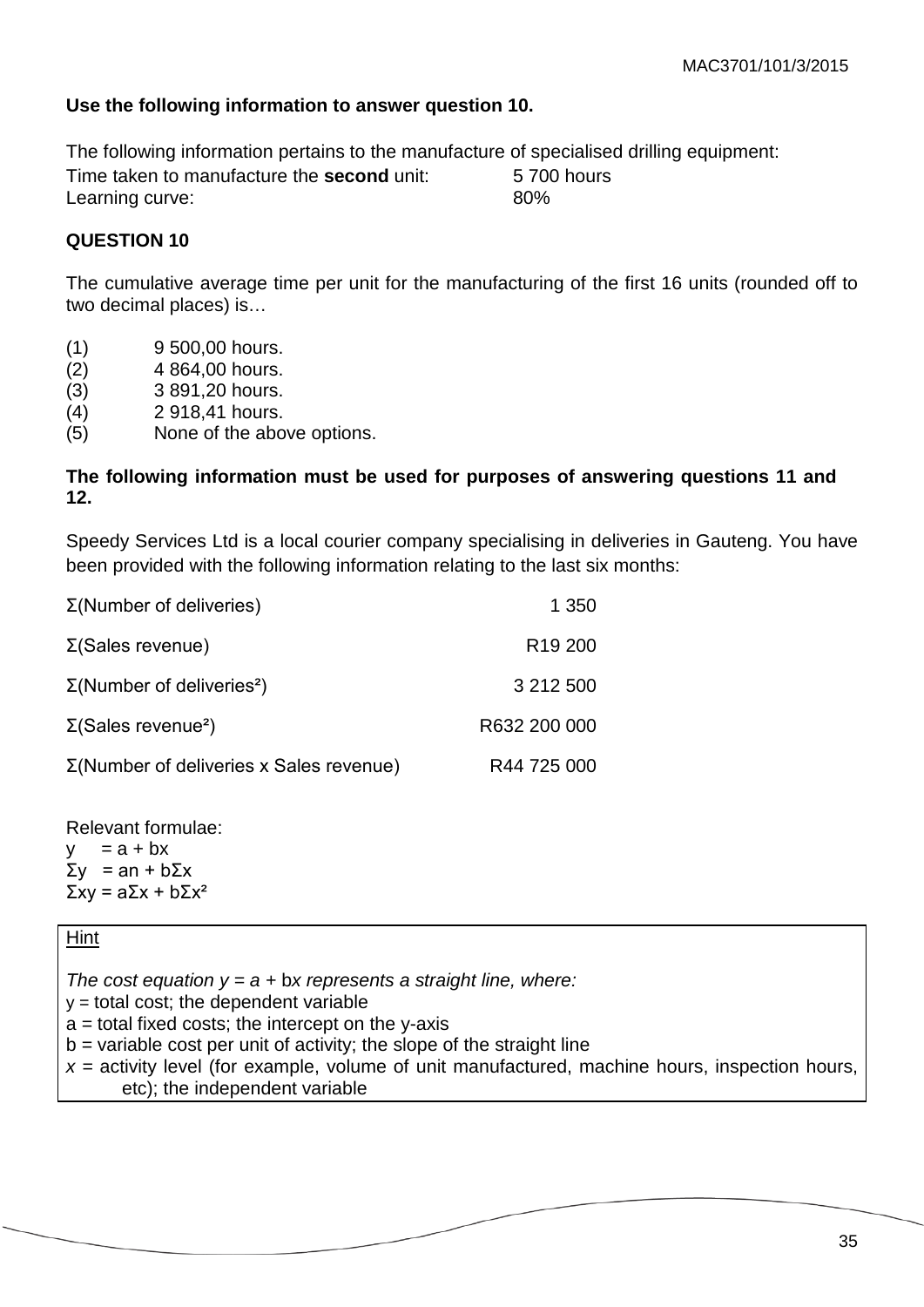The value of the slope of the regression line (rounded off to two decimals) is…

- $(1)$  13,89.
- $(2)$  14,29.
- $(3)$  8,71.
- (4) 74,75.
- (5) None of the above options.

## **QUESTION 12**

The intercept on the y-axis of the linear equation graph is…

- 
- (1) Somewhere between R74 and R77.<br>(2) Somewhere between R12 and R14. Somewhere between R12 and R14.
- (3) R3 200.
- (4) R19 200.
- (5) None of the above options.

## **The following information must be used for purposes of answering questions 13 to 16.**

Ukuhlanza Liquid Ltd manufactures a single product by means of a single manufacturing process and uses a process costing system.

The following information for September 2015 is available:

| Work in process<br><b>Material</b><br>• Conversion cost | - 1 September 2015<br>- 100% complete<br>- 50% complete | 20 000 units<br>R135 500<br>R 58 240 |
|---------------------------------------------------------|---------------------------------------------------------|--------------------------------------|
| <b>Material</b><br>• Conversion costs                   | 100 000 units put into production in September:         | R488 800<br>R243750                  |
| Units completed and transferred:                        |                                                         | 75 000 units                         |
| Work in process                                         | - 30 September 2015                                     | 20 000 units                         |

- Material 100% complete
- Conversion cost 65% complete

## **Additional information**

- 1. Normal losses are estimated at **20%** of the input that reaches the wastage point.
- 2. Losses occur when the process is **55%** completed.
- 3. Material is added at the beginning of the process.
- 4. Conversion costs are incurred evenly throughout the process.
- 5. Ukuhlanza Liquid Ltd values its stock according to the first-in, first-out (FIFO) method.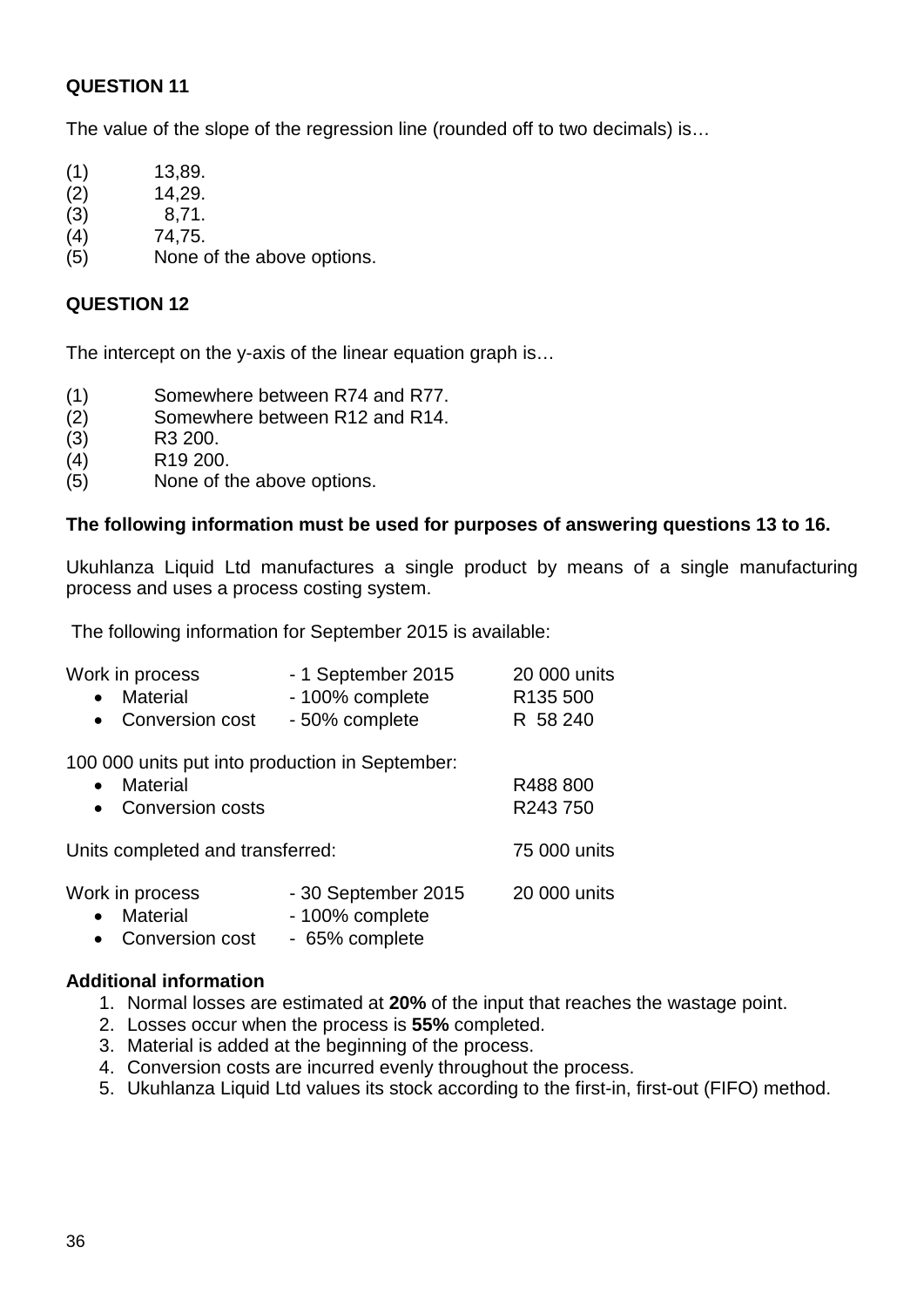Determine the equivalent units in terms of material for Ukuhlanzi Liquid Ltd for the month of September 2015.

- (1) Long method: 80 000 units; short-cut method: 104 000 units
- (2) Long method: 120 000 units; short-cut method: 96 000 units
- (3) Long method: 104 000 units; short-cut method: 80 000 units
- (4) Long method: 93 750 units; short-cut method: 80 550 units
- (5) None of the above

## **QUESTION 14**

Determine the equivalent cost per unit in terms of conversion for Ukuhlanzi Liquid Ltd for the month of September 2015.

- 
- (1) Long method: R3,0261; short-cut method: R2,6000 (2) Long method: R2,6000; short-cut method: R3,0261
- (3) Long method: R4,7000; short-cut method: R6,1100
- (4) Long method: R6,1100; short-cut method: R4,7000
- (5) None of the above

## **QUESTION 15**

Determine the total rand value assigned to the abnormal loss units of Ukuhlanzi Liquid Ltd for the month of September 2015.

Hint: You need to prepare the quantity statement, production cost statement (round amounts off to 4 decimals) and cost allocation statement to obtain the correct answer. In your cost allocation statement, only round off the final amounts to two decimals.

- (1) Long method: R7 774,34; short-cut method: R7 776,36
- (2) Long method: R7 776,50; short-cut method: R6 130,34
- (3) Long method: R6 130,00; short-cut method: R7 776,50
- (4) Long method: R7 776,50; short-cut method: R6 130,00
- (5) None of the above

## **QUESTION 16**

If losses occur **at the end** of the process and Ukuhlanza Liquid Ltd values stock according to the **weighted average method**, determine the equivalent units in terms of material for Ukuhlanzi Liquid Ltd for the month of September 2015.

- (1) 113 000 units
- (2) 120 000 units
- (3) 100 000 units
- (4) 80 000 units
- (5) None of the above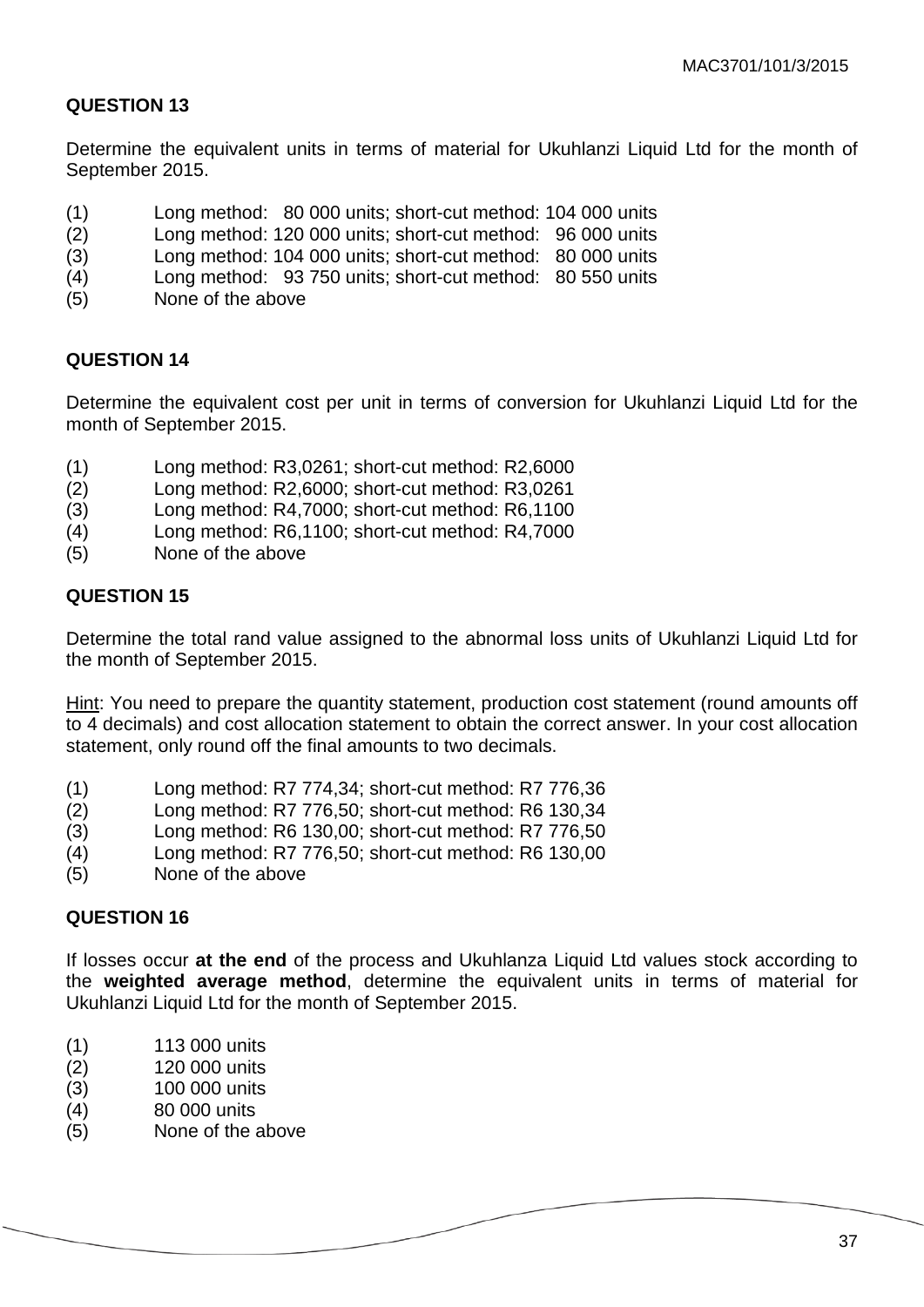## **The following information must be used for purposes of answering questions 17 to 20.**

CD Limited operates a chemical process plant that produces four different products E, F, G and H from the input of one type of raw material and water. Budgeted information for the forthcoming financial year is as follows:

| <b>Product</b> | Output<br>in litres | <b>Further processing</b><br>cost(R) | Sales (R)  |
|----------------|---------------------|--------------------------------------|------------|
| Е              | 300 000             | 120 000                              | 576 000,00 |
| F              | 85 000              | 115 000                              | 219 111,11 |
| G              | 6 0 0 0             |                                      | 38 400,00  |
| H              | 12 000              | 10 000                               | 320 000,00 |

## **Joint costs**

| Raw material            | R <sub>250</sub> 000 |
|-------------------------|----------------------|
| Initial processing cost | R394 000             |

The company policy is to apportion joint costs at the split-off point based on the net realisable value (NRV) method. Currently, the intention is to sell product G without further processing but to process the other three products further after the split-off point. However, it was proposed that an alternative strategy would be to sell all four products at the split-off point without further processing. If this were done, the selling prices per unit obtainable would be as follows:

| <b>Product</b> | <b>Selling price</b> |  |
|----------------|----------------------|--|
|                | per unit             |  |
| Е              | R <sub>1</sub> ,05   |  |
| F              | R <sub>1</sub> ,60   |  |
| G              | R6,40                |  |
| н              | R22,00               |  |

[Adapted from Drury]

## **QUESTIONS 17 TO 20**

Round off the percentage of estimated (product NRV at split-off point)/(total NRV at split-off point) to two decimals, for example xx,xx%, before allocating the joint cost based on this percentage.

## **QUESTION 17**

If the current intention is proceeded with and joint costs are apportioned using the NRV method, the profit of product F is…

- (1) R30 308,71.
- (2) R132 763,45.
- (3) R90 255,85.
- (4) R111 180,08.
- (5) None of the above.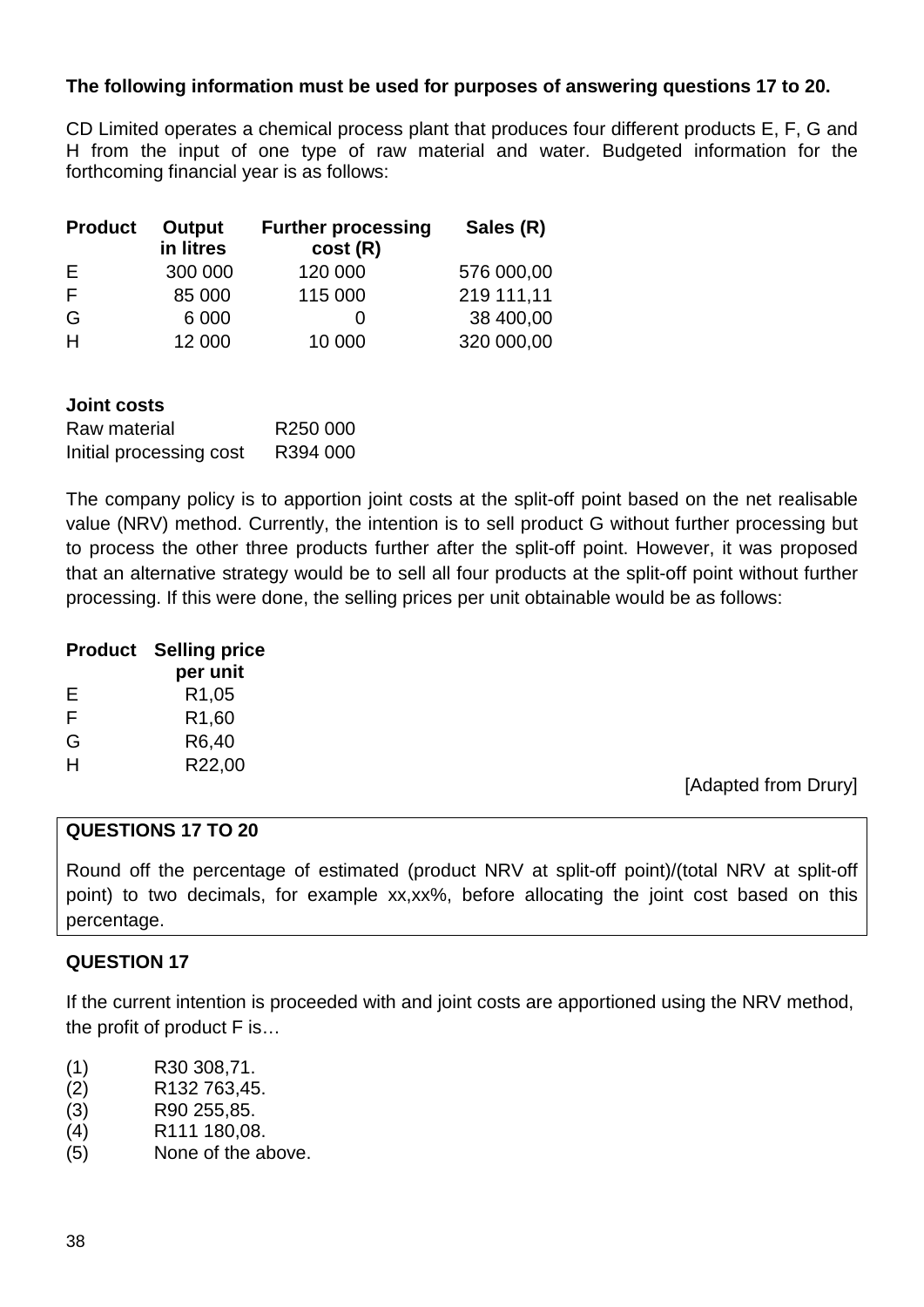If the current intention is proceeded with and joint costs are apportioned using the NRV method, the total cost of production for product H is…

- (1) R420 955,00.
- (2) R229 732,80.<br>(3) R219 744,15.
- R219 744,15.
- (4) R120 000,00.
- (5) None of the above.

## **QUESTION 19**

If the alternative strategy is used, the profit/(loss) for product E is…

- (1) Profit: R8 223,60.
- (2) Profit: R58 000,00.
- (3) Loss: R8 223,60.
- (4) Profit: R66 000,00.<br>(5) None of the above.
- None of the above.

## **QUESTION 20**

If the alternative strategy is used, the total cost for product G is…

- 
- (1) R26 241,20.
- (2) R20 724,40.<br>(3) R32 546,20. (3) R32 546,20.
- (4) R27 241,20.
- (5) None of the above.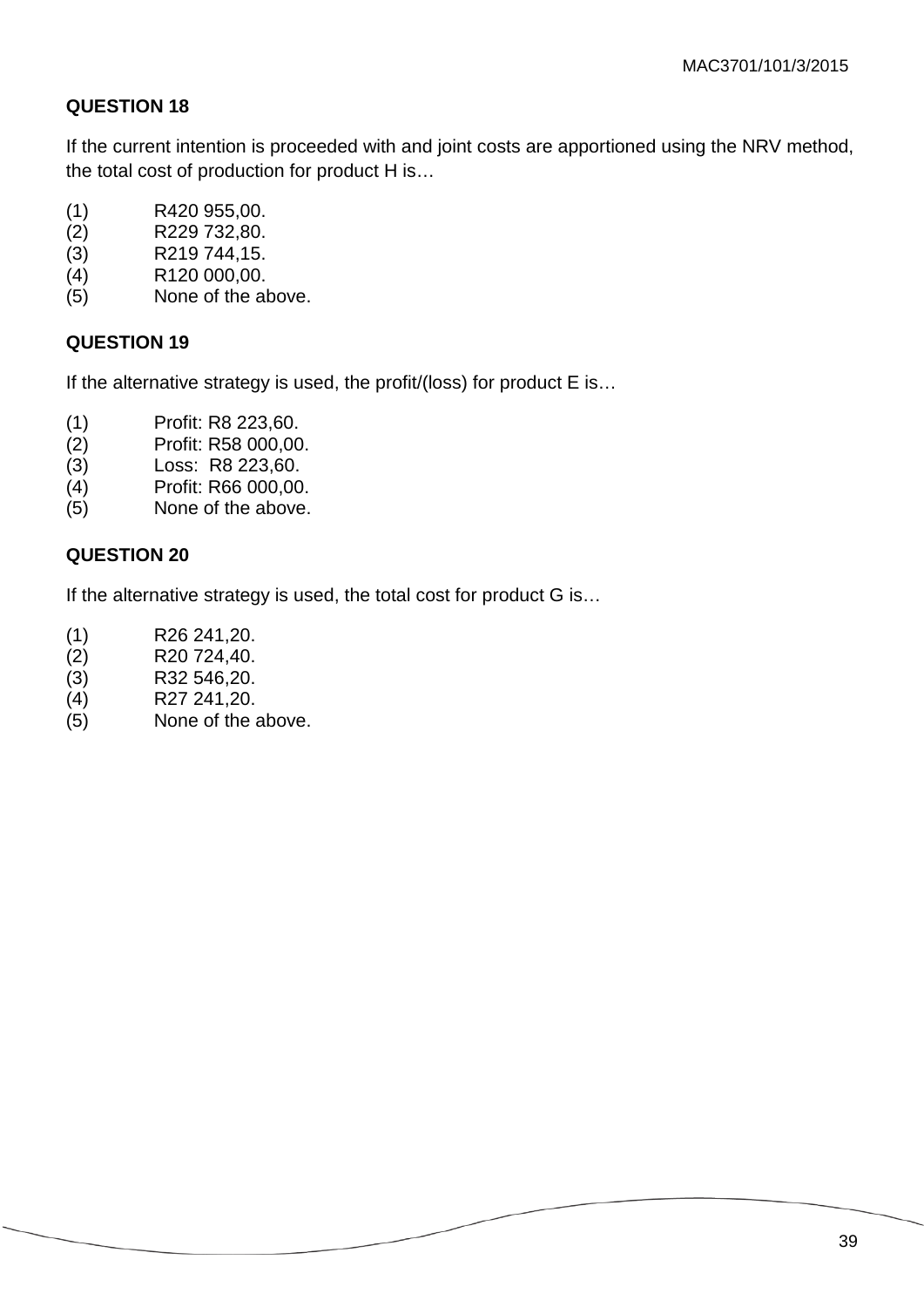## **ASSIGNMENT 02/2015, SECOND SEMESTER**

## *YOU MUST COMPLETE THIS ASSIGNMENT IF YOU ARE REGISTERED FOR THE SECOND SEMESTER.*

You must write and post this assignment or type and submit it as a PDF document online on *my*Unisa. **The lecturers prefer that you submit the assignment on** *my***Unisa** as postal strikes cause unnecessary delays in the marking and sending back of assignments.

## **DUE DATE: SEMESTER 2: 7 September 2015**

## **UNIQUE NUMBER: 596223**

## **ASSIGNMENT 02/2015, SECOND SEMESTER**

| <b>Question</b> | Topic                                                    | <b>Marks</b> | <b>Minutes</b> |
|-----------------|----------------------------------------------------------|--------------|----------------|
|                 | <b>Budgeting</b>                                         | 12           |                |
| 2               | Standard costing                                         | 18           | 22             |
| 3               | Divisional financial performance measures                | 14           | 17             |
|                 | <b>Relevant costing</b>                                  | 25           | 30             |
| 5               | Transfer pricing and long-term external price<br>setting | 20           | 24             |
| 6               | Cost-volume profit analysis                              | 1            |                |
|                 |                                                          | 100          | ור             |

**Please note that it is practice in our Department to mark selected sections of a written assignment only. You can therefore not afford to leave out any questions as they might form part of the selected questions for marking.**

**We will not inform you upfront which question(s), or parts thereof, we will select for marking. Do not phone us to ask which questions will be marked. We will not tell you!**

## **QUESTION 1**

Aida (Pty) Ltd manufactures two products, namely Yippee and Hippie. The following information is available for the year ended 30 June 2015:

| <b>Product</b>                     | Yippee    | <b>Hippie</b> | <b>Total</b> |
|------------------------------------|-----------|---------------|--------------|
| Number of units sold               | 15 000    | 26 875        | 41 875       |
| Budgeted machine hours             | 7 0 0 0   | 8 0 0 0       | 15 000       |
| Budgeted direct labour hours       | 10 000    | 6 0 0 0       | 16 000       |
| Previously budgeted selling price* | R200/unit | R145,45/unit  |              |

\*New information obtained from extensive market research became available shortly after the initial budget was set and this had a positive effect on the expected demand for products Yippee and Hippie. The information indicated that the selling price would increase by 10% from the previously set prices, as the products became extremely popular overnight.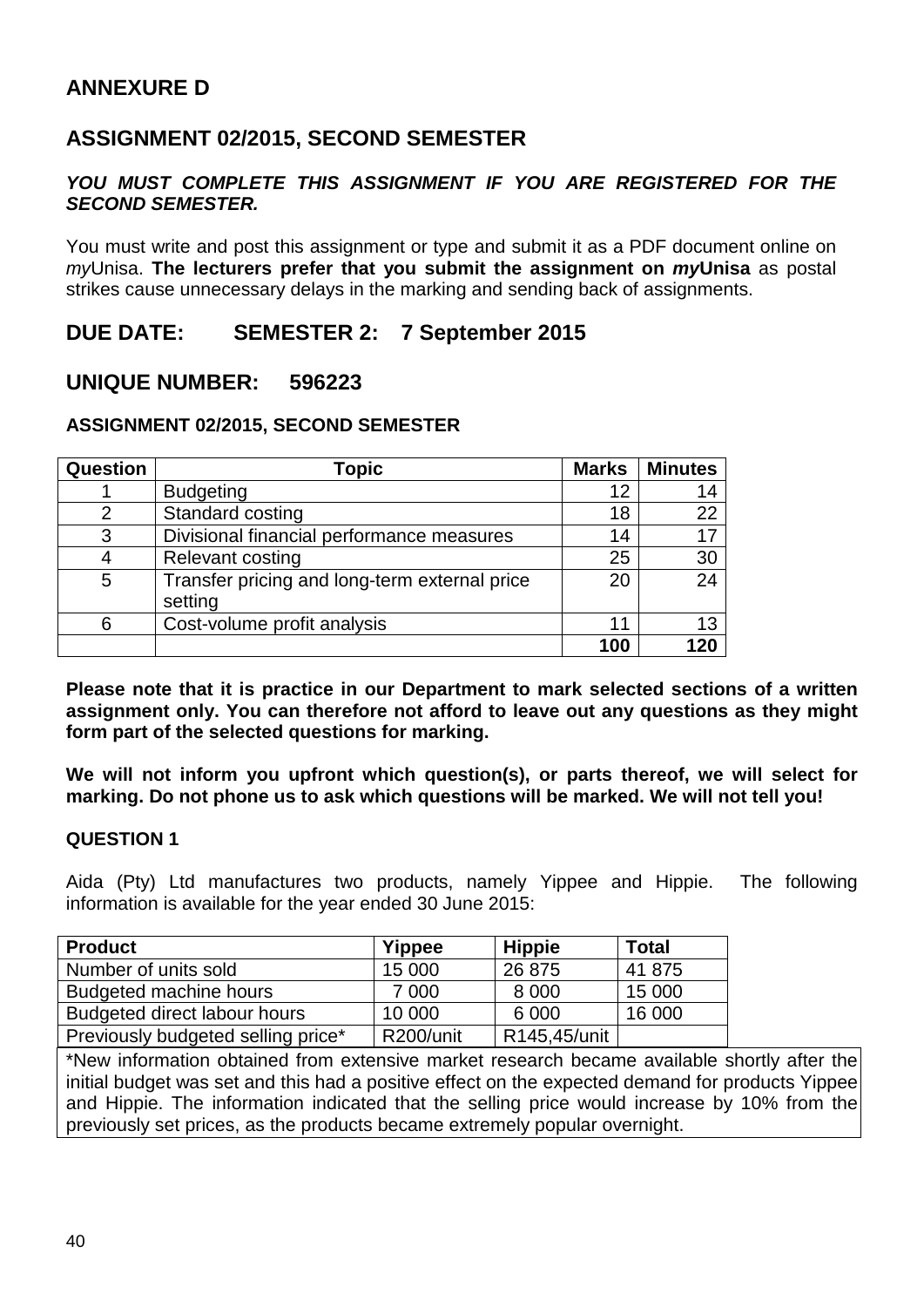Budgeted statement of profit or loss and other comprehensive income of Aida (Pty) Ltd for the year ended 30 June 2015:

|                                     | <b>Yippee</b><br>R | <b>Hippie</b><br>R | Total<br>R |
|-------------------------------------|--------------------|--------------------|------------|
| <b>Sales</b>                        |                    | ኅ                  | ?          |
| Less: Direct materials              | 900 000            | 800 000            | 1700 000   |
| Less: Direct labour                 | 1 200 000          | 2 300 000          | 3 500 000  |
| Less: Variable overhead costs       |                    |                    | 200 000    |
| (note 1)                            |                    |                    |            |
| <b>Contribution</b>                 | 2                  | 2                  |            |
| Less: Fixed overhead costs (note 1) | 7                  |                    | 1 200 000  |
| <b>Operating profit</b>             |                    |                    | 7          |
| Less: Finance cost (note 2)         |                    |                    | ?          |
| Net profit before tax               |                    |                    | 2          |

## **Additional information**

1. A detailed analysis of the overhead costs shows that they are made up of a portion of overheads that are driven by the number of machine hours used and a portion of overheads that are driven by labour hours. These overheads are fixed in nature. The remaining overheads classified as "Other overheads" are variable costs that vary in line with labour hours. The details are as follows:

| <b>Overhead cost</b> | R         |
|----------------------|-----------|
| Machine hour related | 550 000   |
| Labour hour related  | 649 950   |
| Other overheads      | 200 000   |
| Total                | 1 400 000 |

2. Aida (Pty) Ltd has a loan from PEP Bank of R3 200 000 that bears interest at 10% per annum payable in advance.

Hint: **Round activity rates off to three decimals.** The activity rate can be calculated by dividing the activity cost by the cost driver volume (for example, machine hours). Multiplying the activity rate by the cost driver volume calculates the allocated amount.

## **Required**

Prepare a budgeted statement of profit or loss and other comprehensive income of Aida (Pty) Ltd for the year ended 30 June 2015, which is more useful for decision-making purposes and shows the overheads per product type. Your statement should have columns for each product type as well as a total column. Round all amounts off to the nearest cent. (12)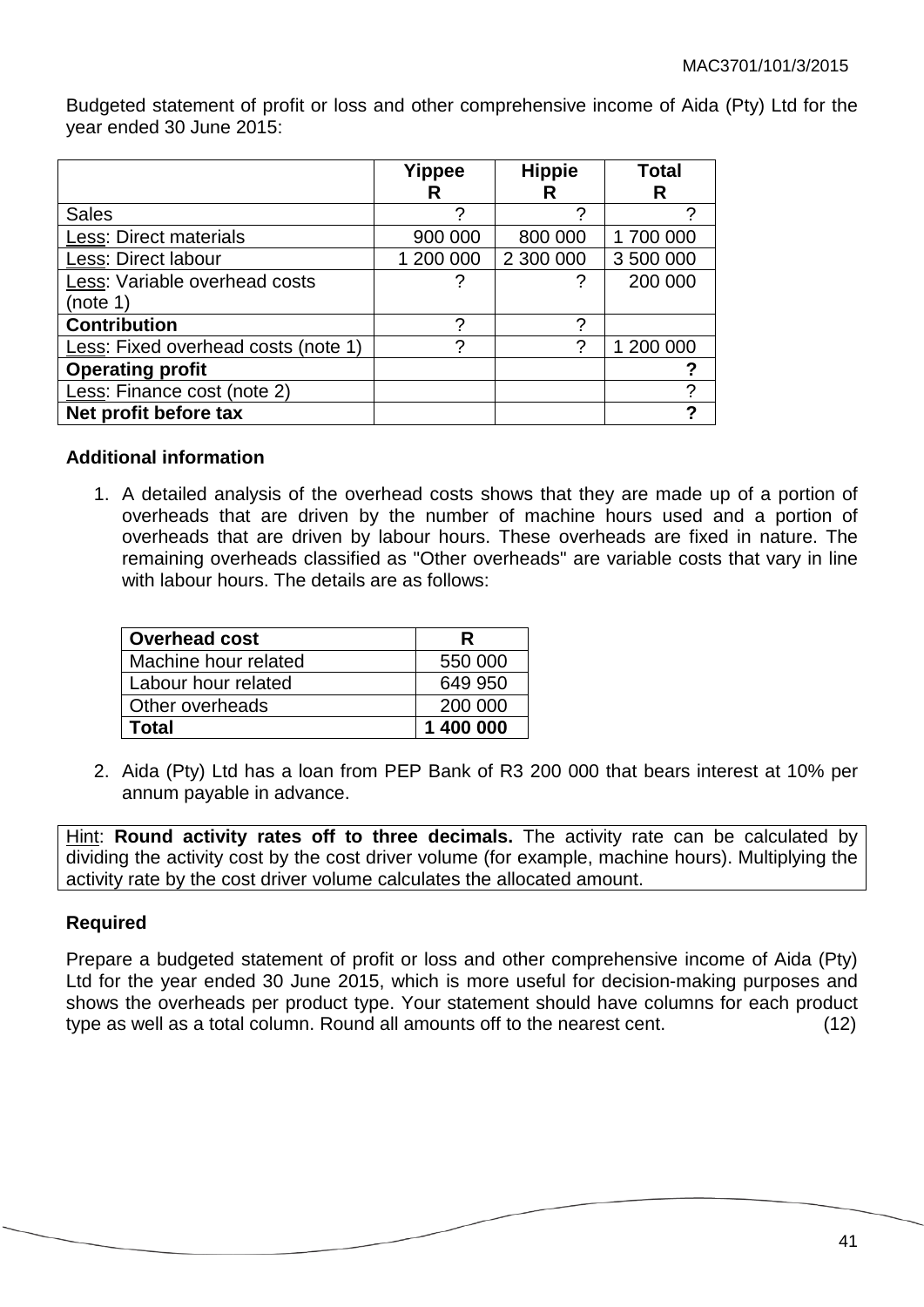## **This question consists of two independent parts.**

## **PART A**

A company manufactures an industrial chemical, Idynamite, using two compounds Rap and Zap. The **standard** materials usage and cost of one unit of Idynamite are as follows:

|     |                    | R  |
|-----|--------------------|----|
| Rap | 5 kg at R2 per kg  | 10 |
| Zap | 10 kg at R3 per kg | 30 |
|     | $15$ kg            | 40 |

In the period under review, 80 units of Idynamite were produced from 500 kg of Rap and 730 kg of Zap.

## **Required**

- a) Calculate the following variances:
	- i) Materials mix variance per material type and in total  $(3\frac{1}{2})$
	- ii) Materials yield variance per material type and in total  $(3\frac{1}{2})$
	- iii) Explain and interpret the total material mix and total material yield variances. (4)
	- iv) Evaluate whether the following statement is true or false: If a fixed overhead volume capacity variance is adverse, it could possibly indicate a failure to utilise available capacity caused by machine breakdowns, material shortages or poor production scheduling. (1) (1)

## **PART B**

OK Limited sells two products, namely, product O and product K. The following details apply to the two respective products for the 2015 financial year.

The actual contribution per unit of product O amounted to R4,20 and that of product K to R5,80, while the standard contribution per unit is R4 per unit of product O and R6 per unit of product K.

|                        | Product O            | <b>Product K</b>     |
|------------------------|----------------------|----------------------|
| <b>Budgeted data</b>   |                      |                      |
| Selling price per unit | R <sub>10</sub>      | R <sub>15</sub>      |
| Sales volume (units)   | 10 000               | 10 000               |
| <b>Actual data</b>     |                      |                      |
| <b>Total sales</b>     | R <sub>110</sub> 400 | R <sub>140</sub> 800 |
| Units sold             | 9 2 0 0              | 8800                 |
|                        |                      |                      |

## **Required**

Calculate the following variances:

- a) Sales price variance per product type (2) (2)
- b) Sales mix variance per product type (2)
- c) Sales quantity variance per product type (2)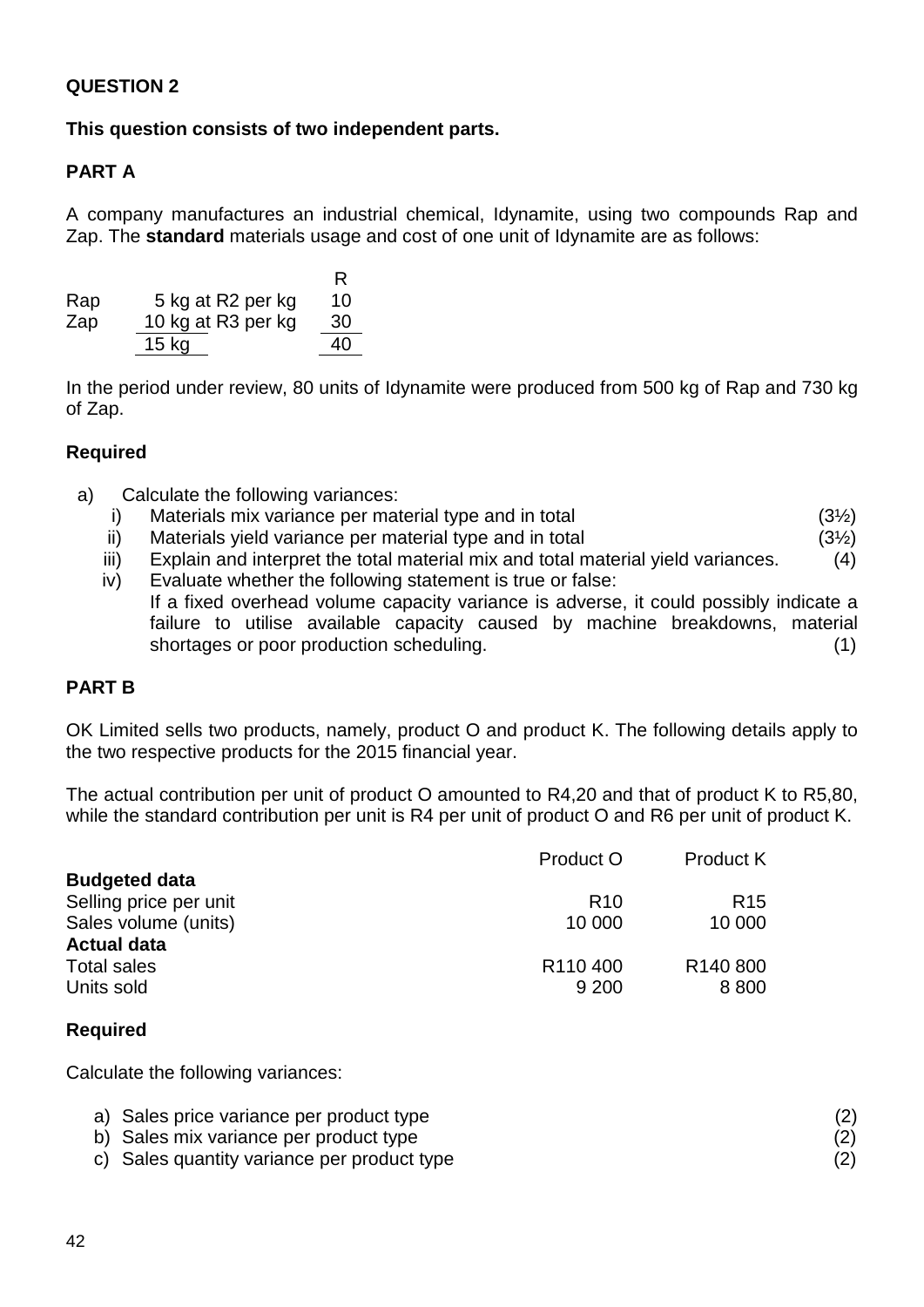Key Division, which forms part of Amper All Group, is considering an investment opportunity to which the following estimated information relates:

- 1. Initial investment of R60 000 in machinery at the beginning of year 1, will be depreciated on a straight-line basis over a three-year period with nil residual value at the end of the three years.
- 2. Net cash flows are as follows:

Year  $1 = R17000$ Year  $2 = R24000$ Year 3 = R38 000

The accountant of the Amper All Group has correctly estimated that the net present value of the investment would be R3 839,22 using a cost of capital of 10%.

3. A bonus scheme that is based on short-term performance evaluation has been implemented in all divisions within the Amper All group.

Hint: Use the asset value at the beginning of each year to calculate the cost of capital of the investment.

#### **Required**

- a) Calculate the residual income of the proposed investment for each of the three years and comment briefly on the values obtained in reconciling the short-term and long-term views. (11)
- b) Discuss what steps can be taken to avoid dysfunctional behaviour which may be motivated by this bonus scheme. (3)

[Adapted from Drury]

## **QUESTION 4**

Deer (Pty) Ltd (Deer) is a manufacturer of bamboo window blinds. MaKroo approached Deer to manufacture 12 000 bamboo-type blinds once off to be delivered in three months' time.

The following information is available regarding the proposal:

- 1. The company will have to work overtime in order to meet the supply of these blinds. The current labour rate per hour is R10 and the overtime rate is 50% more than the normal rate. It is estimated that each blind will require two hours to complete.
- 2. The company will appoint a specialist designer to assist with the design of the bamboo blinds at a cost of R22 000.
- 3. The site supervisor will oversee the production of these blinds. In addition to his normal monthly salary of R10 000 per month, the company will pay him a once-off incentive (or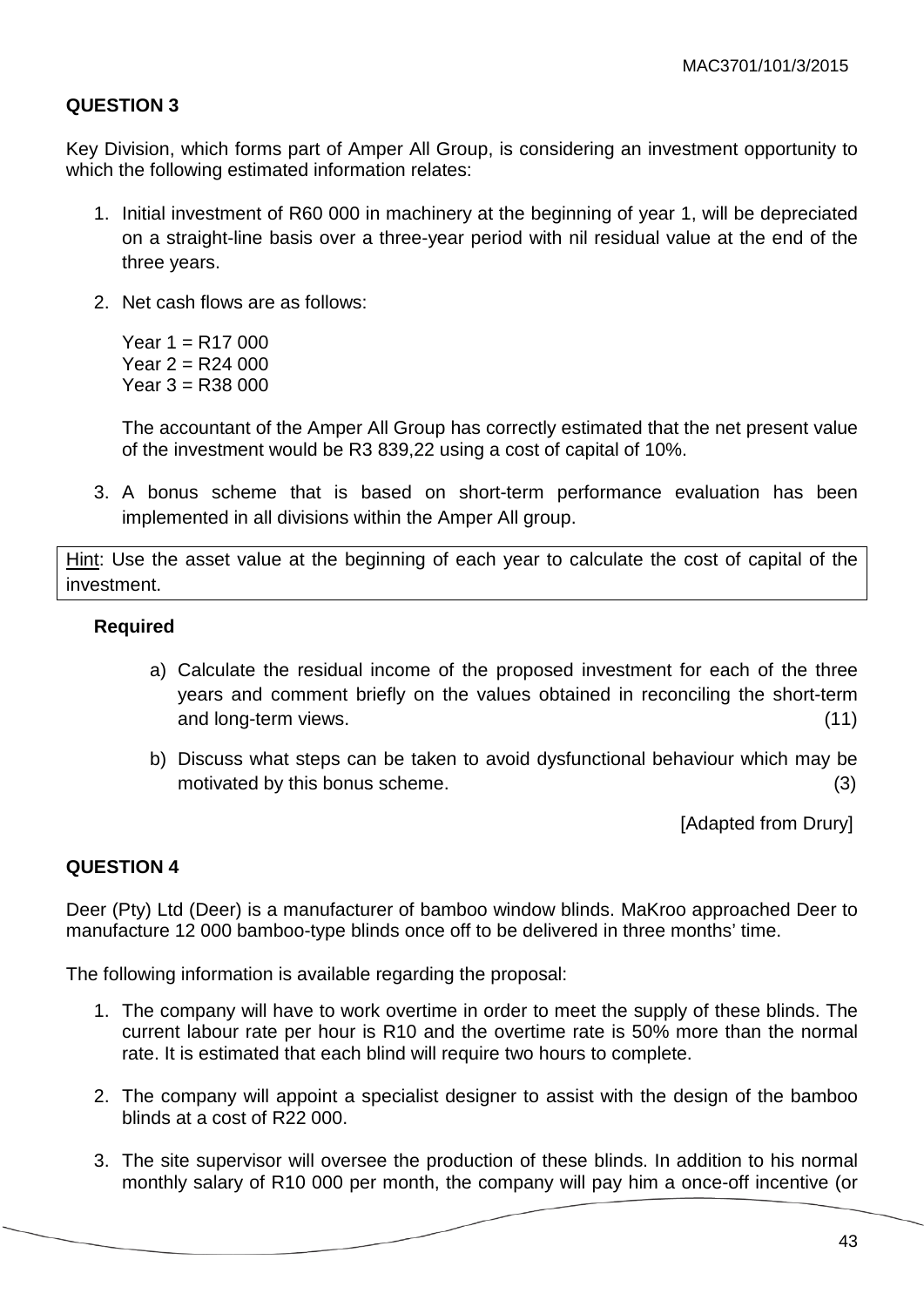"bonus") of R3 000. While overseeing this project, the company will appoint a contractor to execute the supervisor's normal duties at a rate of R7 500 for the next three months.

- 4. Bamboo material will be required to manufacture these blinds. One bamboo blind requires 1kg of this material. There is 8 000 kg of this material in inventory at present. The company uses this material regularly in the manufacturing process. This material was bought at a cost of R5 per kilogram. Currently, the bamboo material cost R4 per kilogram.
- 5. Each bamboo blind requires four metres of steel which is screwed to the walls at a cost of R0,50 per metre. There is currently no steel on hand. In addition to the steel requirement, screws at a cost of R2 per screw are also required. Each bamboo blind needs two screws. The company currently has 22 000 of this type of screws on hand. The screws currently on hand have no other use.
- 6. Fixed manufacturing overheads amount to R110 000 per annum. This proposal will have no impact on the total overheads of the company.
- 7. Specialised equipment is required for this proposal. The equipment will cost R20 000 and will be sold for R12 000 at the end of the three months.
- 8. In order to meet the proposal, the company will have to rent container space at a cost of R11 000 per month. The containers will be delivered to and from the site at a total cost of R9 000. They will be insured at an additional cost of R3 000 per month.
- 9. A management fee of R30 000 is allocated to each production line on an arbitrary basis. These costs will simply be allocated to another production line if the blinds are not manufactured.
- 10.The company policy is to add a 20% mark-up on total relevant costs to arrive at a selling price.

## **Required**

Determine the price that Deer (Pty) Ltd should charge for the proposal. Give reasons for inclusion and exclusion of amounts in your calculations. (25)

## **QUESTION 5**

The Strings Division of Tennis Mania Ltd sells all of its output, 30 000 rolls of string per annum, to the Racquets Division. The only product of the Strings Division is strings that the Racquets Division uses in its tennis racquets. The retail price of the strings is R100 per roll. Cost data for 2015 of the Strings Division is as follows:

| Direct materials                     | R675 000 |
|--------------------------------------|----------|
| Direct labour                        | R450 000 |
| Factory overheads (25% is variable)  | R450 000 |
| Operating expenses (20% is variable) | R750 000 |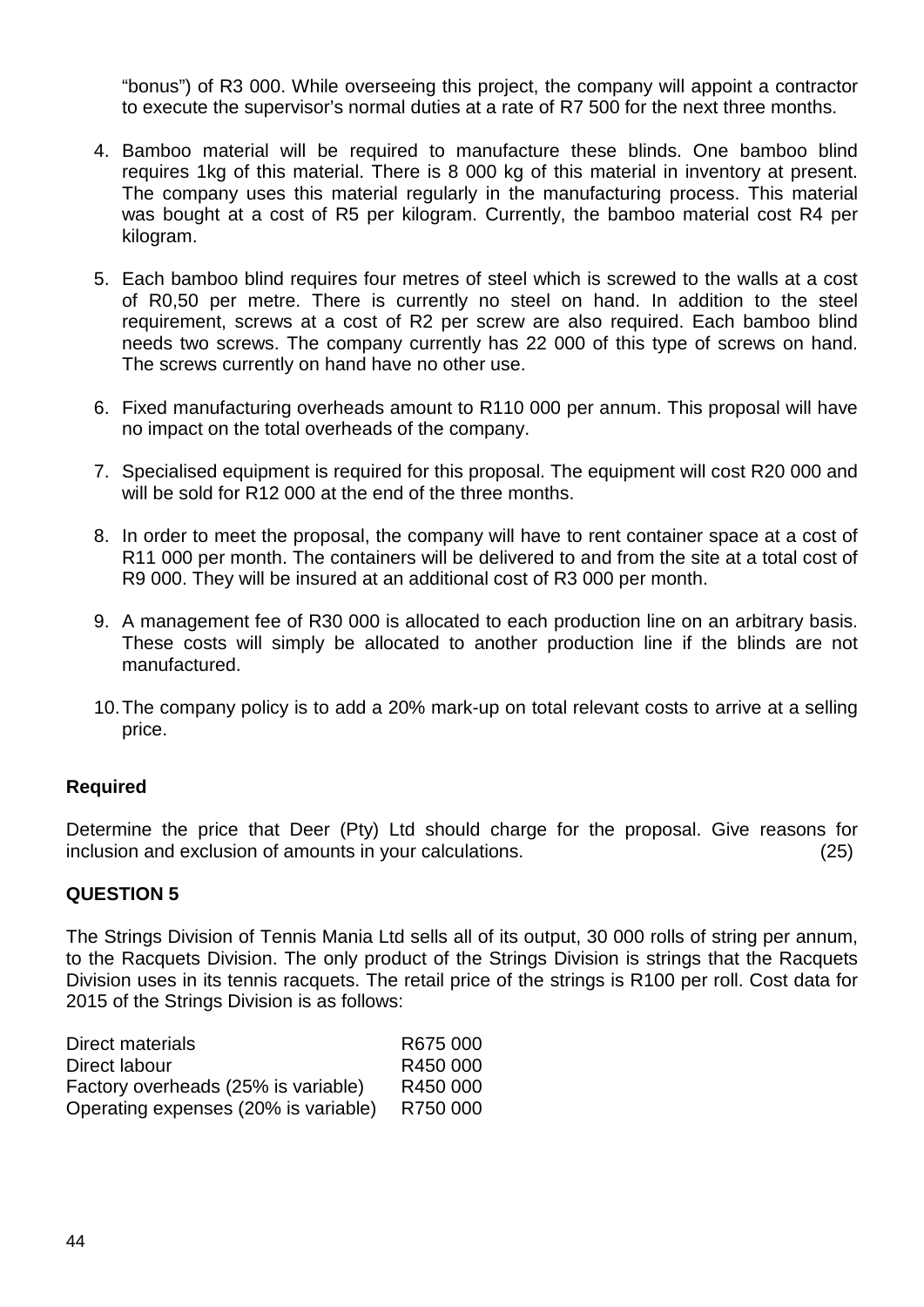The Grips Division is considering investing in a new product, called "Overgrips". The cost price per unit for this product will be R40 and the annual demand for the new product will be 40 000 units. The new product requires an investment of R2 000 000 and the target divisional rate of return on investment is 15%.

## **Required**

- a) Briefly describe in which context a transfer price based on marginal cost would be appropriate. Describe any issues that may arise from such a transfer pricing policy. (4)
- b) Calculate the transfer price per roll of string that the Strings Division would charge to the Racquets Division using:
	- i) Market price (1) ii) Variable product costs plus a fixed fee of 20% (4) iii) Full cost plus  $10\%$  mark-up (4)
	- iv) Variable/Marginal cost (3)
- c) Determine the target mark-up per unit for the Grips Division as well as the target price per unit for this division. Round off all your figures to two decimals. (4)

## **QUESTION 6**

AB Group produces and sells two products at the following cost:

|                            | <b>Product A</b>   | <b>Product B</b>   | Total       |
|----------------------------|--------------------|--------------------|-------------|
| Sales price per unit R7,00 |                    | R9,00              |             |
| Variable cost              | R <sub>0</sub> .70 | R <sub>2</sub> ,78 |             |
| <b>Fixed cost</b>          |                    |                    | R 1 200 000 |

Total sales revenue is currently generated by the two products in the following proportion:

| <b>Product A</b> | 3 units |
|------------------|---------|
| <b>Product B</b> | 5 units |

## **Required**

a) Calculate the breakeven sales value per period based on the sales mix assumed above.

(7)

b) Calculate the required sales value to achieve net profit of R150 000 per year. (4)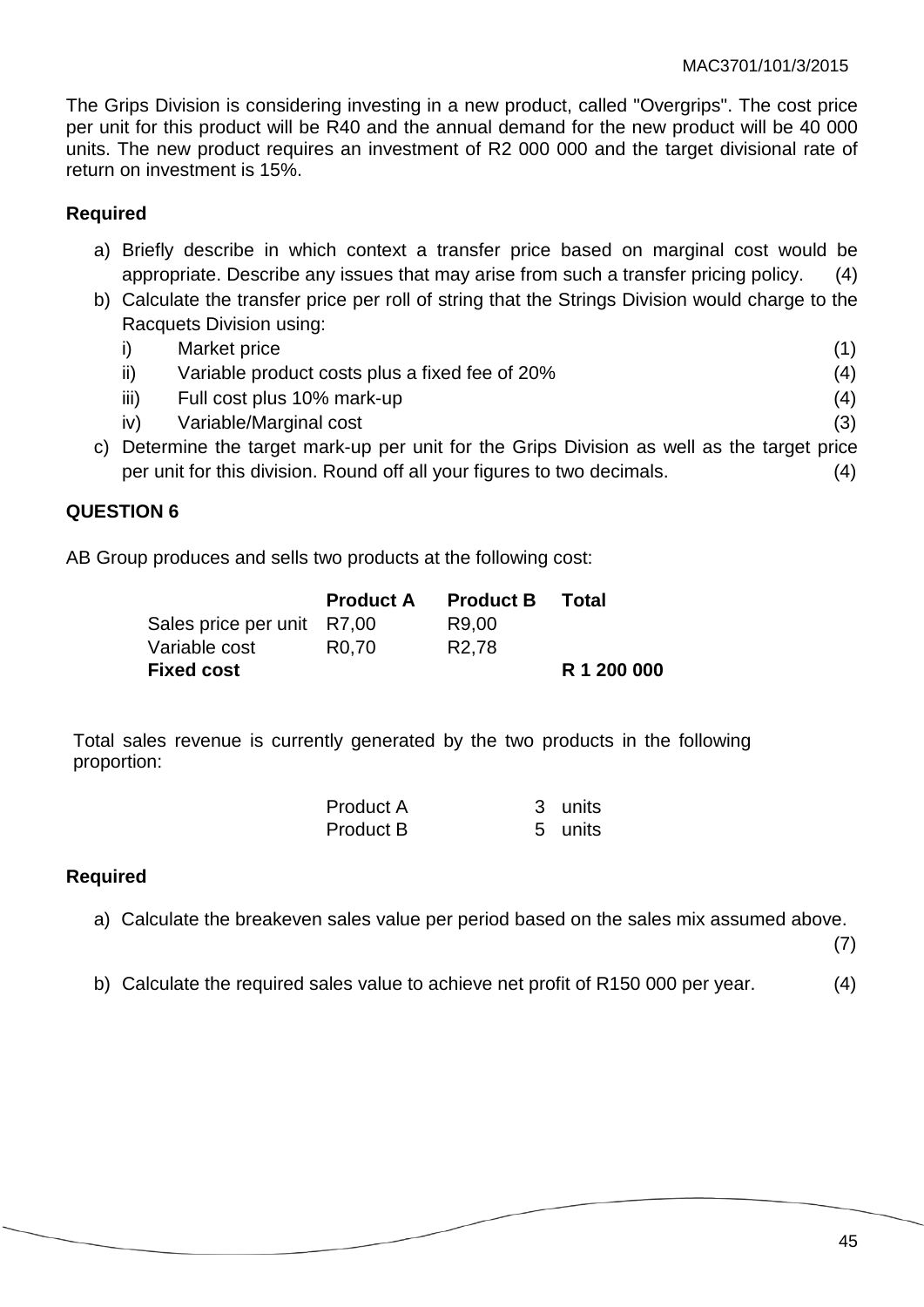## **ANNEXURE E**

## **ASSIGNMENT 03/2015, FIRST AND SECOND SEMESTER**

*YOU MUST COMPLETE THIS ASSIGNMENT IF YOU ARE REGISTERED FOR THE FIRST OR SECOND SEMESTER.*

*THIS ASSIGNMENT IS FOR SELF-ASSESSMENT AND SHOULD NOT BE SUBMITTED*  FOR MARKING. THE SUGGESTED SOLUTION WILL BE MADE AVAILABLE EARLY IN *THE SEMESTER IN ORDER FOR YOU TO REVIEW YOUR ANSWERS.*

*THIS ASSIGNMENT DOES NOT CONTRIBUTE TOWARDS YOUR SEMESTER MARK.*

## **DUE DATE: SEMESTER 1: 21 April 2015 SEMESTER 2: 28 September 2015**

#### **UNIQUE NUMBER: 596068**

#### **ASSIGNMENT 03/2015, FIRST & SECOND SEMESTER**

#### **QUESTION 1 (46 marks; 55 minutes)**

**Important note: It is unlikely that you will get such a long question in the exam focusing on only one topic, but the question is on an examinable standard and tests very important principles.**

Feet Treat (Pty) Ltd. has an online shop. The online shop sells bath mats of two different sizes: small (standard price R200 per mat) and regular (standard price R250 per mat).

Each mat consists of a non-slip rubber base and an upper part of soft fabric.

The company values inventory based on the standard absorption costing method. No finished goods or raw materials inventory is kept, as the online shop uses a JIT system for purchases and production.

Standard variable costs per mat are as follows:

|                                                                                            | <b>Small mat</b>   | <b>Regular mat</b> |
|--------------------------------------------------------------------------------------------|--------------------|--------------------|
| Rubber (R24 per $m^2$ )                                                                    | R36,00             | R48,00             |
| Soft fabric (R15 per $m^2$ )                                                               | R27,00             | R37,50             |
| Direct labour (Small mat: 15<br>productive minutes; regular mat:<br>24 productive minutes) | R20,00             | R32,00             |
| Variable manufacturing<br>overheads (allocated based on<br>output units)                   | R <sub>19,00</sub> | R24,50             |

Fixed manufacturing overheads (budgeted at R896 100 for the month of July) are allocated to products based on productive direct labour hours – the total normal capacity of the 55 factory workers is to work 8 700 productive hours per month.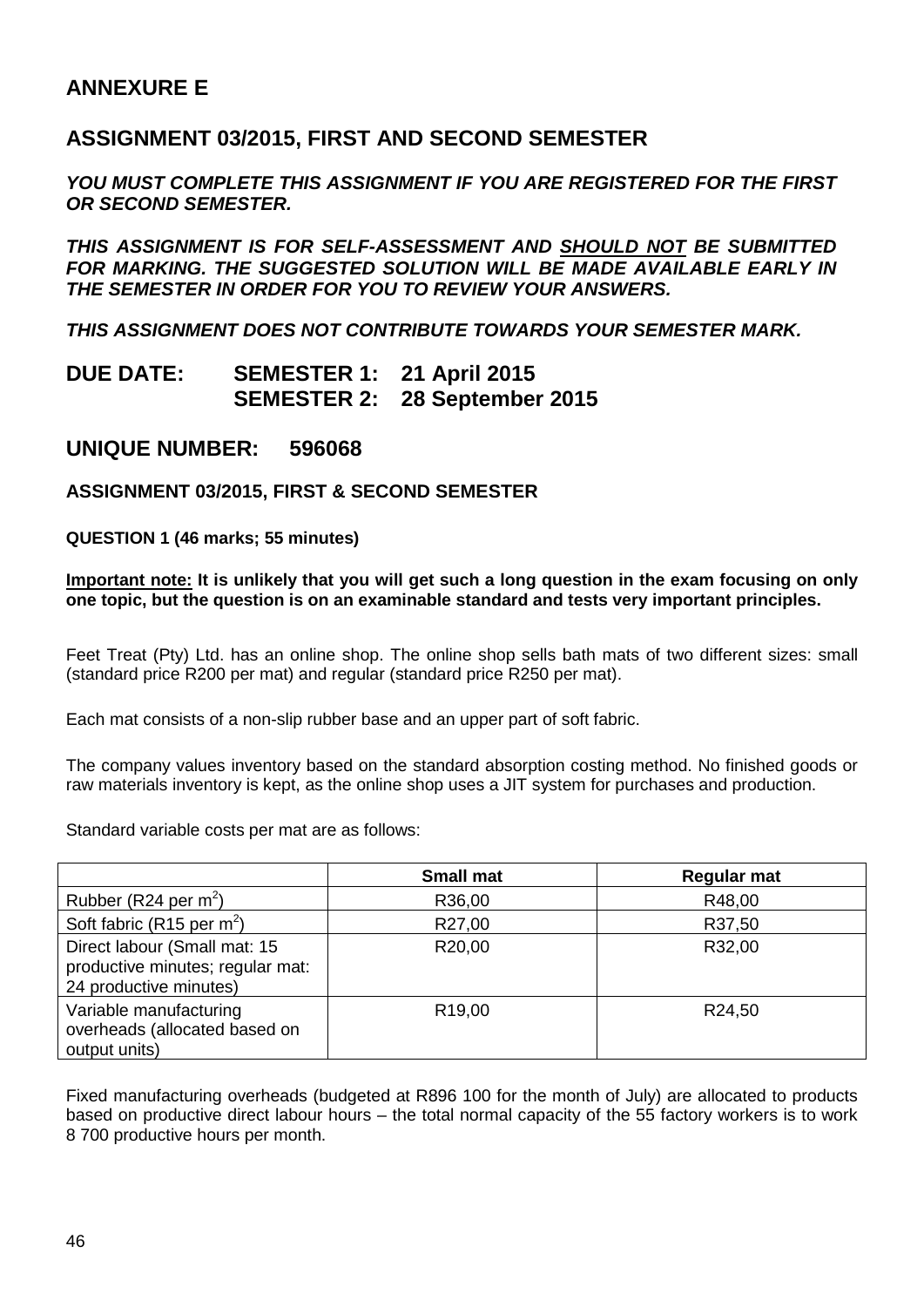Assume that there were no non-manufacturing costs involved.

The actual sales for July consisted of 5 000 small mats at R180 each and 20 000 regular mats at R260 each. The small mats used 9 000  $m^2$  of rubber and 10 000  $m^2$  of soft fabric, whereas the regular mats used 44 000  $\text{m}^2$  of rubber and 52 000  $\text{m}^2$  of soft fabric.

The standard is to allow 10% idle time, but actual idle time amounted to only 360 of the total of 9 000 hours actually clocked. The small mats used 1 296 of the productive hours actually worked. Labourers were paid R84 per clock hour.

Actual variable manufacturing overheads amounted to R17,50 per small mat and R25 per regular mat. Actual fixed manufacturing overheads were R915 840.

The management accountant has compiled the following incomplete and insufficient reconciliation of budgeted and actual profit (the numbers, however, are correct where provided):

#### $(F = Favourable; A = Adverse)$

|                                                                                                              | R           |
|--------------------------------------------------------------------------------------------------------------|-------------|
| Budgeted profit (based on 24 000 total budgeted sales units in the<br>mix of small mats to regular mats 1:3) | 1 635 900   |
| Add/less: Unknown variance(s)                                                                                | ?           |
| Standard profit                                                                                              | 1 697 250   |
| Add/less:                                                                                                    |             |
| Material purchase price variance                                                                             | 80 000 (F)  |
| Rubber                                                                                                       | 106 000 (A) |
| Soft fabric                                                                                                  | 186 000 (F) |
| Other material variances                                                                                     | 2           |
| Labour variances                                                                                             | 2           |
| Variable manufacturing overhead efficiency variance                                                          | O           |
| Other (unknown) variances                                                                                    | ?           |
|                                                                                                              |             |
| Actual profit                                                                                                | 1 718 660   |

#### **REQUIRED**

- a. Calculate the actual price per  $m^2$  of rubber and per  $m^2$  of soft fabric. (4)
- b. Redo the reconciliation of budgeted and actual profit showing all the individual variances that are applicable in as much detail as possible to the extent that information is provided in the question, as well as whether each of them is favourable or adverse. You do not have to split the fixed overhead variances between products. (42)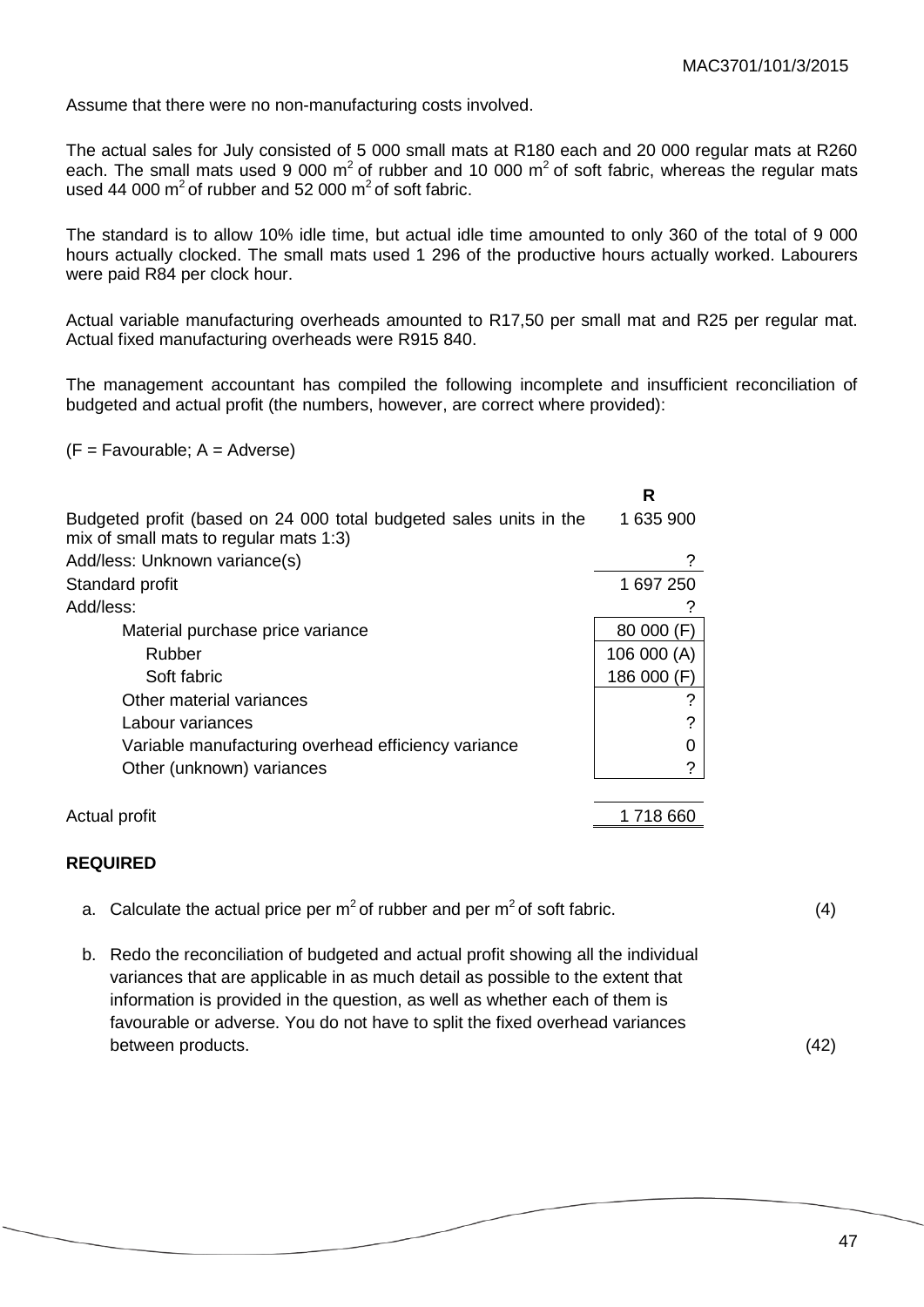## **QUESTION 2 (25 marks; 30 minutes)**

#### **This question consists of two independent parts.**

#### **PART A (16 marks; 19 minutes)**

Travelfrenzy Ltd manufactures suitcases. The company values inventory based on the standard **absorption** costing method. Materials are recorded at actual costs. There were no raw materials, workin-process or finished goods inventory at the beginning or end of 2014.

#### **The following actual results are available for the 2014 year:**

| Number of suitcases manufactured (demand is unlimited) | 80 000 |
|--------------------------------------------------------|--------|
|--------------------------------------------------------|--------|

|                                                        |               | R          |
|--------------------------------------------------------|---------------|------------|
| Material purchased                                     | 83 000kg      | 19 090 000 |
| Direct labour                                          | 119 500 hours | 12 350 000 |
| Variable overheads (recovered based on units produced) |               | 6 000 000  |
| <b>Fixed overheads</b>                                 |               | 1 500 250  |

#### **Additional information:**

1. Material issued to production = 81 050 kg.

2. The actual sales for 2014 amounted to R88 000 000 (80 000 suitcases).

Management of Travelfrenzy Ltd is considering investing in a new machine that could perhaps boost their manufacturing capacity. The estimated annual number of suitcases produced and sold and probabilities based on different output levels are as follows:

| No. of    |             |
|-----------|-------------|
| suitcases | Probability |
| 61 000    | 0, 10       |
| 73 000    | 0, 15       |
| 74 500    | 0,18        |
| 80 000    | 0,24        |
| 87 000    | 0,22        |
| 95 000    | 0.11        |

## **REQUIRED**

| (a) | Calculate the actual breakeven sales volume in units for 2014.                   | (5) |
|-----|----------------------------------------------------------------------------------|-----|
| (b) | Calculate the actual breakeven sales value for 2014.                             | (1) |
| (c) | Calculate the units to be sold to obtain a R2 000 000 profit for 2014. The       |     |
|     | effect of taxation can be ignored.                                               | (2) |
| (d) | Calculate the expected number of suitcases the new machine will manufacture      |     |
|     | and advise management whether the new machine should be bought.                  | (4) |
| (e) | Explain the meaning of the terms standard deviation and coefficient of variation |     |
|     | as measures of risk                                                              | (4) |
|     |                                                                                  |     |

Round all your answers to two decimals.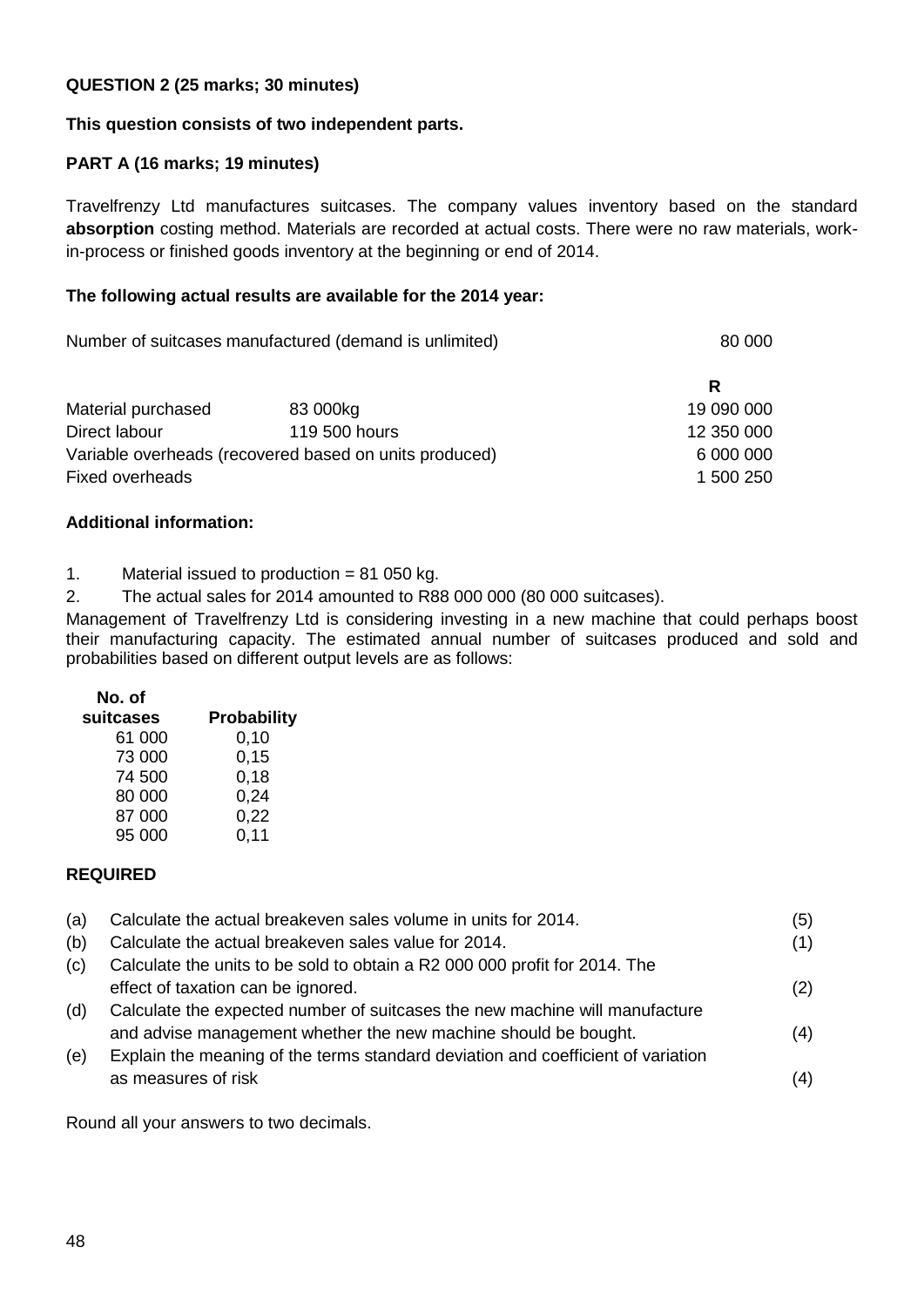#### **PART B (9 marks; 11 minutes)**

Multique (Pty) Ltd. sells two types of eye moisturisers: I-gel and I-creme. The following is an extract from budget documents for the financial year ended 31 March 2015:

|                                | I-gel                | <b>I-creme</b>   |
|--------------------------------|----------------------|------------------|
| Selling price per unit         | R <sub>120</sub>     | R <sub>160</sub> |
| Total contribution             | R720 000             | R1 000 000       |
| Sales units                    | 16 000               | 100001           |
| Direct fixed costs (avoidable) | R <sub>240</sub> 000 | R300 000         |

Common fixed costs amount to R225 400 and can be avoided if no I-gels and no I-cremes are sold.

#### **REQUIRED**

- (a) Calculate the breakeven units for 2014 based on the standard product mix. (5) (b) Calculate the breakeven sales value for 2014. (4)
- 

[Drury adapted]

#### **QUESTION 3 (13 marks; 16 minutes)**

Summary financial statements are given below for one division of a large divisionalised company.

*Summary divisional financial statements for the year ended 31 December 2014*

|                              | <b>Balance sheet</b><br>R '000 |                   | Income statement<br>R '000 |
|------------------------------|--------------------------------|-------------------|----------------------------|
| Non-current assets           | 1 500                          | Revenue           | 4 0 0 0                    |
| <b>Current assets</b>        | 600                            | Operating costs   | 3600                       |
| <b>Total assets</b>          | 2 100                          | Operating profit  | 400                        |
|                              |                                | Interest paid     | 70                         |
| Divisional equity            | 1 000                          | Profit before tax | 330                        |
| borrowings<br>Long-term      | 700                            |                   |                            |
| Current liabilities*         | 400                            |                   |                            |
| Total equity and liabilities | 2 100                          |                   |                            |

\*Current liabilities are made up of normal trade payables and creditors.

#### Additional information:

- It is not the normal nature of this company to borrow/supply loans.The cost of capital for the division is estimated at 12% per year.
- Annual rate of simple interest on the long term loans is 10%.
- The respective divisions may not use their own discretion on how they borrow money. Head office is responsible for financing decisions.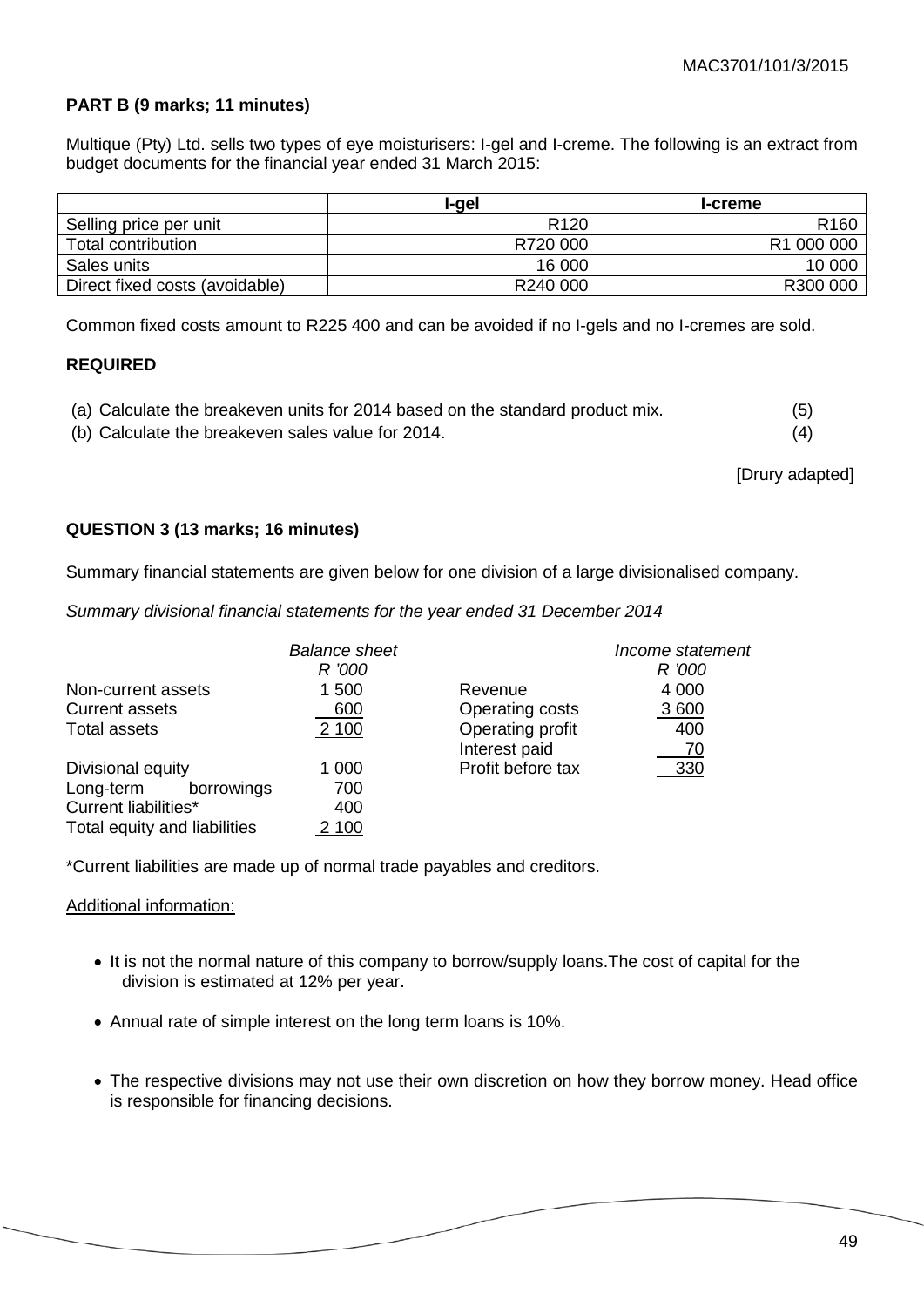## **REQUIRED**

|    | a. Calculate the divisional Return on Investment (ROI) for the year ended<br>31 December 2014.                                                         | (2) |
|----|--------------------------------------------------------------------------------------------------------------------------------------------------------|-----|
|    | b. Calculate the divisional Residual Income (RI) for the year ended 31 December 2014.                                                                  | (2) |
| C. | State which method of performance evaluation (i.e. ROI or RI) would be more                                                                            |     |
|    | useful when comparing divisional performance and why.                                                                                                  | (2) |
|    | d. Evaluate whether each of the following statements is true/false:                                                                                    |     |
|    | If head office expenses are allocated to the divisions based on gross income,                                                                          |     |
|    | they should be excluded from the controllable profit calculation.                                                                                      | (1) |
|    | ii.<br>Employment equity statistics of the respective divisions should be ignored                                                                      |     |
|    | when assessing the performance of the divisions.<br>iii.                                                                                               | (1) |
|    | Divisional profit contribution is the controllable profit, less any non-<br>controllable expenses that are attributable to a division, and which would |     |
|    | be avoidable if the division was closed.                                                                                                               | (1) |
|    | e. Explain the difference between managerial and economic performance and state                                                                        |     |
|    | whether it includes controllable and/or non-controllable items, or not.                                                                                | (4) |
|    | CIMA Adapted]                                                                                                                                          |     |



Additional explanatory note on Return on investment (ROI):

**Return on investment:** Only controllable operating profit and controllable operating assets/liabilities should be taken into account in the calculation of ROI. Net operating profit is profit before interest and taxes and is sometimes referred to as EBIT (earnings before interest and taxes).

Thus: depending on whether it is the normal nature of the company to borrow/supply loans, the interest on these loans should be taken into account (if part of operational activities) or excluded from the operating profit of the company.

## **QUESTION 4 (12 marks; 14 minutes)**

Professional Processors (Pty) Ltd. uses a process costing system. The following information is available regarding quantities for January 2014:

|                                                                         | <b>Units</b> |
|-------------------------------------------------------------------------|--------------|
| Opening WIP - 1 Jan. 2014 (20% complete<br>with regard to conversion)   | 25 000       |
| Put into production during January 2014                                 | 75 000       |
| Completed and transferred                                               | 80 000       |
| Closing WIP $-31$ Jan. 2014 (70% complete<br>with regard to conversion) | 5 0 0 0      |

The company uses the weighted average method of inventory valuation. Raw materials are added at the beginning of the process. Conversion occurs evenly throughout the process.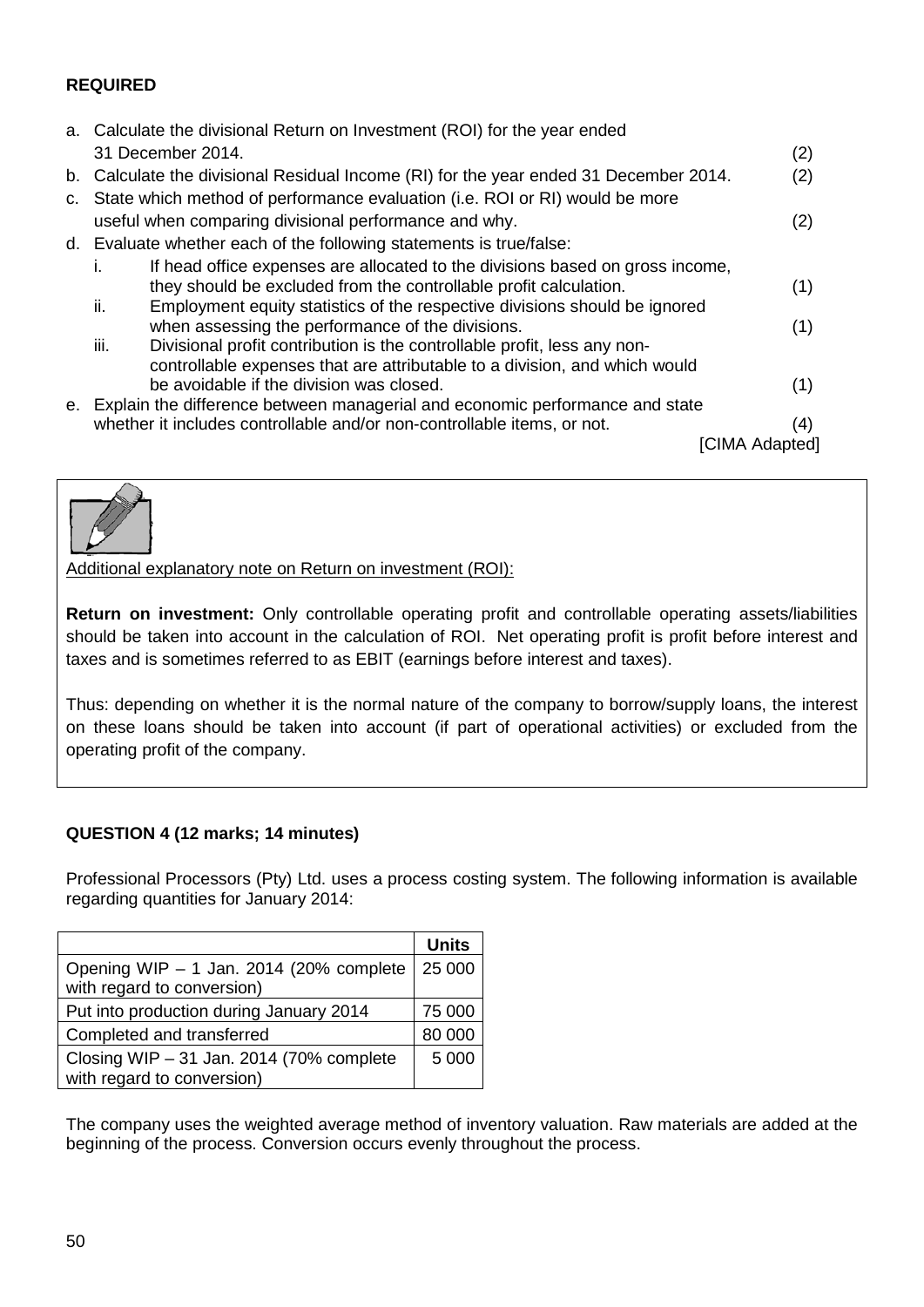## **REQUIRED**

- (a) Prepare a quantity statement for January 2014 assuming that wastage occurs when the process is 60% complete (use the short-cut method if the requirements for its use are met). Normal losses amount to 4% of units that reach the wastage point. (6)
- (b) Prepare a quantity statement for January 2014 assuming that wastage occurs evenly throughout the process (use the short-cut method) and are detected at the end of the process. Normal losses amount to 4% of units started in January 2014. (6)

## **QUESTION 5 (11 marks; 13 minutes)**

ABC (Pty) Ltd is a medium sized manufacturer of plastic squeeze bottles in the Midrand area. The management accountant of the company provided you with the following information for the financial year ended 30 April 2014:

|                          | <b>Note</b> | R         |
|--------------------------|-------------|-----------|
| <b>Sales</b>             | 1           | 5 000 000 |
| Dividends received       | 2           | 50 000    |
| Cost of sales            | 3           | 2 000 000 |
| Office equipment at cost | 4           | 1 000 000 |
| Machinery at cost        | 4           | 1 000 000 |

#### **Additional information:**

1. The company expects sales to increase by 8% for the coming financial year. Sales are spread evenly throughout the year.

2. The company invested R100 000 in the shares of Assus Ltd on 1 May 2013. Assus declared dividends on 31 March to all shareholders registered on 31 March 2014 and these dividends were payable on 30 June 2014.

3. The cost of sales is expected to increase by 5% per annum for the coming year. This takes into account all changes in cost of sales, including the increase in sales. The purchases of raw materials are made evenly throughout the year. No inventories of any kind is held.

4. Depreciation on office equipment is 20% per annum on the diminishing balance method and depreciation on machinery is 20% per annum on straight line method. Both the equipment and machinery were purchased on 1 May 2013.

5. To finance the acquisition of office equipment and machinery and the operating expenses for the first six months the company borrowed R3 million from Abza Bank on 1 May 2013 at 8% simple interest per annum. The interest is payable annually on 30 April. The capital is repayable in full on 30 April 2018.

6. For the financial year ended 30 April 2014, the company paid R16 000 per month on factory rental and R12 000 per month on vehicles rental. These are expected to increase by 5% and 6% respectively from 1 May 2014.

7. For the financial year ended 30 April 2014, the company's monthly salaries bill was R120 000. A salary negotiation with the workers' union was settled at 6% for the forthcoming financial year.

8. Administrative expenses were R15 000 per month and will increase by 7% per annum from 1 May 2014.

9. A provision for income tax of R3 000 per month will be made for the forthcoming financial year.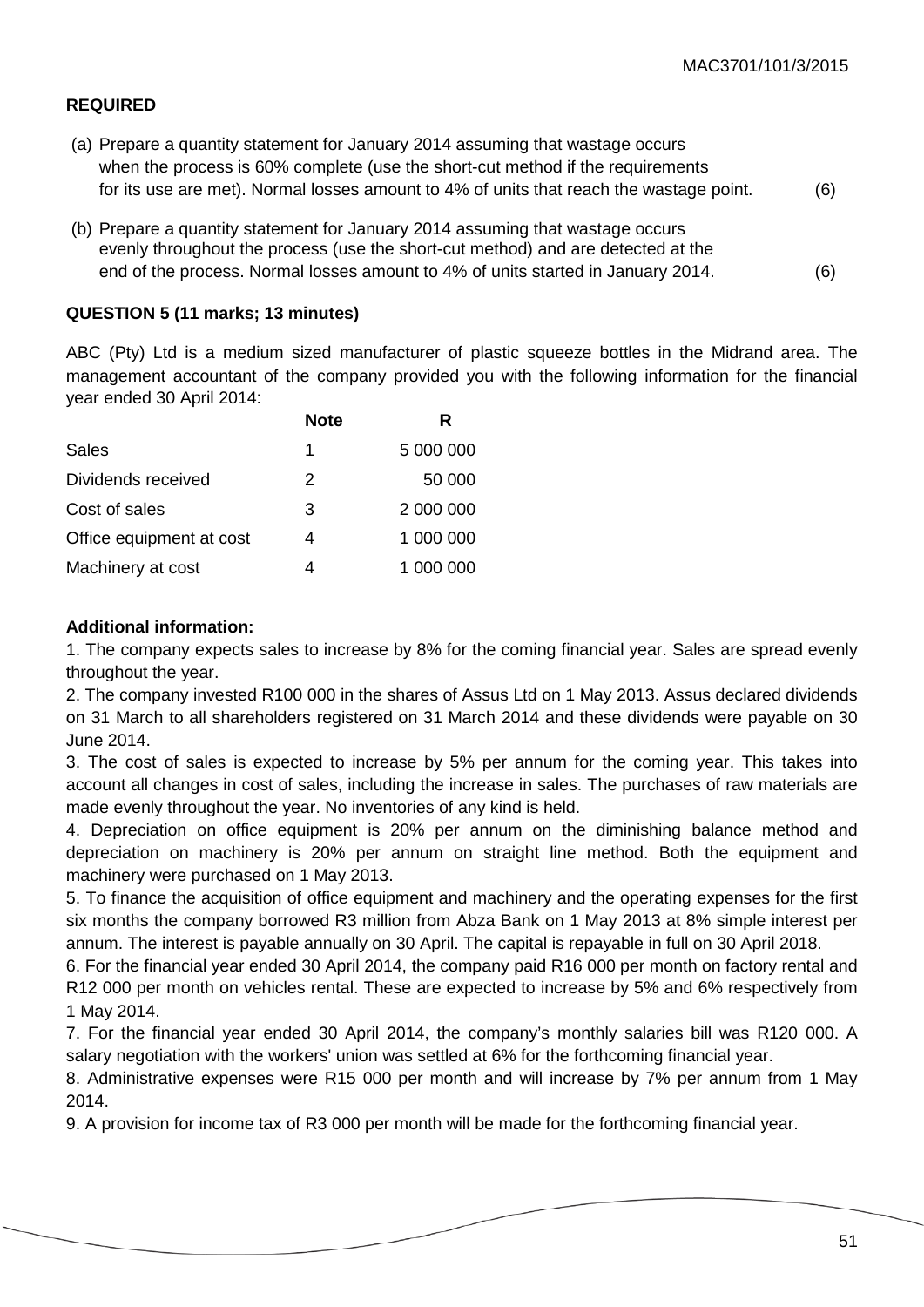#### **REQUIRED:**

Prepare the budgeted statement of profit or loss of ABC (Pty) Ltd for the six months ended 31 October 2014. State reasons for the omission of any items. (11)

#### **QUESTION 6 (6 marks; 7 minutes)**

Smart (Pty) Ltd is a distributor of scientific calculators amongst the other products it sells. The company operates for 250 days per annum. The annual demand for the calculators is 10 000 units evenly spread throughout the year. The company maintains a safety stock of 80 calculators.

#### **Additional information:**

| Purchase price per unit        | R <sub>30</sub>      |
|--------------------------------|----------------------|
| Order costs per order          | R <sub>200</sub>     |
| Lead time                      | 10 days              |
| Cost of capital (after tax)    | 15%                  |
| Direct inventory holding costs | R5 per unit per year |

#### **REQUIRED:**

| (a) Calculate the economic order quantity for calculators. |  |
|------------------------------------------------------------|--|
| (b) Calculate the re-order point for the calculators.      |  |

## **QUESTION 7 (13,5 marks; 16 minutes)**

Split (Pty) Ltd is a manufacturer of three products: Wing, Zing and Xeng. The same type of activities is needed in the production process for production of the respective products. The budgeted production is 2 000 of Wing, 2 500 of Zing and 3 000 of Xeng. The selling price per unit is R55 for Wing, R70 for Zing and R58 for Xeng. The variable cost per unit is R1,85 for Wing, R2,62 for Zing and R3,58 for Xeng. The company uses activity based costing.

#### **The total budgeted fixed manufacturing overheads are as follows for the budget period:**

|                      | R400 000             |
|----------------------|----------------------|
| Indirect labour      | R60 000              |
| Machine maintenance  | R <sub>110</sub> 000 |
| Machine setups       | R80 000              |
| Material handling    | R50 000              |
| Material acquisition | R <sub>100</sub> 000 |

The above overhead items each represent an activity. Machine maintenance is required after a number of operating hours.